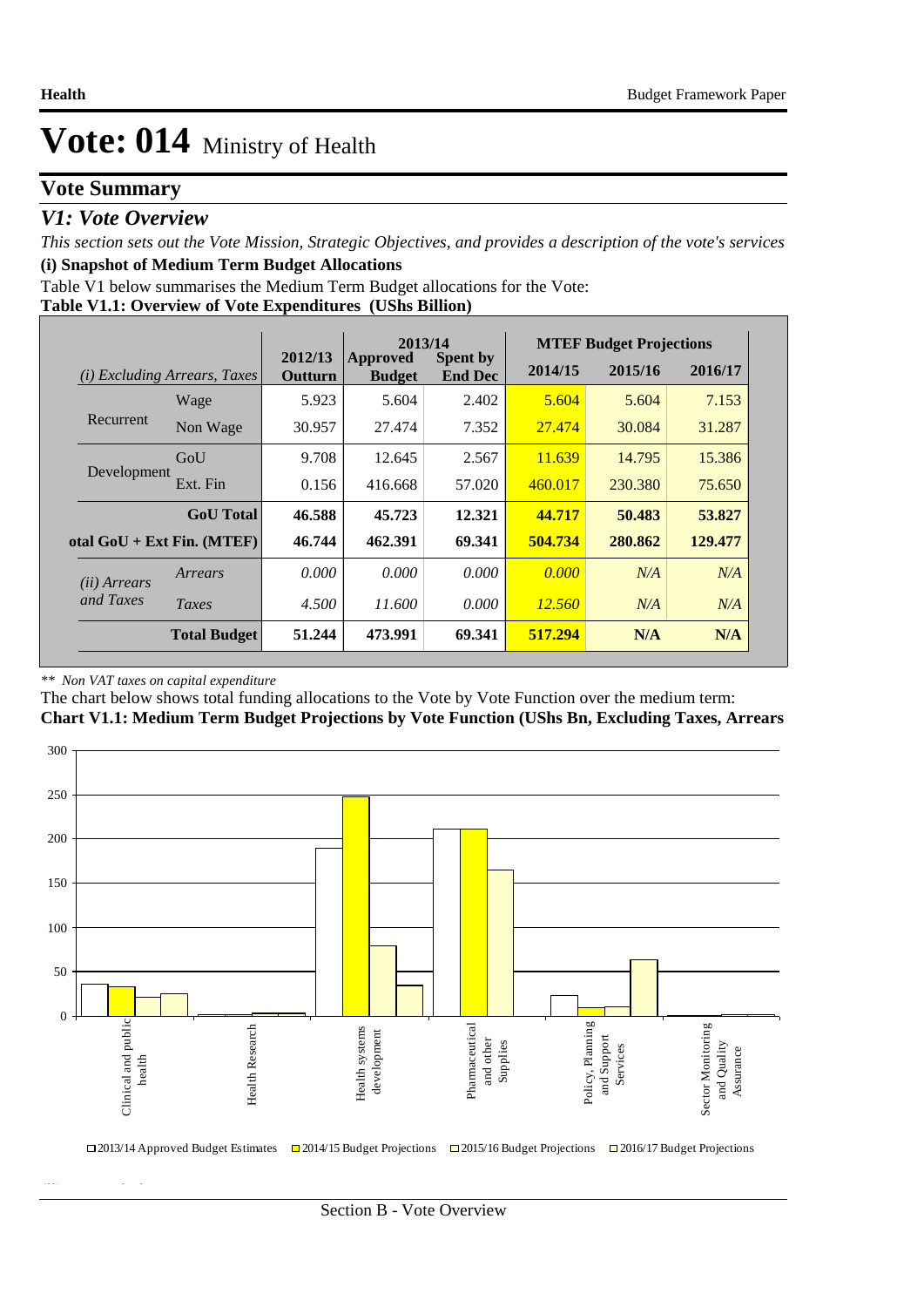### **Vote Summary**

#### **(ii) Vote Mission Statement**

The Vote's Mission Statement is:

*To facilitate the attainment of a good standard of health by all people of Uganda in order to promote a healthy and productive life*

#### **(iii) Vote Outputs which Contribute to Priority Sector Outcomes**

The table below sets out the vote functions and outputs delivered by the vote which the sector considers as contributing most to priority sector outcomes.

| <b>Sector Outcome 1:</b>                                                                                                                                                                   | <b>Sector Outcome 2:</b>                                                              | <b>Sector Outcome 3:</b>                                                                          |
|--------------------------------------------------------------------------------------------------------------------------------------------------------------------------------------------|---------------------------------------------------------------------------------------|---------------------------------------------------------------------------------------------------|
| <b>Increased deliveries in health facilities</b>                                                                                                                                           | Children under one year old protected<br>against life threatening diseases            | Health facilities receive adequate stocks<br>of essential medicines and health<br>supplies (EMHS) |
| Vote Function: 08 01 Sector Monitoring and Quality Assurance                                                                                                                               |                                                                                       |                                                                                                   |
| <b>Outputs Contributing to Outcome 1:</b>                                                                                                                                                  | <b>Outputs Contributing to Outcome 2:</b>                                             | <b>Outputs Contributing to Outcome 3:</b>                                                         |
| <b>Outputs Provided</b>                                                                                                                                                                    | <b>Outputs Provided</b>                                                               | None                                                                                              |
| 080104 Standards and guidelines<br>developed                                                                                                                                               | 080103 Support supervision provided to<br>Local Governments and referral<br>hospitals |                                                                                                   |
| Vote Function: 08 02 Health systems development                                                                                                                                            |                                                                                       |                                                                                                   |
| <b>Outputs Contributing to Outcome 1:</b>                                                                                                                                                  | <b>Outputs Contributing to Outcome 2:</b>                                             | <b>Outputs Contributing to Outcome 3:</b>                                                         |
| Capital Purchases                                                                                                                                                                          | None                                                                                  | None                                                                                              |
| 080281 Health centre construction and<br>rehabilitation                                                                                                                                    |                                                                                       |                                                                                                   |
| 080285 Theatre construction and<br>rehabilitation                                                                                                                                          |                                                                                       |                                                                                                   |
| Vote Function: 08 03 Health Research                                                                                                                                                       |                                                                                       |                                                                                                   |
| <b>Outputs Contributing to Outcome 1:</b>                                                                                                                                                  | <b>Outputs Contributing to Outcome 2:</b>                                             | <b>Outputs Contributing to Outcome 3:</b>                                                         |
| None                                                                                                                                                                                       | <b>Outputs Provided</b>                                                               | None                                                                                              |
|                                                                                                                                                                                            | 080303 Research coordination                                                          |                                                                                                   |
| Vote Function: 08 04 Clinical and public health                                                                                                                                            |                                                                                       |                                                                                                   |
| <b>Outputs Contributing to Outcome 1:</b>                                                                                                                                                  | <b>Outputs Contributing to Outcome 2:</b>                                             | <b>Outputs Contributing to Outcome 3:</b>                                                         |
| <b>Outputs Provided</b>                                                                                                                                                                    | <b>Outputs Provided</b>                                                               | None                                                                                              |
| 080401 Community health services<br>provided (control of<br>communicable and non<br>communicable diseases)<br>080402 Clinical health services provided<br>(infrastructure, pharmaceutical, | 080405 Immunisation services provided                                                 |                                                                                                   |
| integrated curative)                                                                                                                                                                       |                                                                                       |                                                                                                   |
| 080403 National endemic and epidemic<br>disease control services provided                                                                                                                  |                                                                                       |                                                                                                   |
| Vote Function: 08 05 Pharmaceutical and other Supplies                                                                                                                                     |                                                                                       |                                                                                                   |
| <b>Outputs Contributing to Outcome 1:</b>                                                                                                                                                  | <b>Outputs Contributing to Outcome 2:</b>                                             | <b>Outputs Contributing to Outcome 3:</b>                                                         |
| None                                                                                                                                                                                       | None                                                                                  | <b>Outputs Provided</b>                                                                           |
|                                                                                                                                                                                            |                                                                                       | 080501 Preventive and curative Medical<br>Supplies (including<br>immuninisation)                  |

#### **Table V1.2: Sector Outcomes, Vote Functions and Key Outputs**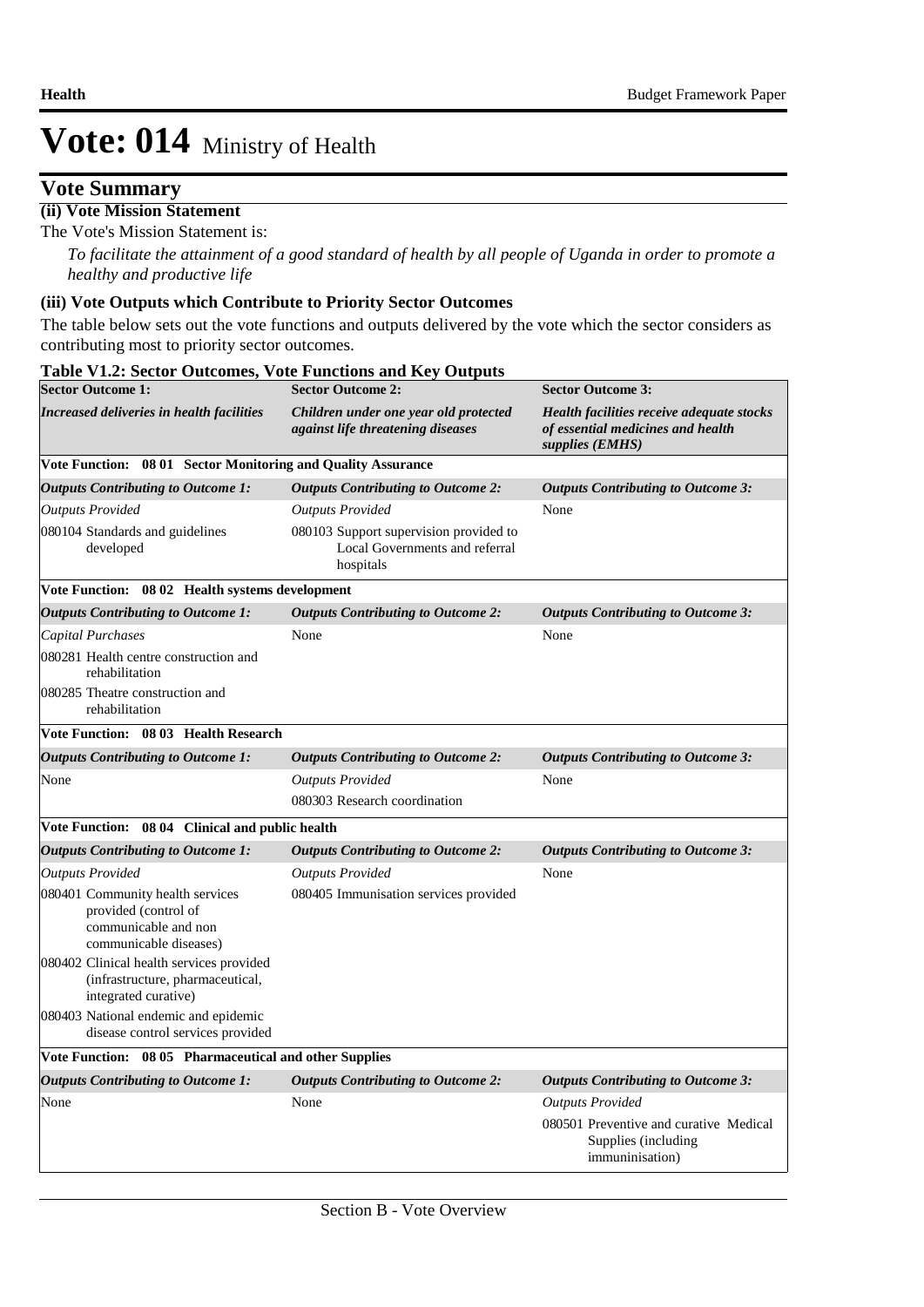### **Vote Summary**

### *V2: Past Vote Performance and Medium Term Plans*

*This section describes past and future vote performance, in terms of key vote outputs and plans to address sector policy implementation issues.* 

#### **(i) Past and Future Planned Vote Outputs**

1. Health Systems Development *2012/13 Performance*

Under the Vote Function rehabilitation works were started in Tororo, Bududa, Kambuga, Itojo, Nebbi, Apac, and Rushere. Solar energy installation or grid connection was completed in health facilities in Palisa, Budaka, Kumi, Bukedea as well as Kotido, Kaabong and Abim districts. Equipment worth Ushs 1.68bn arrived in the country and was distributed to 4 hospitals and 12 HCIVs.

#### 2. Clinical and Public Health Vote Function

Under the Vote Function, Village Health Teams (VHTs) were established in 13 Districts. 42 disease outbreaks detected & responded to. 10 Districts were supported to manage epidemics/emergencies and emergency health supplies were procured and delivered. Surveillance system on guinea worms was sustained in 35 districts. Vaccines and vaccination logistics were supplied to all Local Governments. The tetanus vaccination campaign was carried out in 5 districts. 1 round of mass polio & measles immunization in children below 5 years was conducted countrywide and 3 rounds of mass polio immunisation conducted in 29 high risk districts (children below 5 years). The following coverage were attained;-HIV counseling 30%, HCT 50% and PMTCT 53%. The HIV/AIDs National Strategic Plan was disseminated

3. Sector Monitoring and Quality Assurance (Vote 014 –Ministry of health)

Out of the 4 quarterly reviews and 7 studies planned, 3 quarterly reviews and 7 studies were conducted. All districts were supervised at least thrice during the financial year. 19 of the 25 planned districts supported under the Yellow Star Programme.

#### 4. Health Research

Research on; plague, resistance to anti-malaria, immune boosting, herbal medicines, HIV drug resistance and arbovirus was undertaken. The polio Laboratory was accredited. UVRI was able to detect the wild polio virus. Hepatitis E outbreaks were confirmed and 8 influenza surveillance sites established. UVRI participated in the screening for swine flu. Traditional health practitioners and conventional health practitioners were sensitized on the role of traditional health practitioners and traditional medicine in primary health care in four districts. The UNHRO bill was enacted.

5. Pharmaceuticals and other supplies

Medicines and health supplies worth 74.390bn were procured and distributed under programme 9, Logistical support was extended to all districts and NGO health providers. Medicines for TB worth shs 1.818bn and for HIV/AIDS worth shs 1.921bn were procured and distributed under the Global Fund for HIV/AIDS, TB and Malaria. Medicines worth 3.35bn and Medical equipment worth 1.05 bn were procured under Health Sector Programme Support Project. Vaccines worth 33.606bn shs were procured (7bn GoU 26.606bn under GAVI.) - an equivalent of 4.63 million doses of pentavalent vaccines. Reproductive health commodities worth 6bn procured and distributed under UNFPA. An additional shs 2.3bn worth of vaccines and vaccination logistics was provided to cater for the mass polio immunization campaigns.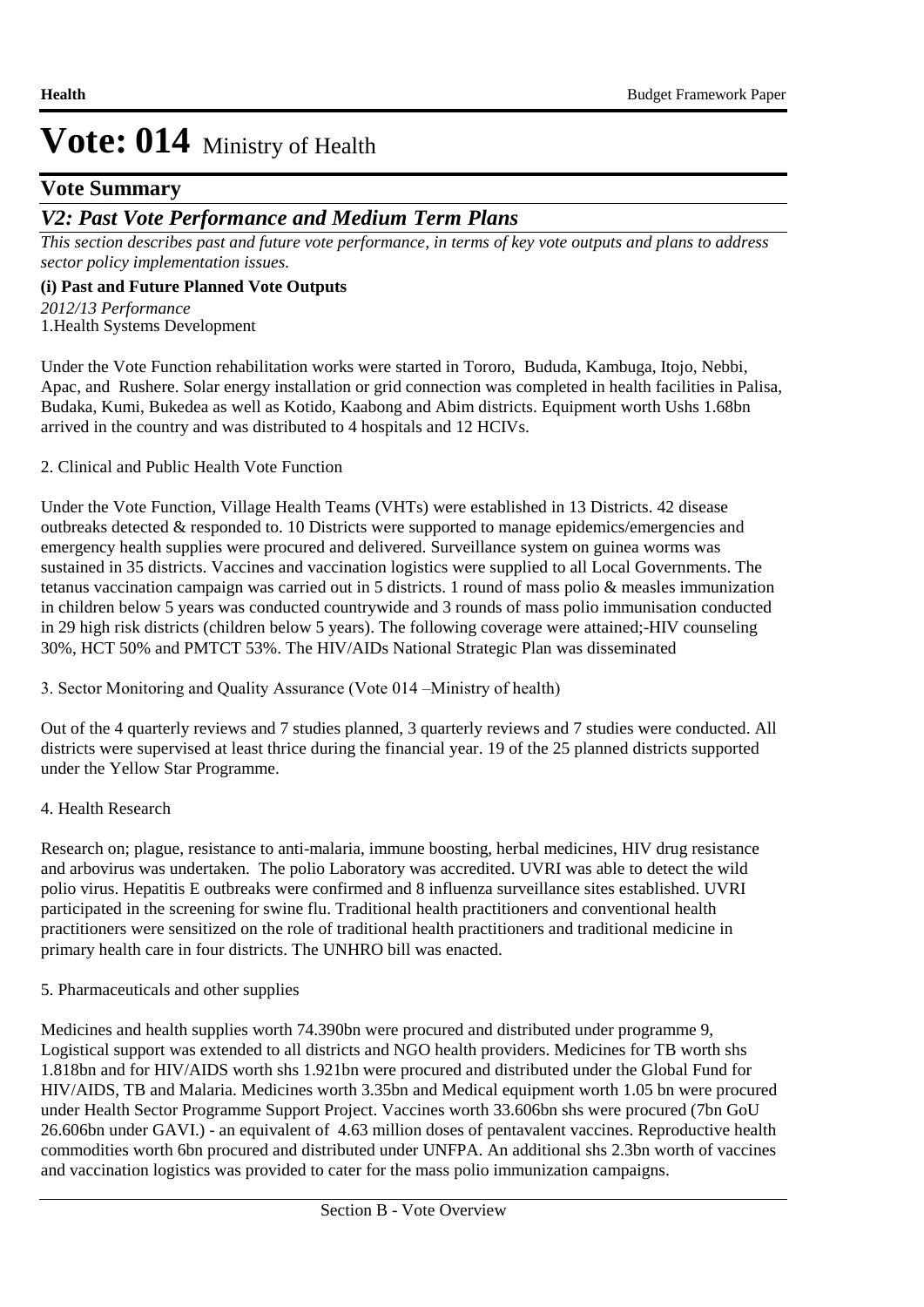### **Vote Summary**

6. Policy, Planning and Support Services. (Vote 014 –Ministry of health)

The following services were provided under the vote function; Policy, consultation, planning , Ministry Support Services, Provision of guidelines, Ministerial and Top Management oversight functions. The relevant policy documents;-MPS, BFP and the health sector performance report were produced. The political leadership took stewardship and participated in the supervision of health services nationwide. The health segment of the NDP was finalized.

#### *Preliminary 2013/14 Performance*

The key achievements for the first quarter of FY 2013/14 are summarized under the respective Vote Functions listed below:

1. Health Systems Development (Vote 014 – Ministry of Health)

• Under this Vote Function the following was achieved in the first quarter of FY 2013/14;

• Signed contracts for renovation of 9 Hospitals under Phase 1 namely: Mityana, Nakaseke, Anaka, Moyo, Entebbe, Nebbi, Moroto RRH, Iganga & Kiryandongo.

• Initiated a requested for additional funding of US\$ 65 million from the World Bank for renovation of an additional 9 Hospitals and 27 HCIVs under UHSSP under Phase II namely: Mubende RRH, Apac, Itojo, Entebbe, Buwenge, Kitgum, Anaka, Masindi, Bukwo, Pallisa and HCIVs: Kasanda, Kiganda, Ngoma, Mwera, Kyantungo Kikamulo, Kabuyanda, Mwizi, Kitwe, Rubare, Aboke, Aduku, Bwijanga, Bullisa, Padibe, Atyak, Obongi, Pakwach, Buvuma, Budondo, Ntenjeru-Kojja, Buyinja, Nankoma, Bugono, Kiyunga, Kibuku and Budaka. The request is expected to be approved by the World Bank Board in February 2014.

• Completed distribution of Emergency Obstetric and Neonatal Care Equipment, general and specialized equipment procured during FY 12/13 worth US\$ 13.2 million.

• Distribution of 69 Photocopiers, 175 printers and 175 photocopiers is ongoing.

• Contracts signed for supply of safe delivery kits (mama kits) contraceptives and long term family planning methods under the National Medical Stores.

• Submitted a request for procurement of 19 ambulances through the United Nations Office for Project **Services** 

• The consultancy for the 30 Years Master Plan for Mulago Hospital is ongoing. The consultant submitted an acceptable inception report. The consultant will complete the work by end of the next quarter.

• A Consultant has been recruited to undertake supervision for the civil works for lower Mulago. The consultant is now reviewing the detailed plans for the upgrade and renovation of lower Mulago.

. Evaluation of Consultants to undertake civil works in Kawempe and Kiruddu Hospitals have been completed. Contracts are expected to be signed by 31st December, 2013 after clearance from the African Development Bank and the Solicitor General.

• Continued with the procurement process for the consultant to design the Maternal and Neonatal Hopital. Contract will be signed with the consultant within the se

• Shortlisting is ongoing for a second round of scholarships for health workers in hard to reach and hard to stay areas.

2. Clinical and Public Health Vote Function (Vote 014 – Ministry of Health)

### REPRODUCTIVE HEALTH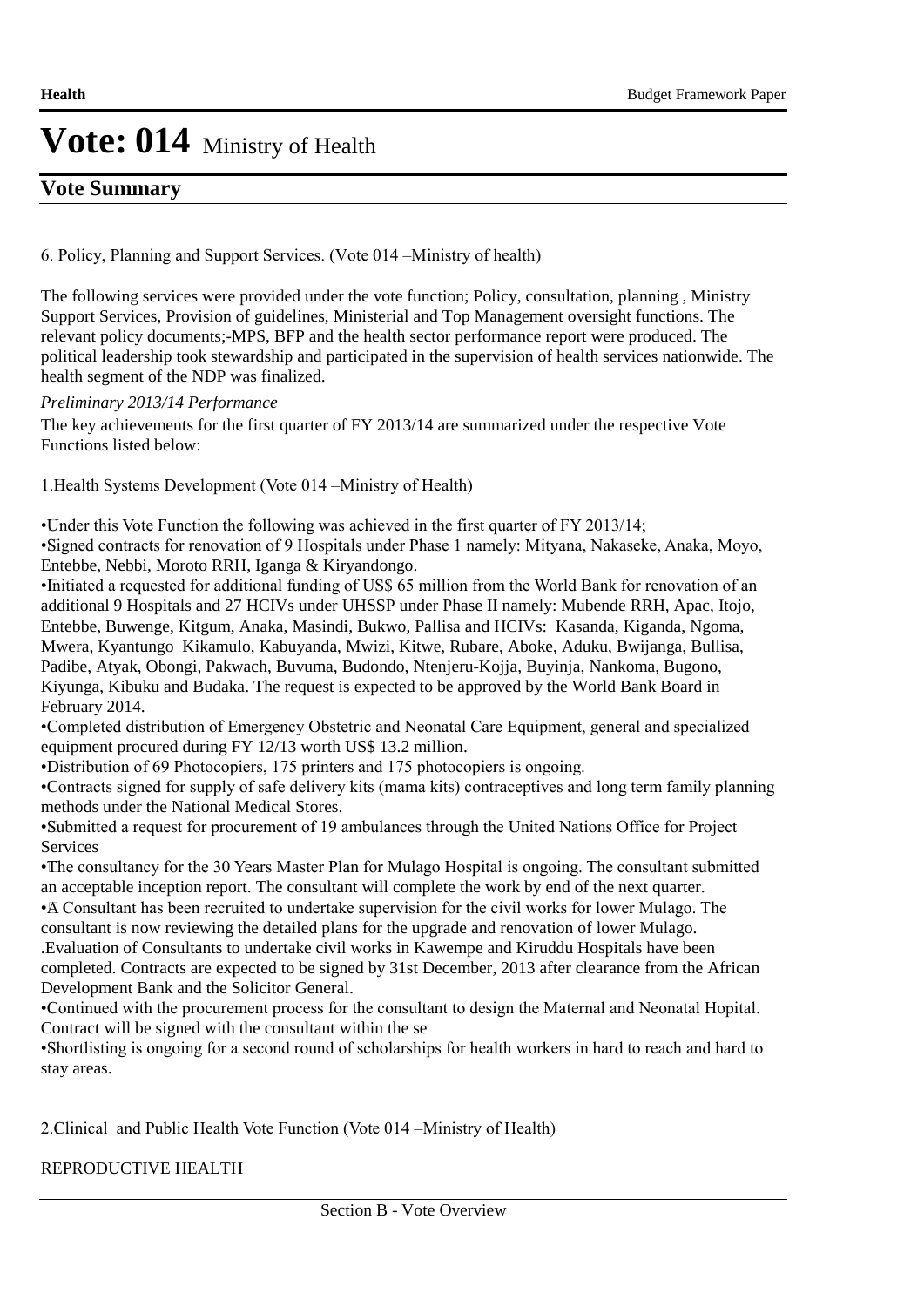### **Vote Summary**

The Ministry procured and distributed critical basic and comprehensive EMoNC equipment to 230 health facilities. The monitoring and evaluation framework for reproductive health, policy briefs on family planning and information and education communication materials on fistula were developed. Eight (8) districts were monitored for implementation of the roadmap namely: Mubende, Gulu, Abim, Nakapiripit, Bundibugyo, Amudat, Arua and Kitgum. Emergency obstetric and newborn care (EMoNC) supervision and mentoring was undertaken in Amudat, Nakapiripit, Arua, Gulu, Kitgum, Bundibugyo and Abim districts.

Maternal and perinatal death review revitalisation was undertaken in 14 districts. Standardisation of the training Module for reproductive health/HIV Integration was completed and training on the same done in Oyam district. The Ministry also trained health workers on Maternal and Perinatal Deaths Reviews (MPDR) in the districts of: Jinja, Masaka,Kayunga, Buikwe, Kalungu, Bukomansimbi, Lwengo, Lyantonde, Rakai, Sembabulu, Iganga, Luuka, Mayuge, Kamuli, Kaliro, Namayingo, Namutumba and Bugiri.

The sector procured and distributed sexual assault forensic evidence collection Kits in Gulu, Lira, Moroto, Masaka and Mbarara districts. A Sexual Gender Based Violence (SGBV) assessment for SGBV prevention and response was undertaken for central government ministries, institutions and NGOs working in the area of Sexual Gender Based Violence (SGBV). Field testing and finalisation of the Gender and Human rights mainstreaming guidelines was completed.

### CHILD HEALTH

Conducted integrated supervision for child health days including ICCM in implementing districts. A consolidated review team for Pneumonia and diarrhea implementation framework was formulated.

### NON COMMUNICABLE DISEASES (NCD)

A comprehensive NCD policy which includes cancer was developed. The draft will be presented to the technical working group (TWG) in the second quarter. Public awareness campaigns on NCD were undertaken using media dialogue meetings, radio and TV talk shows. A cancer camp was held in Mityana to screen and ensure early detection of NCDs. Surveillance is being strengthened through HMIS.

#### PUBLIC HEALTH EMERGENCIES (PHE)

Rapid / immediate response to PHE was provided to 5 districts prone to major public health emergencies. Guidelines on PHE management were distributed to 4 districts namely Nwoya, Zombo, Arua and Maracha. No major outbreaks or incidence (floods, landslides, earthquakes etc) were reported during the quarter.

#### **NUTRITION**

Held two Preparatory meetings for the African Food and Nutrition security Day. Orientation on nutrition status and the Accelerating Nutrition Improvement (ANI) was carried out in Luuka, Namutumba, Iganga, Kibaale, Hoima and Masindi districts. The Ministry developed guideline for Industries and Importers to implement Mandatory Food Fortification Regulations. A food fortification monitoring and evaluation framework was also developed.

#### ENVIRONMENTAL HEALTH

Review of the Public Health Act is ongoing. Quarterly technical support supervision was carried out in Dokolo, Amulator kaberamaido, Soroti, Amuria, Bukedea, Kumi, Palisa, Kibuku, Serere, Ngora, Mbarara, Bushenyi and Sheema districts.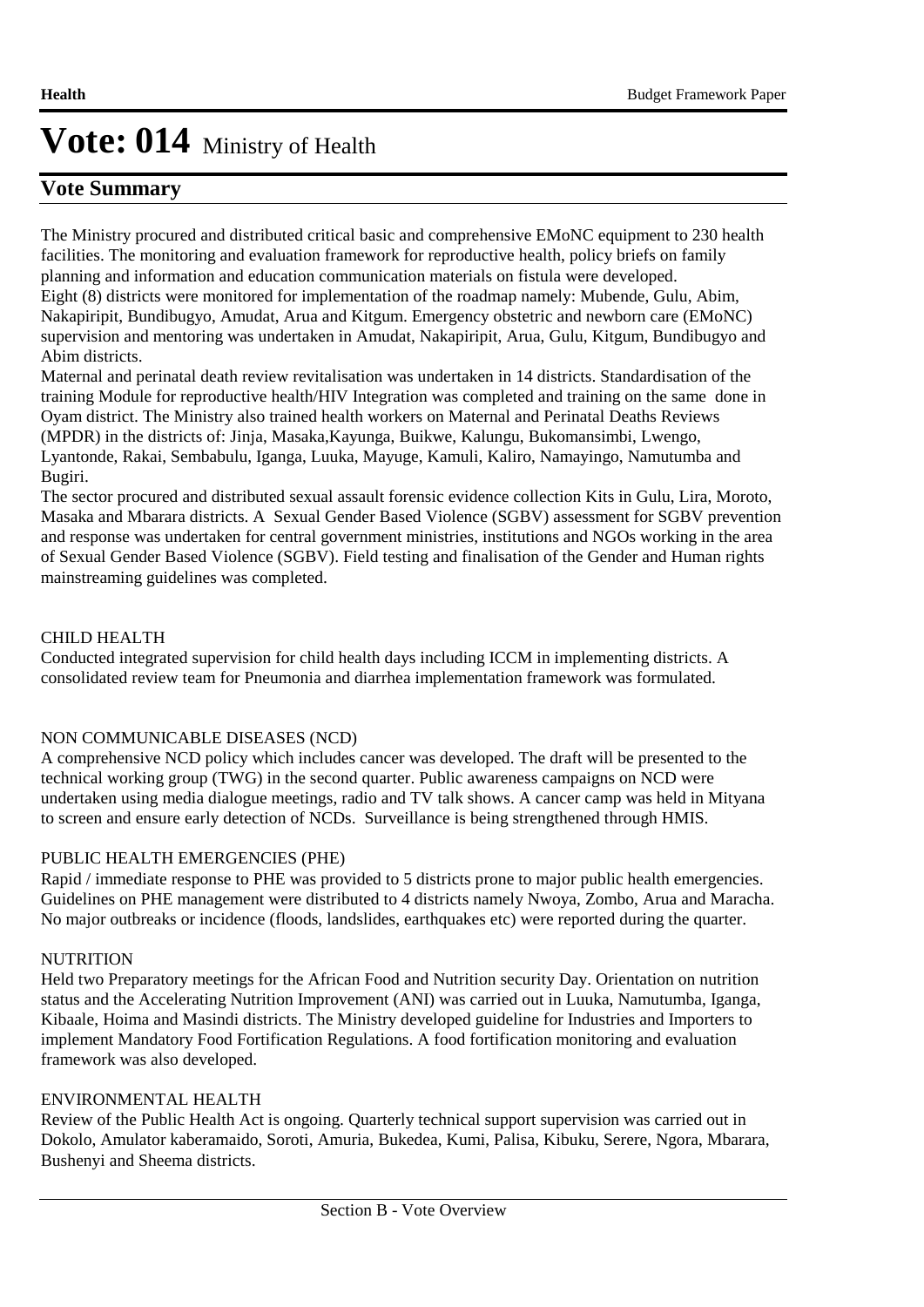### **Vote Summary**

### ORAL HEALTH

Support supervision on oral health was conducted in the districts of Mbale, Kaberamaido, Sironko, Kumi, Soroti.

### VETERINARY PUBLIC HEALTH (VPH)

Rabies, Influenza, brucellosis and other zoonotic diseases were investigated and monitored in all districts in Uganda. District and hospital health staff were trained to orient them on current treatment and management of rabies.

#### NURSING

Conducted support supervision in 7 hospitals and 3 districts. Draft nurses and midwives policy is in place. The Ministry also coordinated the procurement and distribution of uniforms for nurses and midwives.

3. Quality Assurance Vote Function (Vote 014 –Ministry of Health)

The following was achieved;

The 19th Joint Review Mission (JRM) and National Health Assembly took place in September 2013 and the Annual Health Sector Performance Report for FY 2012/13 was produced and disseminated. The above meetings were preceded by field visits to 16 districts to collect information for consideration during the meetings.

Work on the Client Charters for Arua, Hoima, Moroto regional referral hospitals was started and draft copies are available.

4. Health Research (Vote 014 – Ministry of Health)

5. Pharmaceuticals and Other supplies (Global Fund and GAVI)

The following procurements were undertaken using funds from the Global Fund;

• 16 millions Long-lasting insecticide treated Nets worth USD 44.95m. The nets will be distributed country wide.

• ACTs, Rapid Diagnostic Tests (RDTs) and Lab Supplies worth USD 9.48m.

• First and second line Anti-TB Drugs worth USD 3.7million.

• ARVs and Cotrimoxazole worth USD 43.5m

The Health Sub Districts and Health sub District Focal Persons were supported to conduct Supervision at lower levels and District levels. The ministry also supported The AIDS Support Organisation (TASO) to Implement TB-Directly Observed Treatment (DOTs). The National Medical Stores was supported in distributing the Medicines to the last mile (health sub district).

Other outputs include; joint support supervision carried out in 25 districts, Global Fund asset registers reviewed for appropriateness, sub-recipient accountabilities reviewed for accuracy and training for M & E Specialists on use of DHIS II conducted.

The ministry also; supported the recruitment of the Regional Performance Monitoring Teams (RPMTs) to support the districts in an efficient health service delivery, prepared and submitted the No-Cost Extension for R10 TB SSF Grant, submitted the HIV/AIDs Interim Funding Application, visited sampled districts to undertake an audit of processes for ensuring quality of services of programs supported by the Global Fund, procured computers and solar panels for 90 facilities in underserved districts.

6. Policy, Planning and Support Services. (Vote 014 –Ministry of Health)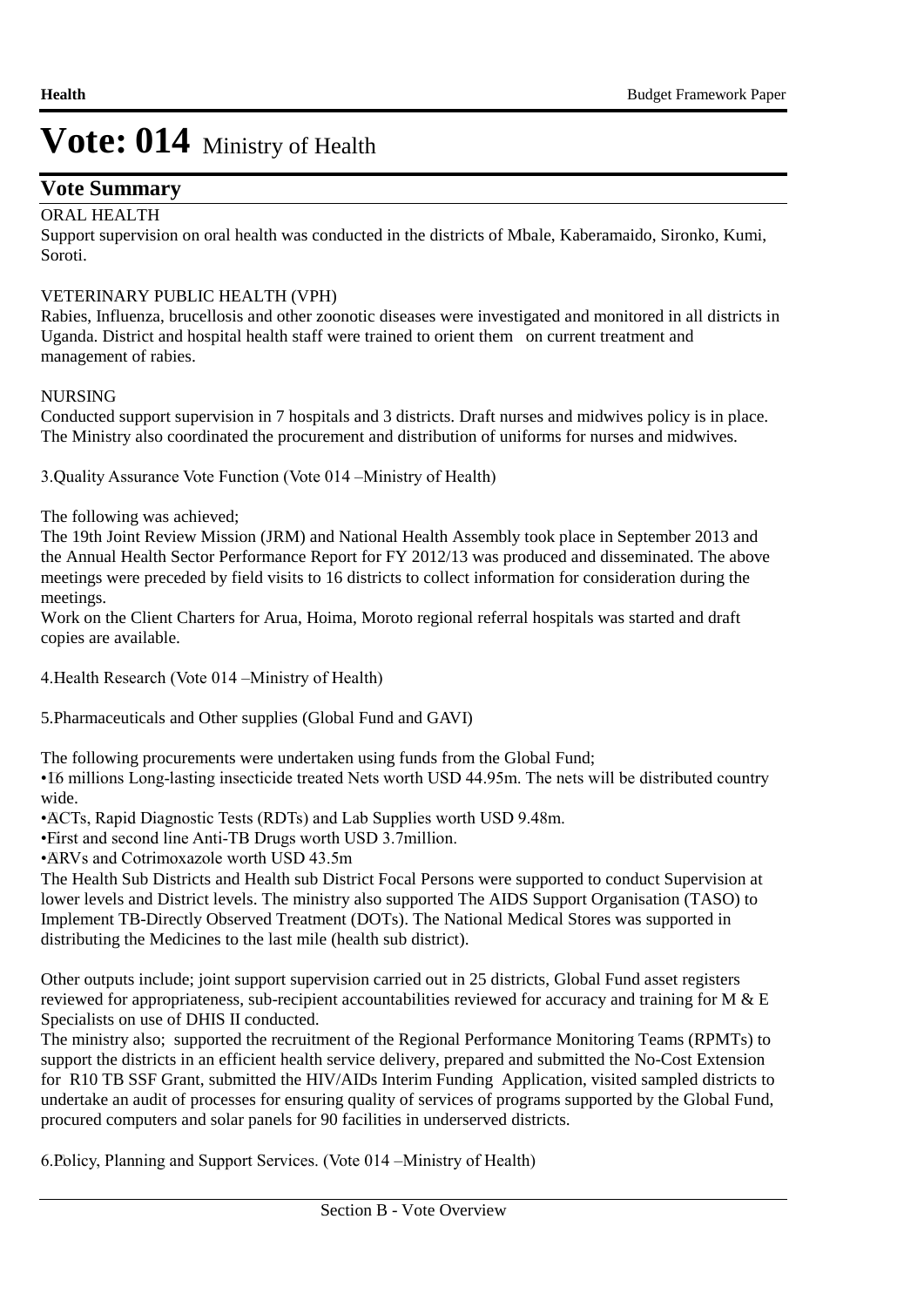### **Vote Summary**

The following was achieved in the first quarter.

The Ministry produced Quarterly activity & financial reports and undertook technical supervision and inspection of sector activities for consistency with Government Policies.

Requisite documentation and information for meetings with Parliament on the health sector budget were prepared. Sector budget meetings were organized to consider budget pressures and other matters pertaining to health financing. A concept paper for the 2010/11 and 2011/12 National Health Accounts was prepared.

Other outputs include; assorted procurements for goods and services undertaken, report on study on scaling up National Health Insurance Scheme produced, HMIS data validation done on EPI indicators, HMIS stakeholder meetings held to review HMIS tools, HMIS technical support supervision done,DHIS2 training done for MOH staff, Internet services provided for MOH headquarters and remote sites.

#### **Table V2.1: Past and 2014/15 Key Vote Outputs\***

| <i>Vote, Vote Function</i><br>Key Output                             | <b>Approved Budget and</b><br><b>Planned outputs</b>                                                                  |                  | 2013/14<br><b>Spending and Outputs</b><br><b>Achieved by End Dec</b> |                                                                          | 2014/15<br><b>Proposed Budget and</b><br><b>Planned Outputs</b>                                                             |                  |
|----------------------------------------------------------------------|-----------------------------------------------------------------------------------------------------------------------|------------------|----------------------------------------------------------------------|--------------------------------------------------------------------------|-----------------------------------------------------------------------------------------------------------------------------|------------------|
| Vote: 014 Ministry of Health                                         |                                                                                                                       |                  |                                                                      |                                                                          |                                                                                                                             |                  |
| Vote Function: 0801 Sector Monitoring and Quality Assurance          |                                                                                                                       |                  |                                                                      |                                                                          |                                                                                                                             |                  |
| <b>Output: 080103</b>                                                |                                                                                                                       |                  |                                                                      | Support supervision provided to Local Governments and referral hospitals |                                                                                                                             |                  |
| Description of Outputs:                                              | district conducted                                                                                                    |                  | districts                                                            |                                                                          | 4 Support supervision visits per Pre carried out in 16-JRM visits 2 Support supervision visits per<br>district conducted    |                  |
| Performance Indicators:                                              |                                                                                                                       |                  |                                                                      |                                                                          |                                                                                                                             |                  |
| Number of Supervision,<br>monitoring visits conducted<br>in LG's     | $\overline{4}$                                                                                                        |                  | $\mathbf{1}$                                                         |                                                                          |                                                                                                                             |                  |
| Output Cost: UShs Bn:                                                |                                                                                                                       | 0.392            | $UShs Bn$ :                                                          | 0.005                                                                    | <b>UShs Bn:</b>                                                                                                             | 0.392            |
| <b>Output: 080104</b>                                                | <b>Standards and guidelines developed</b>                                                                             |                  |                                                                      |                                                                          |                                                                                                                             |                  |
| Description of Outputs:                                              | Comprehensive supervision and Contract for comprehensive<br>monitoring guidelines<br>developed.                       |                  | supervision and monitoring<br>guidelines awarded.                    |                                                                          | Develop and Print 10,000<br>copies of the support<br>supervision strategy.                                                  |                  |
|                                                                      | Accreditation system developed                                                                                        |                  | Manual drafted                                                       | Quality Improvement Indicator                                            | <b>Update and translate patient</b><br>charter into local language                                                          |                  |
|                                                                      | Quality Improvement Indicator<br>Manual developed                                                                     |                  |                                                                      |                                                                          |                                                                                                                             |                  |
| Performance Indicators:                                              |                                                                                                                       |                  |                                                                      |                                                                          |                                                                                                                             |                  |
| No. of monitoring and<br>quality assurance guidelines<br>developed** | 3                                                                                                                     |                  | $\mathbf{1}$                                                         |                                                                          | $\overline{2}$                                                                                                              |                  |
| Output Cost: UShs Bn:                                                |                                                                                                                       | 0.112            | $UShs Bn$ :                                                          | 0.000                                                                    | <b>UShs Bn:</b>                                                                                                             | 0.112            |
| <b>Vote Function Cost</b>                                            | <b>UShs Bn:</b>                                                                                                       |                  | 0.805 UShs Bn:                                                       |                                                                          | 0.190 UShs Bn:                                                                                                              | 0.805            |
| Vote Function: 0802 Health systems development                       |                                                                                                                       |                  |                                                                      |                                                                          |                                                                                                                             |                  |
| <b>Output: 080280</b>                                                | <b>Hospital Construction/rehabilitation</b>                                                                           |                  |                                                                      |                                                                          |                                                                                                                             |                  |
| Description of Outputs:                                              | Construction works will be<br>undertaken kawolo, itojo,<br>kawempe and kiruddu. 13<br>General hospitals rehabilitated |                  | Bids for civil works for<br>Kawempe and Kiruddu<br>of 9 hospitals    | Hospitals have been completed.<br>Contracts signed for renovation        | <b>Construction works will be</b><br>undertaken in kawolo,<br>kawempe and kiruddu and<br>Moroto22hospitals<br>rehabilitated |                  |
| Performance Indicators:                                              |                                                                                                                       |                  |                                                                      |                                                                          |                                                                                                                             |                  |
| No. of hospitals rennovated                                          | 13                                                                                                                    |                  | $\boldsymbol{0}$                                                     |                                                                          | 22                                                                                                                          |                  |
| No. of hospitals constructed 4                                       |                                                                                                                       |                  | $\theta$                                                             |                                                                          | $\overline{4}$                                                                                                              |                  |
| Output Cost: UShs Bn:<br>Output Cost Excl. Ext Fin. UShs Bn:         |                                                                                                                       | 165.315<br>2.047 | $UShs Bn$ :<br>UShs Bn:                                              | 0.000<br>0.000                                                           | <b>UShs Bn:</b><br><b>UShs Bn:</b>                                                                                          | 229.272<br>1.050 |

Section B - Vote Overview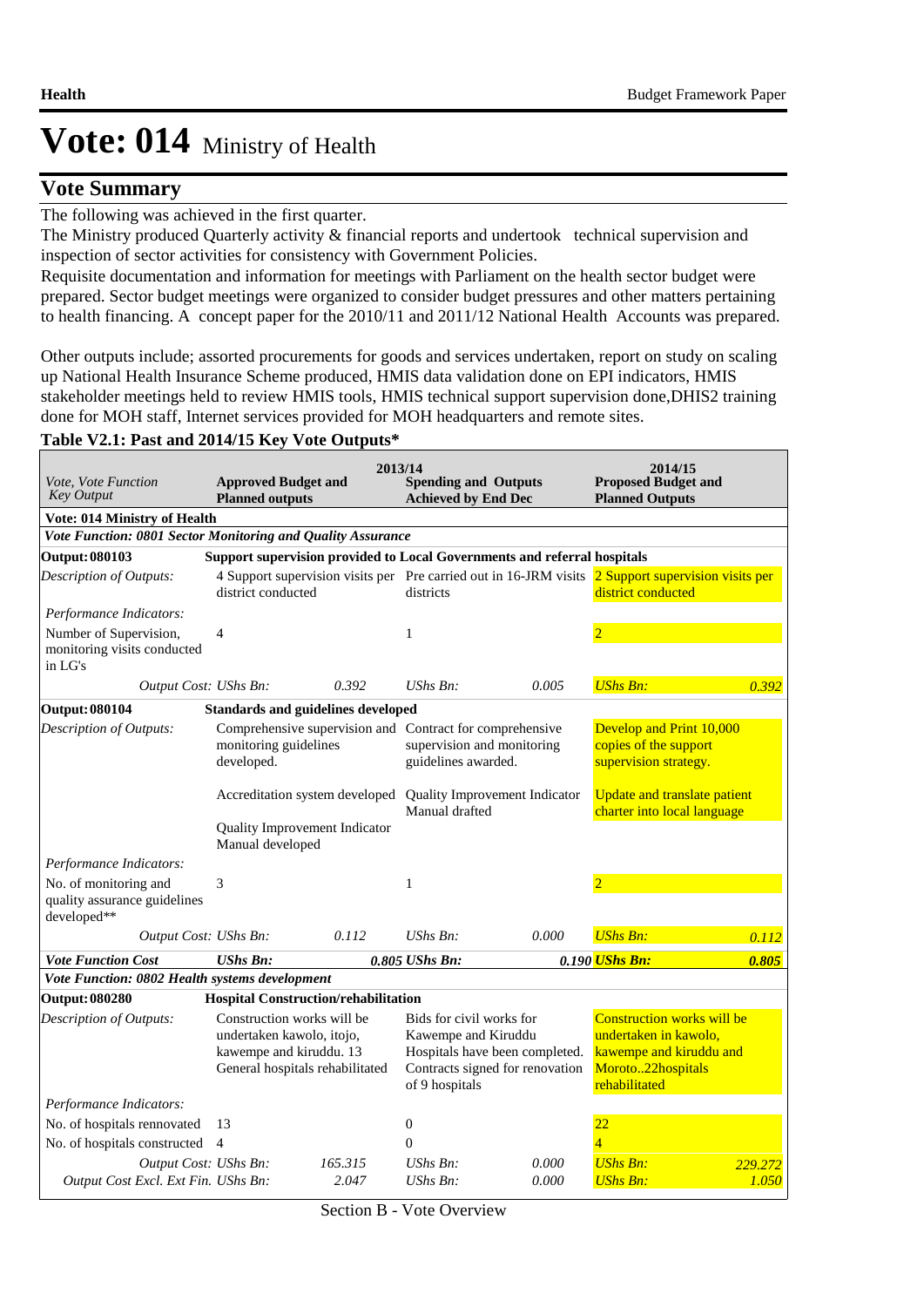| Vote, Vote Function<br><b>Key Output</b>                                     | <b>Approved Budget and</b><br><b>Planned outputs</b>                                                                                                                    | 2013/14 | <b>Spending and Outputs</b><br><b>Achieved by End Dec</b>                                                                    |                                                                                                   | 2014/15<br><b>Proposed Budget and</b><br><b>Planned Outputs</b>                                                                                                                                                                                                                                                                                                                                      |         |
|------------------------------------------------------------------------------|-------------------------------------------------------------------------------------------------------------------------------------------------------------------------|---------|------------------------------------------------------------------------------------------------------------------------------|---------------------------------------------------------------------------------------------------|------------------------------------------------------------------------------------------------------------------------------------------------------------------------------------------------------------------------------------------------------------------------------------------------------------------------------------------------------------------------------------------------------|---------|
| <b>Output: 080282</b>                                                        | Staff houses construction and rehabilitation                                                                                                                            |         |                                                                                                                              |                                                                                                   |                                                                                                                                                                                                                                                                                                                                                                                                      |         |
| <b>Description of Outputs:</b><br>Performance Indicators:                    | Staff housing constructed at<br>HC IIIs in the Karamoja Region yet undertaken<br>districts of Kaabong, Abim,<br>Kotido, Moroto, Amudat, Napak<br>and Nakapiripirit,     |         |                                                                                                                              | Construction of staff houses not                                                                  | <b>Staff housing constructed at</b><br><b>HC IIIs in the Karamoja Region</b><br>districts of Kaabong, Abim,<br>Kotido, Moroto, Amudat, Napak<br>and Nakapiripirit,                                                                                                                                                                                                                                   |         |
|                                                                              |                                                                                                                                                                         |         |                                                                                                                              |                                                                                                   |                                                                                                                                                                                                                                                                                                                                                                                                      |         |
| No. of staff houses<br>rehabilitated                                         | $\boldsymbol{0}$                                                                                                                                                        |         | $\boldsymbol{0}$                                                                                                             |                                                                                                   | $\overline{0}$                                                                                                                                                                                                                                                                                                                                                                                       |         |
| No. of staff houses<br>constructed                                           | 88                                                                                                                                                                      |         | $\boldsymbol{0}$                                                                                                             |                                                                                                   | 66                                                                                                                                                                                                                                                                                                                                                                                                   |         |
| Output Cost: UShs Bn:                                                        |                                                                                                                                                                         | 4.760   | $UShs Bn$ :                                                                                                                  | 0.000                                                                                             | <b>UShs Bn:</b>                                                                                                                                                                                                                                                                                                                                                                                      | 0.000   |
| Output Cost Excl. Ext Fin. UShs Bn:                                          |                                                                                                                                                                         | 0.000   | UShs Bn:                                                                                                                     | 0.000                                                                                             | <b>UShs Bn:</b>                                                                                                                                                                                                                                                                                                                                                                                      | 0.000   |
| <b>Vote Function Cost</b>                                                    | <b>UShs Bn:</b>                                                                                                                                                         |         | 196.367 UShs Bn:                                                                                                             |                                                                                                   | 10.416 UShs Bn:                                                                                                                                                                                                                                                                                                                                                                                      | 247.219 |
| VF Cost Excl. Ext Fin.                                                       | UShs Bn                                                                                                                                                                 | 10.897  | <b>UShs Bn</b>                                                                                                               |                                                                                                   | 0.399 UShs Bn                                                                                                                                                                                                                                                                                                                                                                                        | 4.497   |
| <b>Vote Function: 0803 Health Research</b>                                   |                                                                                                                                                                         |         |                                                                                                                              |                                                                                                   |                                                                                                                                                                                                                                                                                                                                                                                                      |         |
| <b>Output: 080303</b>                                                        | <b>Research coordination</b>                                                                                                                                            |         |                                                                                                                              |                                                                                                   |                                                                                                                                                                                                                                                                                                                                                                                                      |         |
| Description of Outputs:                                                      | Implement the strategic Plan for Implemented the strategic Plan<br>research Institutions                                                                                |         | for research Institutions                                                                                                    |                                                                                                   | <b>Implement the strategic Plan for</b><br>research Institutions. This<br>includes identification of<br>research priorities, production<br>of research policies and<br>guidelines and carrying out<br>health research                                                                                                                                                                                |         |
| Performance Indicators:                                                      |                                                                                                                                                                         |         |                                                                                                                              |                                                                                                   |                                                                                                                                                                                                                                                                                                                                                                                                      |         |
| Number of reports on<br>specialised research                                 | 10                                                                                                                                                                      |         | $\boldsymbol{0}$                                                                                                             |                                                                                                   | 12                                                                                                                                                                                                                                                                                                                                                                                                   |         |
| Number of HIV Testing<br>centres provided with<br>proficiency Testing Panels | 1500                                                                                                                                                                    |         | 591                                                                                                                          |                                                                                                   | 3000                                                                                                                                                                                                                                                                                                                                                                                                 |         |
| No. of health sector research 10<br>priorities assessed                      |                                                                                                                                                                         |         | $\boldsymbol{0}$                                                                                                             |                                                                                                   | 12                                                                                                                                                                                                                                                                                                                                                                                                   |         |
| Output Cost: UShs Bn:                                                        |                                                                                                                                                                         | 0.952   | $UShs Bn$ :                                                                                                                  | 0.158                                                                                             | <b>UShs Bn:</b>                                                                                                                                                                                                                                                                                                                                                                                      | 0.952   |
| <b>Vote Function Cost</b>                                                    | <b>UShs Bn:</b>                                                                                                                                                         |         | 2.413 UShs Bn:                                                                                                               |                                                                                                   | 1.028 UShs Bn:                                                                                                                                                                                                                                                                                                                                                                                       | 2.413   |
| Vote Function: 0804 Clinical and public health                               |                                                                                                                                                                         |         |                                                                                                                              |                                                                                                   |                                                                                                                                                                                                                                                                                                                                                                                                      |         |
| Output: 080401                                                               | Community health services provided (control of communicable and non communicable diseases)                                                                              |         |                                                                                                                              |                                                                                                   |                                                                                                                                                                                                                                                                                                                                                                                                      |         |
| <b>Description of Outputs:</b><br>Performance Indicators:                    | Empower the communities to<br>take charge of their own health<br>through strengthening VHTs<br>and increased awareness of<br>disease prevention and health<br>promotion |         | in Atur was conducted in<br>Dokolo district in Good<br>products development and the<br>registration process of herbal<br>out | Training of 55 THPs and VHTs<br>manufacturing practices, herbal<br>medicines with the NDA carried | <b>Empower the communities</b><br>countrywide to take charge of<br>their own health through<br>strengthening VHTs and<br>increased awareness on disease<br>prevention and health<br>promotion. This will be done by<br>undertaking 5 community<br>awareness campaigns,<br>establishing VHTs in 10<br>additional districts and carrying<br>out health awareness and<br>sensitisation in 85 districts. |         |
| Number of awareness                                                          | 2                                                                                                                                                                       |         | 1                                                                                                                            |                                                                                                   |                                                                                                                                                                                                                                                                                                                                                                                                      |         |
| campaigns on cancer and                                                      |                                                                                                                                                                         |         |                                                                                                                              |                                                                                                   |                                                                                                                                                                                                                                                                                                                                                                                                      |         |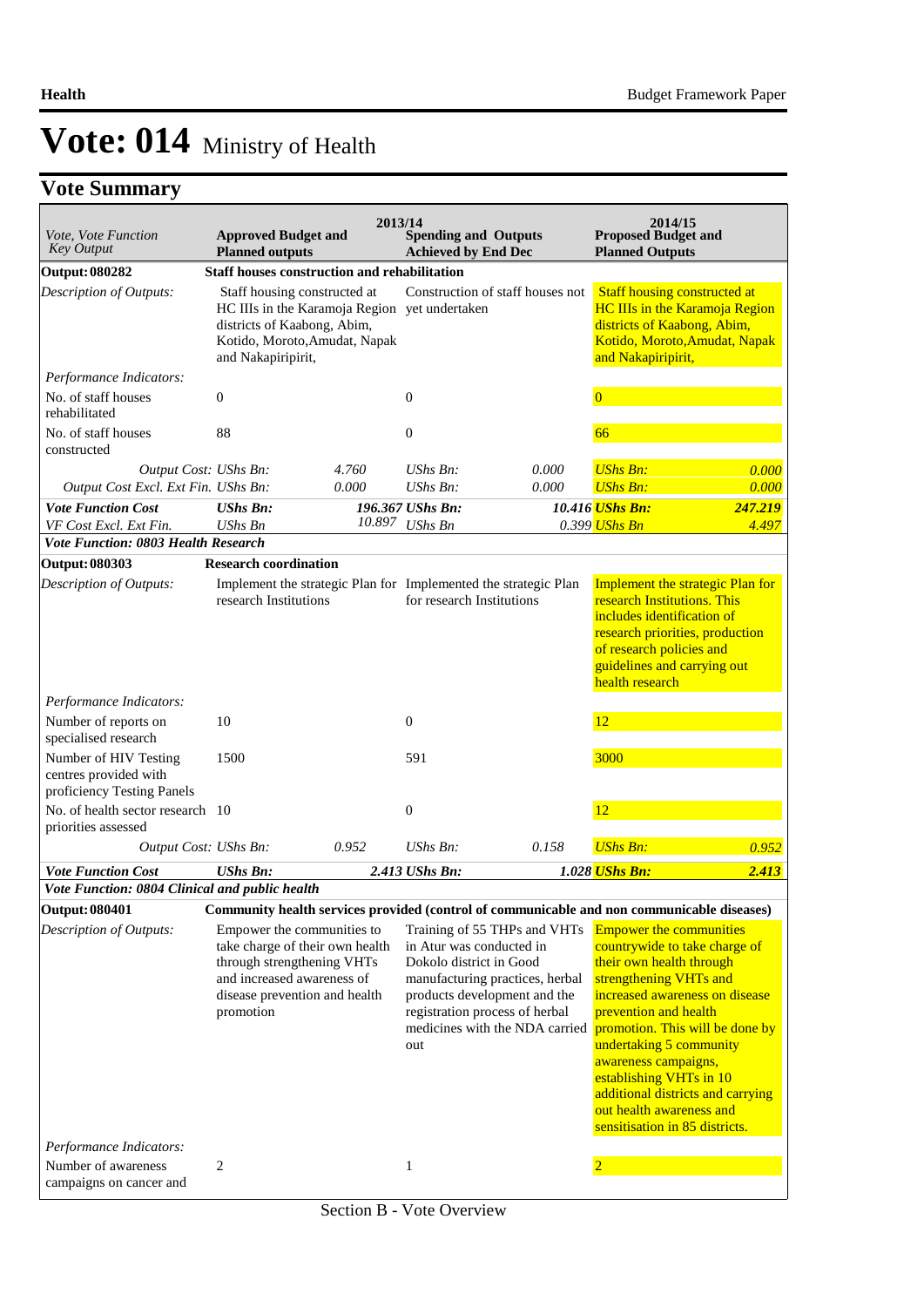| Vote, Vote Function<br><b>Key Output</b>                                                                                    | <b>Approved Budget and</b><br><b>Planned outputs</b>                                                                                                                                  | 2013/14 | <b>Spending and Outputs</b><br><b>Achieved by End Dec</b>                                                                                                                             |       | 2014/15<br><b>Proposed Budget and</b><br><b>Planned Outputs</b>                                                                                                                                                                                                                                                                                                                                                                                                                                                                                                                                                                |
|-----------------------------------------------------------------------------------------------------------------------------|---------------------------------------------------------------------------------------------------------------------------------------------------------------------------------------|---------|---------------------------------------------------------------------------------------------------------------------------------------------------------------------------------------|-------|--------------------------------------------------------------------------------------------------------------------------------------------------------------------------------------------------------------------------------------------------------------------------------------------------------------------------------------------------------------------------------------------------------------------------------------------------------------------------------------------------------------------------------------------------------------------------------------------------------------------------------|
| NCD conducted                                                                                                               |                                                                                                                                                                                       |         |                                                                                                                                                                                       |       |                                                                                                                                                                                                                                                                                                                                                                                                                                                                                                                                                                                                                                |
| Community awareness<br>campaigns on disease<br>prevention and health<br>promotion carried out                               | 5                                                                                                                                                                                     |         | $\overline{c}$                                                                                                                                                                        |       | $\overline{\mathbf{5}}$                                                                                                                                                                                                                                                                                                                                                                                                                                                                                                                                                                                                        |
| Output Cost: UShs Bn:                                                                                                       |                                                                                                                                                                                       | 3.692   | $UShs Bn$ :                                                                                                                                                                           | 0.299 | <b>UShs Bn:</b><br>3.692                                                                                                                                                                                                                                                                                                                                                                                                                                                                                                                                                                                                       |
| Output Cost Excl. Ext Fin. UShs Bn:                                                                                         |                                                                                                                                                                                       | 3.112   | $UShs Bn$ :                                                                                                                                                                           | 0.182 | <b>UShs Bn:</b><br>3.112                                                                                                                                                                                                                                                                                                                                                                                                                                                                                                                                                                                                       |
| <b>Output: 080402</b>                                                                                                       |                                                                                                                                                                                       |         | Clinical health services provided (infrastructure, pharmaceutical, integrated curative)                                                                                               |       |                                                                                                                                                                                                                                                                                                                                                                                                                                                                                                                                                                                                                                |
| <b>Description of Outputs:</b>                                                                                              | Mentorship training of<br>professionals from National<br>referral hospitals to Regional<br>Referral Hospitals and RRH<br>hospitals to General hospitals<br>and GHs to HCIVs conducted |         | Mentorship training of<br>professionals from National<br>referral hospitals to Regional<br>Referral Hospitals and RRH<br>hospitals to General hospitals<br>and GHs to HCIVs conducted |       | Components of the roadmap for<br>maternal health implemented<br>countrywide. Policies,<br>guidelines and standards for<br>health infrastructure,<br>pharmaceutical and curative<br>services implemented and<br>monitored countrywide.<br>Quarterly reports on the status<br>and performance of health<br>infrastructure and quality of<br>pharmaceutical and curative<br>services in the country<br>produced. Health workers<br>trained in different health<br>service modalities countrywide.<br>Public health emergencies<br>responded to. Pharmaceutical<br>supply chain management and<br>curative services implementation |
| Performance Indicators:<br>No. of health workers                                                                            | 4500                                                                                                                                                                                  |         | 670                                                                                                                                                                                   |       | 5000                                                                                                                                                                                                                                                                                                                                                                                                                                                                                                                                                                                                                           |
| trained**                                                                                                                   |                                                                                                                                                                                       |         |                                                                                                                                                                                       |       |                                                                                                                                                                                                                                                                                                                                                                                                                                                                                                                                                                                                                                |
| No. of Districts with<br>established and operational<br>Village health teams*                                               | 111                                                                                                                                                                                   |         | 85                                                                                                                                                                                    |       | 111                                                                                                                                                                                                                                                                                                                                                                                                                                                                                                                                                                                                                            |
| No. of districts implementing 111<br>the Road Map to Maternal<br>Health**                                                   |                                                                                                                                                                                       |         | 111                                                                                                                                                                                   |       | 111                                                                                                                                                                                                                                                                                                                                                                                                                                                                                                                                                                                                                            |
| No of districts where<br>quarterly area team<br>supervision has been<br>conducted to intensify<br>medicines inspection*     | 111                                                                                                                                                                                   |         | 40                                                                                                                                                                                    |       | 111                                                                                                                                                                                                                                                                                                                                                                                                                                                                                                                                                                                                                            |
| % of districts supervised and 100<br>mentored for improvement<br>of quality of care in<br>Reproductive Health<br>services** |                                                                                                                                                                                       |         | 29                                                                                                                                                                                    |       | 100                                                                                                                                                                                                                                                                                                                                                                                                                                                                                                                                                                                                                            |
| Output Cost: UShs Bn:                                                                                                       |                                                                                                                                                                                       | 2.156   | $UShs Bn$ :                                                                                                                                                                           | 0.186 | <b>UShs Bn:</b><br>1.956                                                                                                                                                                                                                                                                                                                                                                                                                                                                                                                                                                                                       |
| <b>Output: 080403</b>                                                                                                       |                                                                                                                                                                                       |         | National endemic and epidemic disease control services provided                                                                                                                       |       |                                                                                                                                                                                                                                                                                                                                                                                                                                                                                                                                                                                                                                |
| Description of Outputs:                                                                                                     | Guidelines on health thematic<br>areas developed                                                                                                                                      |         | Guidelines on health thematic<br>areas developed                                                                                                                                      |       | <b>Endemic and epidemic diseases</b><br>prevented and controlled<br>wherever they arise, Epidemic<br>preparedness enhanced                                                                                                                                                                                                                                                                                                                                                                                                                                                                                                     |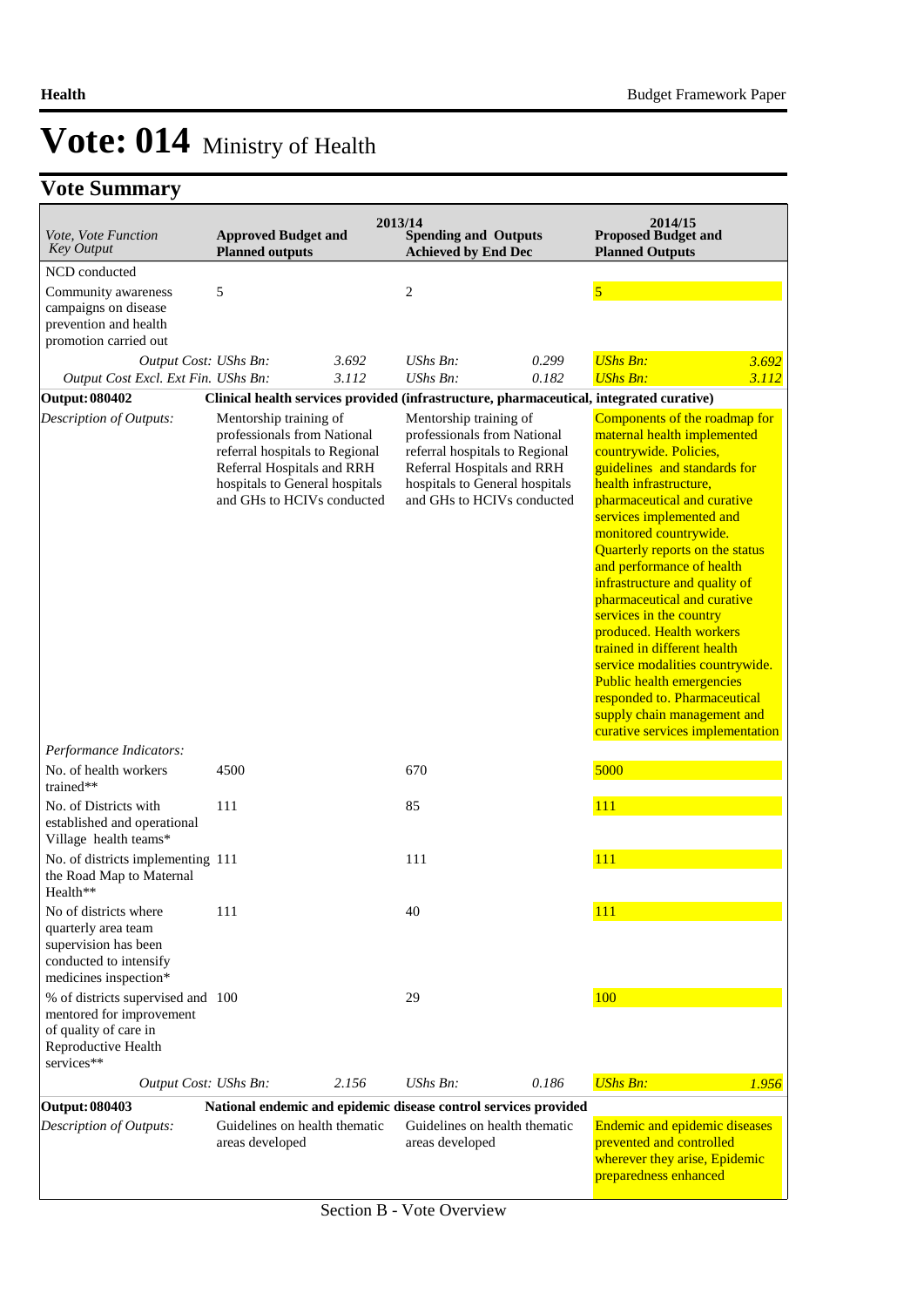| Vote, Vote Function<br><b>Key Output</b>                      | <b>Approved Budget and</b><br><b>Planned outputs</b>                                                                                              | 2013/14 | <b>Spending and Outputs</b><br><b>Achieved by End Dec</b>                    |                                | 2014/15<br><b>Proposed Budget and</b><br><b>Planned Outputs</b>                                                                                                                          |                  |
|---------------------------------------------------------------|---------------------------------------------------------------------------------------------------------------------------------------------------|---------|------------------------------------------------------------------------------|--------------------------------|------------------------------------------------------------------------------------------------------------------------------------------------------------------------------------------|------------------|
|                                                               |                                                                                                                                                   |         |                                                                              |                                | nationwide, compliance with<br><b>International Health</b><br><b>Regulations ensured, programs</b><br>targeting diseases for<br>eradication and elimination<br>strengthened countrywide. |                  |
| Performance Indicators:<br>Number of guidelines,              | 6                                                                                                                                                 |         | 2                                                                            |                                | 7                                                                                                                                                                                        |                  |
| policies, stategies and<br>training materials produced        |                                                                                                                                                   |         |                                                                              |                                |                                                                                                                                                                                          |                  |
| Output Cost: UShs Bn:                                         |                                                                                                                                                   | 1.744   | $UShs Bn$ :                                                                  | 0.137                          | <b>UShs Bn:</b>                                                                                                                                                                          | 2.244            |
| <b>Output: 080404</b>                                         | Technical support, monitoring and evaluation of service providers and facilities                                                                  |         |                                                                              |                                |                                                                                                                                                                                          |                  |
| Description of Outputs:                                       | Integrated and technical support Integrated and technical support<br>supervision conducted in all<br>regional referral hospitals and<br>districts |         | supervision conducted in all<br>regional referral hospitals and<br>districts |                                | Integrated and technical support<br>supervision conducted in all<br>regional referral hospitals and<br>districts                                                                         |                  |
| Performance Indicators:                                       |                                                                                                                                                   |         |                                                                              |                                |                                                                                                                                                                                          |                  |
| Number of technical support 4<br>supervisions carried in LG'S |                                                                                                                                                   |         | $\mathbf{1}$                                                                 |                                |                                                                                                                                                                                          |                  |
| Output Cost: UShs Bn:                                         |                                                                                                                                                   | 0.182   | UShs Bn:                                                                     | 0.017                          | <b>UShs Bn:</b>                                                                                                                                                                          | 0.582            |
| <b>Output: 080405</b>                                         | <b>Immunisation services provided</b>                                                                                                             |         |                                                                              |                                |                                                                                                                                                                                          |                  |
| Description of Outputs:                                       | The population protected<br>against life threatening<br>immunisable diseases                                                                      |         | The population protected<br>against life threatening<br>immunisable diseases |                                | The population countrywide is<br>protected against life<br>threatening immunisable<br>diseases as indicated below                                                                        |                  |
| Performance Indicators:                                       |                                                                                                                                                   |         |                                                                              |                                |                                                                                                                                                                                          |                  |
| Proportion of children<br>immunised with DPT 3**              | 95                                                                                                                                                |         | 93                                                                           |                                | 97                                                                                                                                                                                       |                  |
| No. of mass polio campaigns 2<br>carried out**(rounds made)   |                                                                                                                                                   |         | $\boldsymbol{0}$                                                             |                                |                                                                                                                                                                                          |                  |
| No. of children immunised<br>with DPT 3**                     | 1474642                                                                                                                                           |         | 386150                                                                       |                                | 1622107                                                                                                                                                                                  |                  |
| Output Cost: UShs Bn:                                         |                                                                                                                                                   | 1.000   | UShs Bn:                                                                     | 0.000                          | <b>UShs Bn:</b>                                                                                                                                                                          | 1.000            |
| <b>Vote Function Cost</b><br>VF Cost Excl. Ext Fin.           | <b>UShs Bn:</b><br>$UShs$ $Bn$                                                                                                                    |         | 35.716 UShs Bn:<br>21.706 UShs Bn                                            |                                | 5.580 UShs Bn:<br>5.394 <mark>UShs Bn</mark>                                                                                                                                             | 34.016<br>20.006 |
| Vote Function: 0805 Pharmaceutical and other Supplies         |                                                                                                                                                   |         |                                                                              |                                |                                                                                                                                                                                          |                  |
| <b>Output: 080501</b>                                         | Preventive and curative Medical Supplies (including immuninisation)                                                                               |         |                                                                              |                                |                                                                                                                                                                                          |                  |
| Description of Outputs:<br>Performance Indicators:            | Pentavalent vaccines<br>(DONOR - GAVI Support) and<br>traditional vaccines                                                                        |         | procured and distributed                                                     | Pentavalent and other vaccines | <b>Pentavalent vaccines</b><br>(DONOR - GAVI Support) and<br>traditional vaccines procured<br>and distributed                                                                            |                  |
| Value of vaccines procured<br>and distributed against plan    | 60.23                                                                                                                                             |         | 28,472,892,060                                                               |                                | 26.13                                                                                                                                                                                    |                  |
| Output Cost: UShs Bn:                                         |                                                                                                                                                   | 169.851 | UShs Bn:                                                                     | 23.382                         | <b>UShs Bn:</b>                                                                                                                                                                          | 162.434          |
| Output Cost Excl. Ext Fin. UShs Bn:                           |                                                                                                                                                   | 3.200   | <b>UShs Bn:</b>                                                              | 0.000                          | <b>UShs Bn:</b>                                                                                                                                                                          | 3.200            |
| <b>Vote Function Cost</b><br>VF Cost Excl. Ext Fin.           | <b>UShs Bn:</b><br><b>UShs Bn</b>                                                                                                                 | 12.042  | 215.327 UShs Bn:<br><b>UShs Bn</b>                                           |                                | 47.844 <mark>UShs Bn:</mark><br>1.971 <mark>UShs Bn</mark>                                                                                                                               | 210.327<br>7.042 |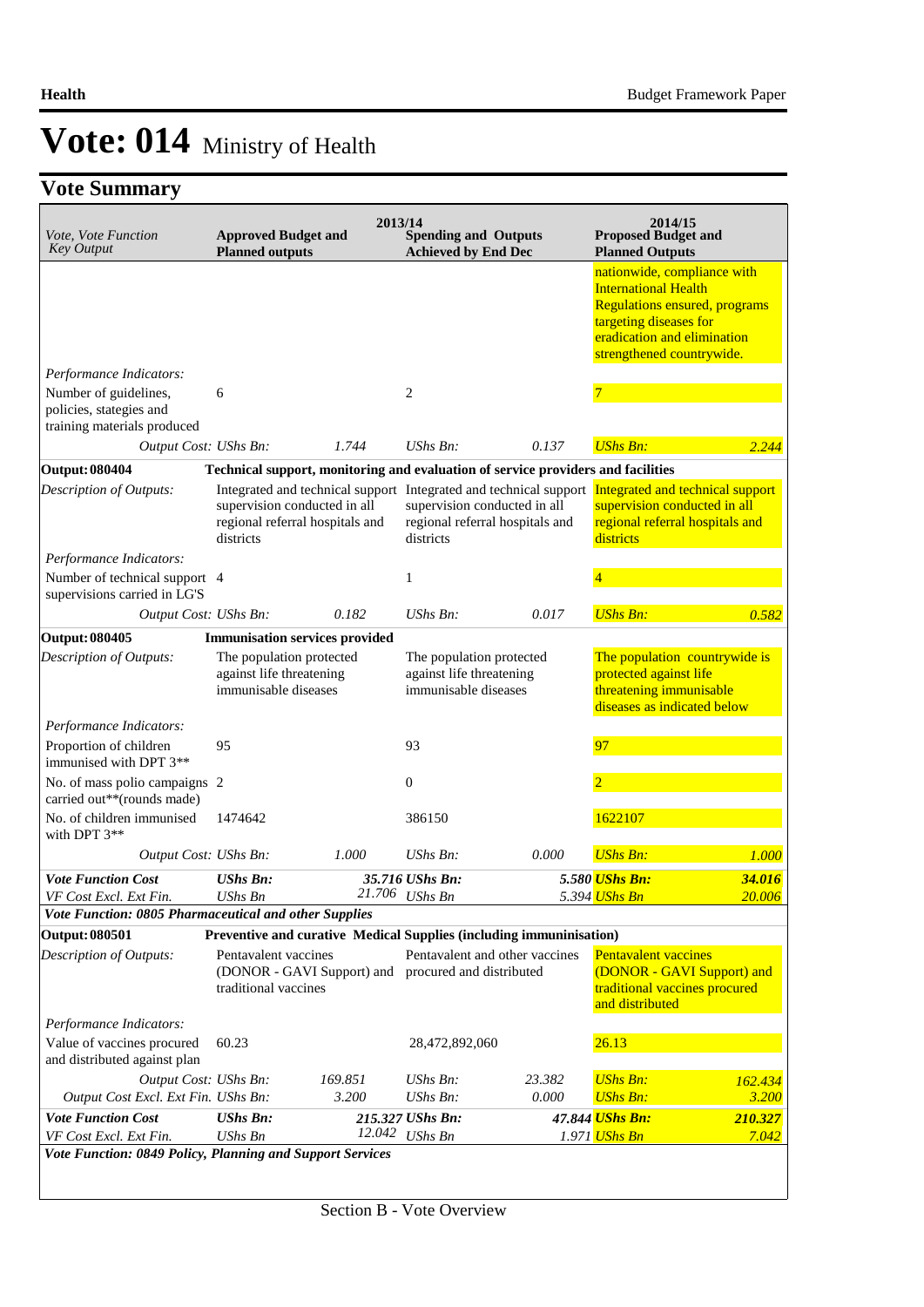### **Vote Summary**

| Vote, Vote Function<br>Key Output | <b>Approved Budget and</b><br><b>Planned outputs</b> | 2013/14<br><b>Spending and Outputs</b><br><b>Achieved by End Dec</b> | 2014/15<br><b>Proposed Budget and</b><br><b>Planned Outputs</b> |         |
|-----------------------------------|------------------------------------------------------|----------------------------------------------------------------------|-----------------------------------------------------------------|---------|
| <b>Vote Function Cost</b>         | $UShs Bn$ :                                          | 23.363 UShs Bn:                                                      | 4.284 UShs Bn:                                                  | 9.954   |
| VF Cost Excl. Ext Fin.            | UShs Bn                                              | 9.460 UShs Bn                                                        | 3.341 <i>UShs Bn</i>                                            | 9.954   |
| <b>Cost of Vote Services:</b>     | $UShs Bn$ :                                          | 462.391 <i>UShs Bn</i> :                                             | 69.341 <i>UShs Bn:</i>                                          | 504.734 |
| Vote Cost Excl. Ext Fin.          | $UShs Bn$                                            | 57.323 UShs Bn                                                       | 12.321 <i>UShs Bn</i>                                           | 44.717  |

*\* Excluding Taxes and Arrears*

*2014/15 Planned Outputs*

The planned outputs for FY 2014/15 are summarized under the respective Sector Vote Functions listed below:

1. Health Systems Development (Vote 014 – Ministry of Health)

• Construction of Kawempe ,Kiruddu General Hospitals under taken

• Rehabilitation of Lower Mulago Hospital under taken

• Construction of Specialized Maternal and Neonatal Health Unit in Mulago undertaken

• Supervision of civil works for Maternal and Neonatal health unit in Mulago undertaken.

• Continuation with the rehabilitation works for 9 hospitals namely Mityana, Nakaseke, Anaka, Moyo,

Entebbe, Nebbi, Moroto RRH, iganga & Kiryandongo

Another 13 hospitals and 27 HC IVs are scheduled for rehabilitation using the additional USD 90 Million from the World Bank. These are Pallisa, Kitgum, Apac, Bugiri, Abim, Atutur, Kitagata, Masindi, Buwenge,

Bukwo, Itojo, Mubende and Moroto hospitals.The HC IVs are Kasanda, Kiganda, Ngoma, Mwera,

KyantungoKikamulo, Kabuyanda, Mwizi, Kitwe, Rubare, Aboke, Aduku, Bwijanga, Bullisa, Padibe,

Atyak, Obongi, Pakwach, Buvuma, Budondo, Ntenjeru-Kojja, Buyinja, Nankoma, Bugono, Kiyunga, Kibuku and Budaka.

• Procurement and distribution of mama kits.

• Procurement and distribution of specialized equipment.

• Awarding of scholarships to selected health workers deployed in hard to reach places

• services for the management of the ambulance system procured,

• In FY 2014/15; Staff housing (66 units) will be constructed at HC Iis & IIIs in the Karamoja Region in the following districts; Kaabong, Abim, Kotido, Moroto ,Amudat, Napak and Nakapiripirit.

• Kawolo Hospital: Renovation and expansion of the OPD, Theatre and Maternity ward and construction of a Trauma centre, 4 staff house units and a Mortuary.

2. Clinical and Public Health Vote Function (Vote 014 – Ministry of Health)

In FY 2013/14; The Ministry will monitor 60 districts for implementation of Roadmap, Conduct Independent maternal death audits in 8 districts. Commemorate the Safe Motherhood day, hold the Annual reproductive health stakeholder's meeting and carry out 4 Surgical camps for Family Planning .It is anticipated that 66% of sick or malnourished U5s and newborns in 40 districts will be reached with effective treatment for pneumonia, diarrhea and malaria. The Child Survival Strategy will be disseminated in 80 districts and 10 training institutions.

It is further anticipated that the National Non Communicable Diseases (NCD) strategy and National cancer policy will be developed. NCD public awareness and healthy lifestyles will be promoted. Early detection and treatment of breast and cervical cancers in 12 HC Ivs, capacity building of health facilities to deliver quality NCD management, Support supervision in 12 Health facilities in 3 regions and strengthening of surveillance systems will be undertaken.

On public health emergencies, Technical Support Supervision of activities carried out in 80 districts will be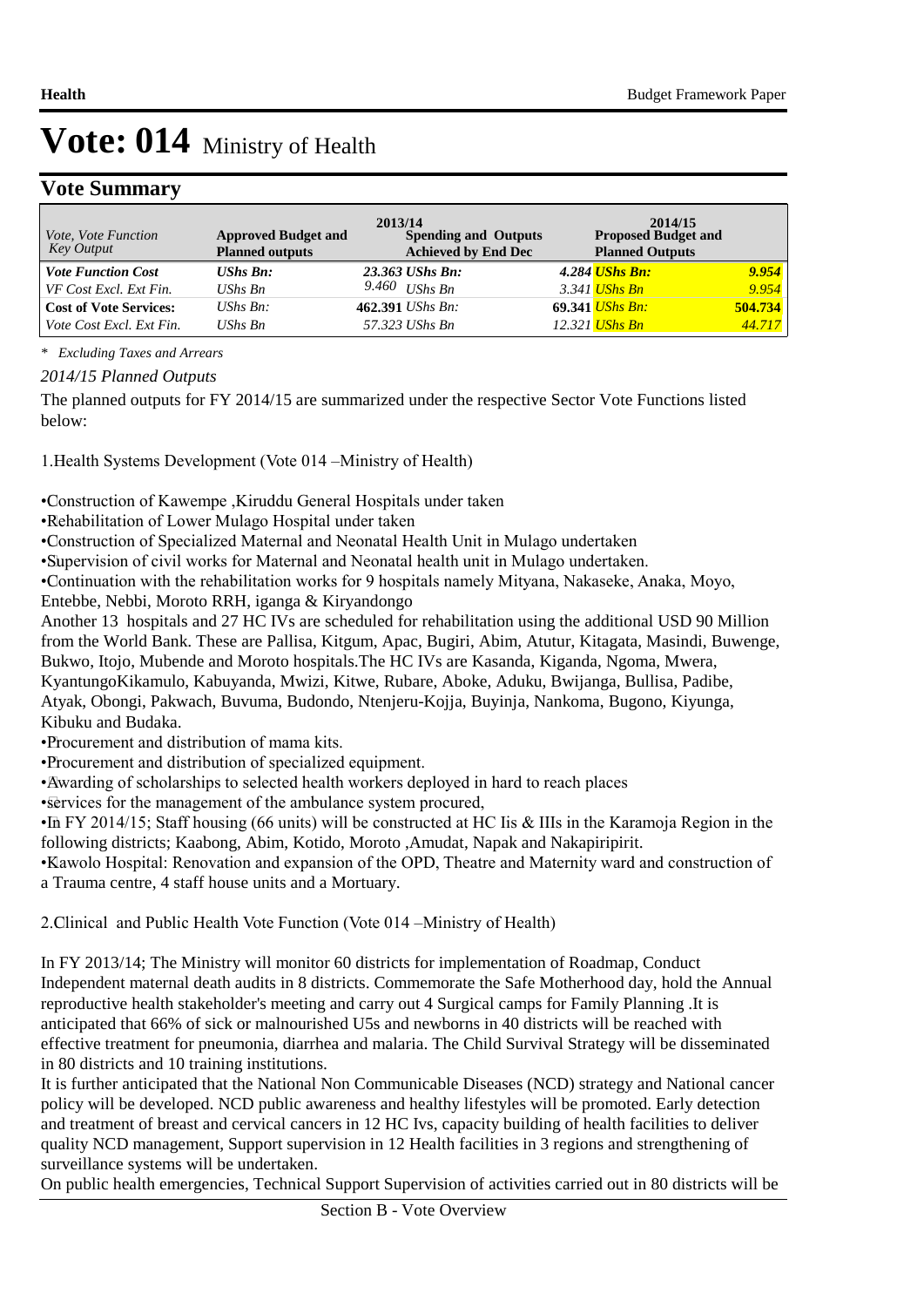### **Vote Summary**

undertaken and rapid response to public health emergencies given to all districts.VHTs will be established in 10 additional districts and Health awareness and sensitisation conducted in 85 districts.

Under immunization, the ministry will support all districts to adhere to the set standards and policy guidelines for delivery of quality immunization services. Surveillance of EPI diseases and National supplemental immunization activities will be carried out.

In response to the nodding syndrome, -Appropriate treatment and case management together with psychological support to affected children and their care givers will be provided.Livelihood improvements and diet diversification to affected households promoted. Rehabilitative education programmes affecting special needs shall be provided while advocacy and sensitization of the community conducted. Integrated disease surveillance at community and health facility level will be strengthened and coordination, monitoring and support supervision at central and district level conducted.

In the fight against Malaria, -Small scale and large scale field testing of mosquito larviciding will be completed and policy guidelines on mosquito larviciding developed.Photo-biological control of malaria will be implemented in Jinja and Mbale Municipalities plus Nakasongola, Namayingo and Sembabule districts. Indoor residue spraying (IRS) supplies will be procured and implementation micro plans for districts developed. Baseline entomological studies will be conducted in two districts and training of personnel involved in IRS carried. Advocacy for IRS carried out and IRS implementation reports produced and disseminated.

3. Quality Assurance Vote Function (Vote 014 –Ministry of Health)

In FY 2013/14, two quarterly reviews and one Pre JRM field visit will be conducted. The 20th JRM and the 10th NHA shall be conducted. Two support supervision visits per district will be carried out and the annual heath sector performance report produced. Comprehensive supervision and monitoring guidelines for the health sector developed

4. Health Research (Vote 014 – Ministry of Health)

Planned outputs under this vote function include;

Indoor residual spraying activities in affected villages of West Nile monitored, Influenza surveillance conducted and staff trained in surveillance; Insecticide resistance in main malaria vector population across Uganda determined, Malaria patterns and risk areas determined across Uganda, Immune responses for plague, yellow fever and other out-breaks due to highly pathognic viruses monitored, DTS proficiency testing panels distributed to all HIV testing sites and support supervision done, 100% phase two of the rapid test evaluation completed, Epidemiological research in Kasensero and Dimu landing site in Rakai district done, Epidemiological research in HIV/AIDS , Malaria and Acute Viral Outbreaks carried out, Available research capacity through training and supervision of young researchers improved and UVRI strategic plan printed and disseminated

Other planned outputs include; Herbal medicines/Herbal therapies developed and standardised; research information and research work disseminated, Medicinal plants of Uganda databases established (at NCRI and regional community centres for Traditional medicine) and national research priorities developed in various fields of health care ( Malaria ,MCH, HIV/AIDs etc).

5. Pharmaceuticals and Other supplies (Global Fund and GAVI)

Medicines & Pharmaceutical Products, Health Products and Health Equipment like X-rays, Microscopes for Health Facilities will be Procured. The Global Fund Asset Verification Report will be produced and M & E Capacity building plan developed. Data quality Audits & Joint Support Supervision will be conducted in 78 districts. The National TB Prevalence survey will be conducted.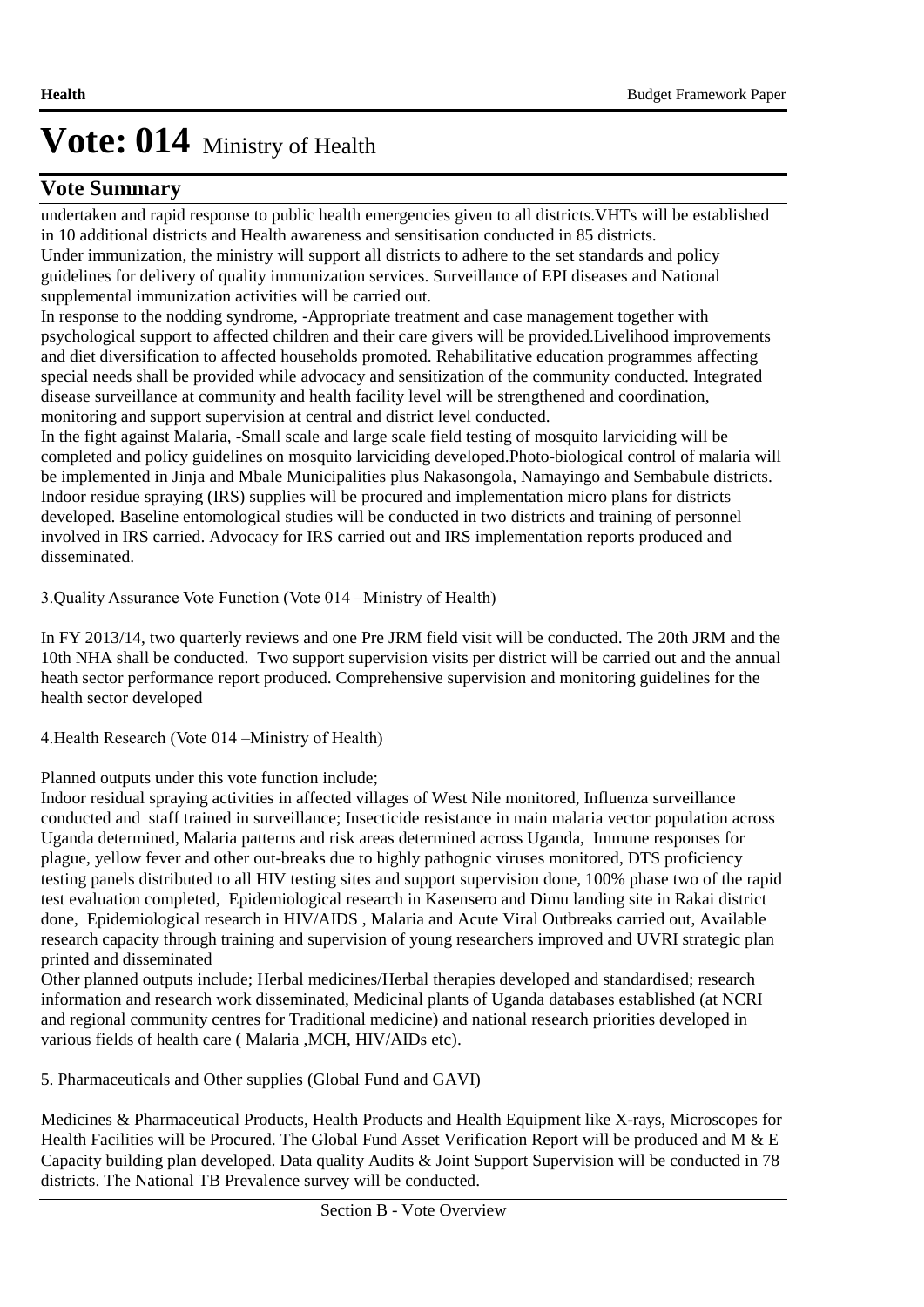### **Vote Summary**

6. Policy, Planning and Support Services. (Vote 014 –Ministry of Health)

#### In FY 2014/15 under the Planning vote function:

Supervision and inspection of sector activities will be undertaken for consistency with Government Policies. National, Regional and district planning meetings and National District Health Officer's Meetings will be held. Policies aimed at harmonizing partnerships will be developed, human rights and gender reports produced.

The following documents will be produced during the financial year: Ministerial Policy Statement for FY 2015/16, budget Framework Paper for FY 2015/16, 4 HMIS Quarterly Reports, Annual work plan for FY 2015/16, statistical data on health, quarterly performance reports, budget monitoring reports, local government mentoring reports, , health sector statistical abstract 2014,Quarterly LGs OBT review reports, LGs releases advice report, midterm review report for the Health Sector Strategic and Investment Plan, quarterly audit reports, procurement reports, National Health Accounts report, Annual Health Sector Performance Report , Annual Final Accounts Report for FY 2014/15, DHO meeting report and 4 PRDP reports.

#### **Table V2.2: Past and Medium Term Key Vote Output Indicators\***

|                                                                   | 2013/14            |                  |                                     | <b>MTEF Projections</b> |                |                |
|-------------------------------------------------------------------|--------------------|------------------|-------------------------------------|-------------------------|----------------|----------------|
| Vote Function Key Output<br><b>Indicators and Costs:</b>          | 2012/13<br>Outturn | Approved<br>Plan | <b>Outturn by</b><br><b>End Dec</b> | 2014/15                 | 2015/16        | 2016/17        |
| <b>Vote: 014 Ministry of Health</b>                               |                    |                  |                                     |                         |                |                |
| Vote Function:0801 Sector Monitoring and Quality Assurance        |                    |                  |                                     |                         |                |                |
| Number of Supervision, monitoring<br>visits conducted in LG's     |                    | 4                | 1                                   | $\overline{2}$          | $\overline{2}$ | $\overline{2}$ |
| No. of monitoring and quality<br>assurance guidelines developed** |                    | 3                | 1                                   | $\overline{2}$          | 5              | 5              |
| Vote Function Cost (UShs bn)                                      | 0.639              | 0.805            | 0.190                               | 0.805                   | 1.601          | 2.200          |
| Vote Function:0802 Health systems development                     |                    |                  |                                     |                         |                |                |
| No. of hospitals constructed                                      |                    | 4                | $\vert 0 \vert$                     | $\overline{A}$          | 5              | 10             |
| No. of hospitals rennovated                                       |                    | 13               | $\Omega$                            | 22                      | 8              | 20             |
| No of health centres constructed                                  |                    | $\Omega$         | $\Omega$                            |                         | $\Omega$       |                |
| No. of Health centres supplied with                               |                    | $\Omega$         | $\vert 0 \vert$                     | 20                      | $\Omega$       | $\overline{0}$ |
| energy                                                            |                    |                  |                                     |                         |                |                |
| No. of Health facilities<br>rehabilitated/renovated               |                    | $\overline{2}$   | $\vert 0 \vert$                     | 27                      | 27             | $\overline{0}$ |
| No. of staff houses constructed                                   |                    | 88               | $\vert 0 \vert$                     | 66                      | 20             | 100            |
| No. of staff houses rehabilitated                                 |                    | $\Omega$         | $\Omega$                            | $\Omega$                | $\Omega$       | 60             |
| No. of maternity wards constructed                                |                    |                  | $\Omega$                            |                         |                |                |
| No. of maternity wards rehabilitated                              |                    |                  | $\Omega$                            |                         |                |                |
| No. of OPD wards constructed                                      |                    |                  | $\vert 0 \vert$                     |                         |                |                |
| No. of OPD wards rehabilitated                                    |                    |                  | $\vert 0 \vert$                     |                         |                |                |
| No. of other wards constructed                                    |                    |                  | $\vert 0 \vert$                     |                         |                |                |
| No. of other wards rehabilitated                                  |                    |                  | $\vert 0 \vert$                     |                         |                |                |
| No. of theatres remodelled &<br>equipped                          |                    |                  | $\vert 0 \vert$                     |                         |                |                |
| Vote Function Cost (UShs bn)                                      | N/A                | 190.267          | 10.416                              | 247.219                 | 79.612         | 35.000         |
| VF Cost Excl. Ext Fin.                                            | 5.635              | 4.797            | 0.399                               | 4.497                   | N/A            | N/A            |
| <b>Vote Function:0803 Health Research</b>                         |                    |                  |                                     |                         |                |                |
| No. of health sector research<br>priorities assessed              |                    | 10               | $\vert 0 \vert$                     | 12                      | 17             | 20             |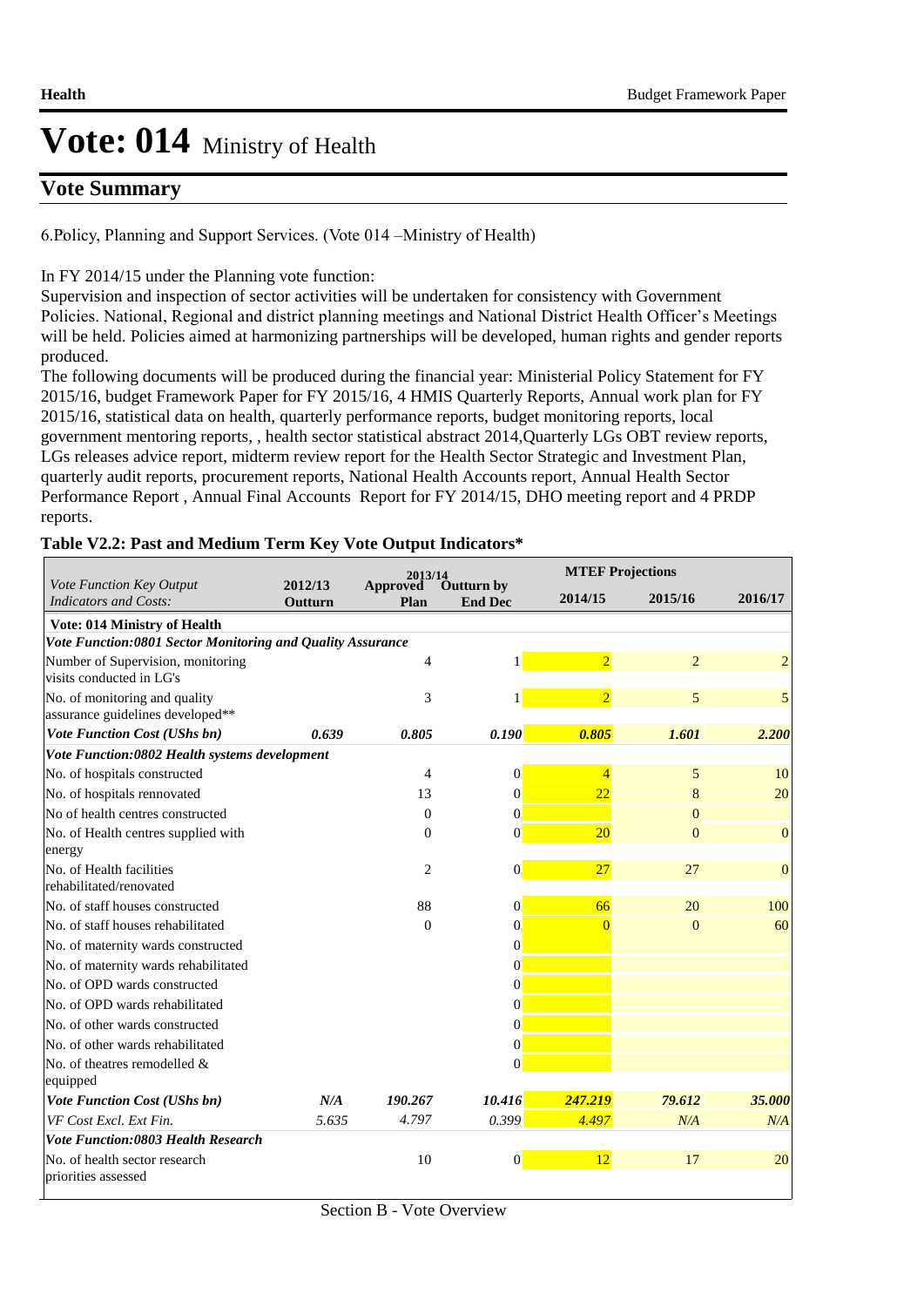### **Vote Summary**

|                                                                                                                      |                         | 2013/14                        |                              |                | <b>MTEF Projections</b> |         |  |  |
|----------------------------------------------------------------------------------------------------------------------|-------------------------|--------------------------------|------------------------------|----------------|-------------------------|---------|--|--|
| Vote Function Key Output<br><b>Indicators and Costs:</b>                                                             | 2012/13<br>Outturn      | <b>Approved</b><br><b>Plan</b> | Outturn by<br><b>End Dec</b> | 2014/15        | 2015/16                 | 2016/17 |  |  |
| Number of HIV Testing centres<br>provided with proficiency Testing<br>Panels                                         |                         | 1500                           | 591                          | 3000           | 4500                    | 8000    |  |  |
| Number of reports on specialised<br>research                                                                         |                         | 10                             | $\vert 0 \vert$              | 12             | 15                      | 18      |  |  |
| Vote Function Cost (UShs bn)                                                                                         | 1.746                   | 2.413                          | 1.028                        | 2.413          | 2.952                   | 3.000   |  |  |
| Vote Function:0804 Clinical and public health                                                                        |                         |                                |                              |                |                         |         |  |  |
| Community awareness campaigns on<br>disease prevention and health<br>promotion carried out                           |                         | 5                              | $\overline{2}$               | $\overline{5}$ | 5                       |         |  |  |
| Number of awareness campaigns on<br>cancer and NCD conducted                                                         |                         | $\overline{c}$                 | 1                            | $\overline{2}$ | $\overline{2}$          |         |  |  |
| % of districts supervised and<br>mentored for improvement of quality<br>of care in Reproductive Health<br>services** |                         | 100                            | 29                           | 100            | 100                     |         |  |  |
| No of districts where quarterly area<br>team supervision has been conducted<br>to intensify medicines inspection*    |                         | 111                            | 40 <sup>°</sup>              | 111            | 111                     |         |  |  |
| No. of districts implementing the<br>Road Map to Maternal Health**                                                   |                         | 111                            | 111                          | 111            | 111                     |         |  |  |
| No. of Districts with established and<br>operational Village health teams*                                           |                         | 111                            | 85                           | 111            | 111                     |         |  |  |
| No. of health workers trained**                                                                                      |                         | 4500                           | 670                          | 5000           | 2000                    |         |  |  |
| Number of guidelines, policies,<br>stategies and training materials<br>produced                                      |                         | 6                              | $\overline{c}$               | 7              | 8                       |         |  |  |
| Number of technical support<br>supervisions carried in LG'S                                                          |                         | 4                              | $\mathbf{1}$                 | $\overline{4}$ | 4                       |         |  |  |
| No. of children immunised with<br><b>DPT 3**</b>                                                                     |                         | 1474642                        | 386150                       | 1622107        | 1822107                 |         |  |  |
| No. of mass polio campaigns carried<br>out**(rounds made)                                                            |                         | $\overline{2}$                 | $\mathbf{0}$                 | $\overline{2}$ | $\overline{2}$          |         |  |  |
| Proportion of children immunised<br>with DPT 3**                                                                     |                         | 95                             | 93                           | 97             | 100                     |         |  |  |
| Vote Function Cost (UShs bn)                                                                                         | N/A                     | 35.216                         | 5.580                        | 34.016         | 21.501                  | 25.000  |  |  |
| VF Cost Excl. Ext Fin.                                                                                               | 22.502                  | 21.206                         | 5.394                        | 20.006         | N/A                     | N/A     |  |  |
| Vote Function:0805 Pharmaceutical and other Supplies                                                                 |                         |                                |                              |                |                         |         |  |  |
| Value of vaccines procured and<br>distributed against plan                                                           |                         | 60.23                          | 28,472,892,06<br>$\theta$    | 26.13          | 65                      |         |  |  |
| Vote Function Cost (UShs bn)                                                                                         | N/A                     | 210.327                        | 47.844                       | 210.327        | 164.984                 | 0.000   |  |  |
| VF Cost Excl. Ext Fin.                                                                                               | 8.150                   | 7.042                          | 1.971                        | 7.042          | N/A                     | N/A     |  |  |
| Vote Function:0849 Policy, Planning and Support Services                                                             |                         |                                |                              |                |                         |         |  |  |
| <b>Vote Function Cost (UShs bn)</b>                                                                                  | N/A                     | 23.363                         | 4.284                        | 9.954          | 10.213                  | 64.277  |  |  |
| VF Cost Excl. Ext Fin.                                                                                               | 12.418                  | 9.46                           | 3.341                        | 9.954          | N/A                     | N/A     |  |  |
| <b>Cost of Vote Services (UShs Bn)</b>                                                                               | $\mathbf{N}/\mathbf{A}$ | 462.391                        | 69.341                       | 504.734        | 280.862                 | 129.477 |  |  |
| Vote Cost Excl. Ext Fin                                                                                              | 51.088                  | 45.723                         | 12.321                       | 44.717         | N/A                     | N/A     |  |  |

*Medium Term Plans*

1. Improving the management of human resources by rolling out the Human Resource for Health (HRH)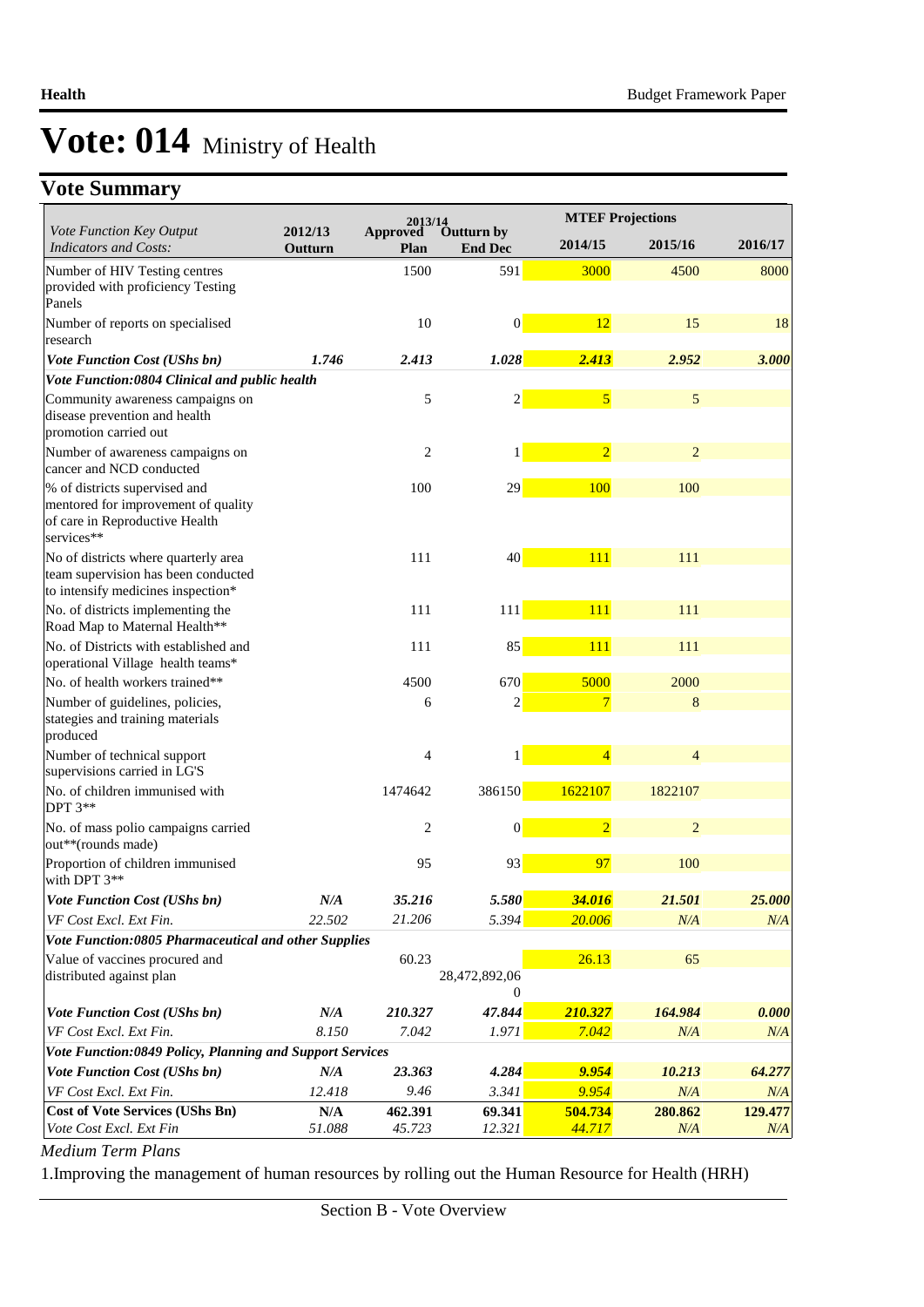### **Vote Summary**

Management Information System to provide information on levels and distribution of health workers. With the guidance of the Ministry of Public Service, the Hard to Reach Area Incentive Framework (HRIF) will continue to be implemented.

2. Further improvements in the supply chain management for essential medicines, vaccines and other health supplies will be realized through improved and innovative strategies in the supply system. Supervision will be enhanced through collaboration with partners, local governments and other stake holders. By expediting procurement, improving the collaboration with NMS and reducing leakages, the availability of medicines and vaccines will be improved. Procurement plans from health facilities shall serve as the basis for improving resource allocation for medicines at the various levels.

3. Development plans for Regional Referral Hospitals will be implemented and will form the basis for allocating Development funds more efficiently.

4. Emphasis will continue to be placed on consolidating the existing health infrastructure through equipping and renovation, rather than the construction of new facilities.

5. Further improve the functionality and coverage of village health teams

6. Scale up the road map for Reproductive and Maternal health and the Child Survival Strategy countrywide

7. Enhance budget monitoring in the sector and improve the overall resource allocation criteria

8. Implement the new resource allocation formula for PHC grants.

9. Training in Leadership and Management will be carried out country wide

10. Enhancing public –private partnership

#### **(ii) Efficiency of Vote Budget Allocations**

To ensure efficiency and value for money over the medium term, the sector will implement the following strategies;

1. Implement a transparent and technically sound process to allocate resources to distribute to districts, Hospitals and other spending institutions including formulation and or review of resource allocation formulas. In addition, decision of new programs will give special preference to districts with highest poverty incidence, poorest mortality indicators, hard to reach and hard to stay areas in allocation of resources.

2. Reduce waste in health sector through minimizing inputs for any given output by; improving management and performance of health workers by paying them reasonably well, providing of their welfare through incentives, and improving logistics and procurement management systems. Given the high value of third party commodities, the sector will explore ways of improving efficiency in health spending through; management of donations of medicines, reduce waste in pharmaceuticals, reduce the costs of clearing and handling charges of medicines and vaccines and drugs procurement and deliveries. Other initiatives include the financial and commodities trucking system (FACTS).

3. Undertake efficiency studies in health facilities to investigate factors that affect efficiency and how efficiency can be improved.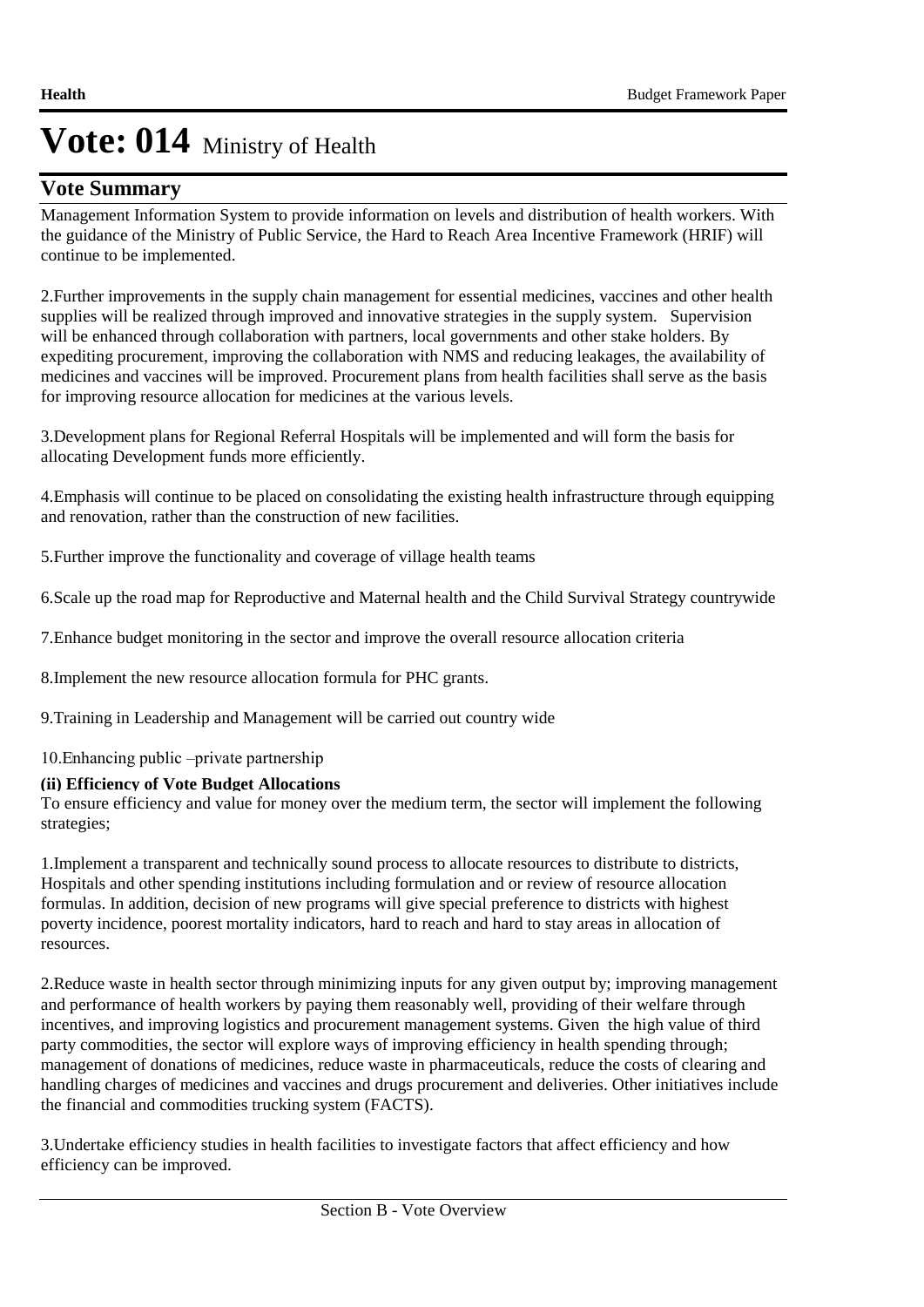### **Vote Summary**

4. Develop the health financing strategy.

5. Partnership with the private sector in areas of comparative advantage..

6. Establish a criteria to access financial implications of new projects and programmes.

7. Strengthen future analysis and value for money audit.

#### **Table V2.3: Allocations to Key Sector and Service Delivery Outputs over the Medium Term**

|                                 | $(i)$ Allocation (Shs Bn) |                                 |       |      | $(ii)$ % Vote Budget |                   |                                 |         |
|---------------------------------|---------------------------|---------------------------------|-------|------|----------------------|-------------------|---------------------------------|---------|
| <b>Billion Uganda Shillings</b> |                           | 2013/14 2014/15 2015/16 2016/17 |       |      |                      |                   | 2013/14 2014/15 2015/16 2016/17 |         |
| Key Sector                      | 179.9                     | <b>172.8</b>                    | 181.2 | 1.8  |                      | $38.9\%$ $34.2\%$ | 64.5%                           | $1.4\%$ |
| Service Delivery                | 349.1                     | 401.6                           | 260.4 | 35.4 | $75.5\%$             | $79.6\%$          | 92.7%                           | 27.3%   |

#### **Table V2.4: Key Unit Costs of Services Provided and Services Funded (Shs '000)**

| <b>Unit Cost</b><br><b>Description</b>                                | Actual<br>2012/13 | <b>Planned</b><br>2013/14 | <b>Actual</b><br>by Sept | <b>Proposed</b><br>2014/15 | <b>Costing Assumptions and Reasons for</b><br>any Changes and Variations from Plan |
|-----------------------------------------------------------------------|-------------------|---------------------------|--------------------------|----------------------------|------------------------------------------------------------------------------------|
|                                                                       |                   |                           |                          |                            |                                                                                    |
| Vote Function:0802 Health systems development<br>Staff house 2 BED RM | 90,720            | 90,720                    |                          | 99,792                     | 1 UNIT X 81 sq M x 1.232mil per sq mtr                                             |
| Staff house 1 BED RM.                                                 | 55,000            | 55,000                    |                          | 60,500                     | 1 UNIT X 44 sq M x $1.375$ mil per sq mtr                                          |
| PLACENTA PIT                                                          | 3,000             | 3,000                     |                          | 3,300                      |                                                                                    |
| <b>MEDICAL WASTE</b><br><b>PIT</b>                                    | 3,000             | 3,000                     |                          | 3,300                      |                                                                                    |
| <b>HC IV OPERATING</b><br><b>THEATRE</b>                              | 198,400           | 198,400                   |                          | 218,240                    | 155 sq M x $1.408$ mil per sq meter                                                |
| <b>HC IV OPD</b>                                                      | 564,480           | 564,480                   |                          | 620,928                    | 441 sq M x $1.408$ mil per sq meter                                                |
| <b>HC IV MORTUARY</b>                                                 | 30,450            | 30,450                    |                          | 33,495                     | 29 sq M x $1.155$ mil per sq meter                                                 |
| <b>HC IV MATERNITY</b><br><b>WARD</b>                                 | 221,200           | 221,200                   |                          | 243,320                    | 177 sq M x $1.374$ mil per sq meter                                                |
| <b>HC IV GENERAL</b><br><b>WARD</b>                                   | 195,176           | 195,176                   |                          | 214,693                    | 157.4 sq M x 1.363 mil per sq meter                                                |
| <b>HC III Out Patients</b><br>Department                              | 194,680           | 194,680                   |                          | 214,148                    | 157 sq M x 1.364 mil per sq meter                                                  |
| HC III<br><b>GENERAL/MATERNI</b><br>TY WARD                           | 314,880           | 314,880                   |                          | 346,368                    | 246 sq M x $1.408$ mil per sq meter                                                |
| HC II OPD/Emegency<br>ward $(142 \text{ sqm})$                        | 177,500           | 177,500                   |                          | 195,250                    | 142 Sq M x 1.375 mil per sq meter                                                  |

#### **(iii) Vote Investment Plans**

Allocations over the medium term are geared towards health systems development. The funds are allocated with the aim of functionalizing existing facilities, enhancing maternal and reproductive health and provision of requisite medical equipment.

#### **Table V2.5: Allocations to Capital Investment over the Medium Term**

|                                           | $(i)$ Allocation (Shs Bn) |       |                                 | $(ii)$ % Vote Budget |          |          |                                 |         |
|-------------------------------------------|---------------------------|-------|---------------------------------|----------------------|----------|----------|---------------------------------|---------|
| <b>Billion Uganda Shillings</b>           |                           |       | 2013/14 2014/15 2015/16 2016/17 |                      |          |          | 2013/14 2014/15 2015/16 2016/17 |         |
| Consumption Expendture (Outputs Provided) | 231.1                     | 229.1 | 196.6                           | 94.5                 | $50.0\%$ | $45.4\%$ | 70.0%                           | 73.0%   |
| Grants and Subsidies (Outputs Funded)     | 8.8                       | 9.0   | 4.7                             | 0.0                  | $1.9\%$  | $1.8\%$  | $1.7\%$                         | $0.0\%$ |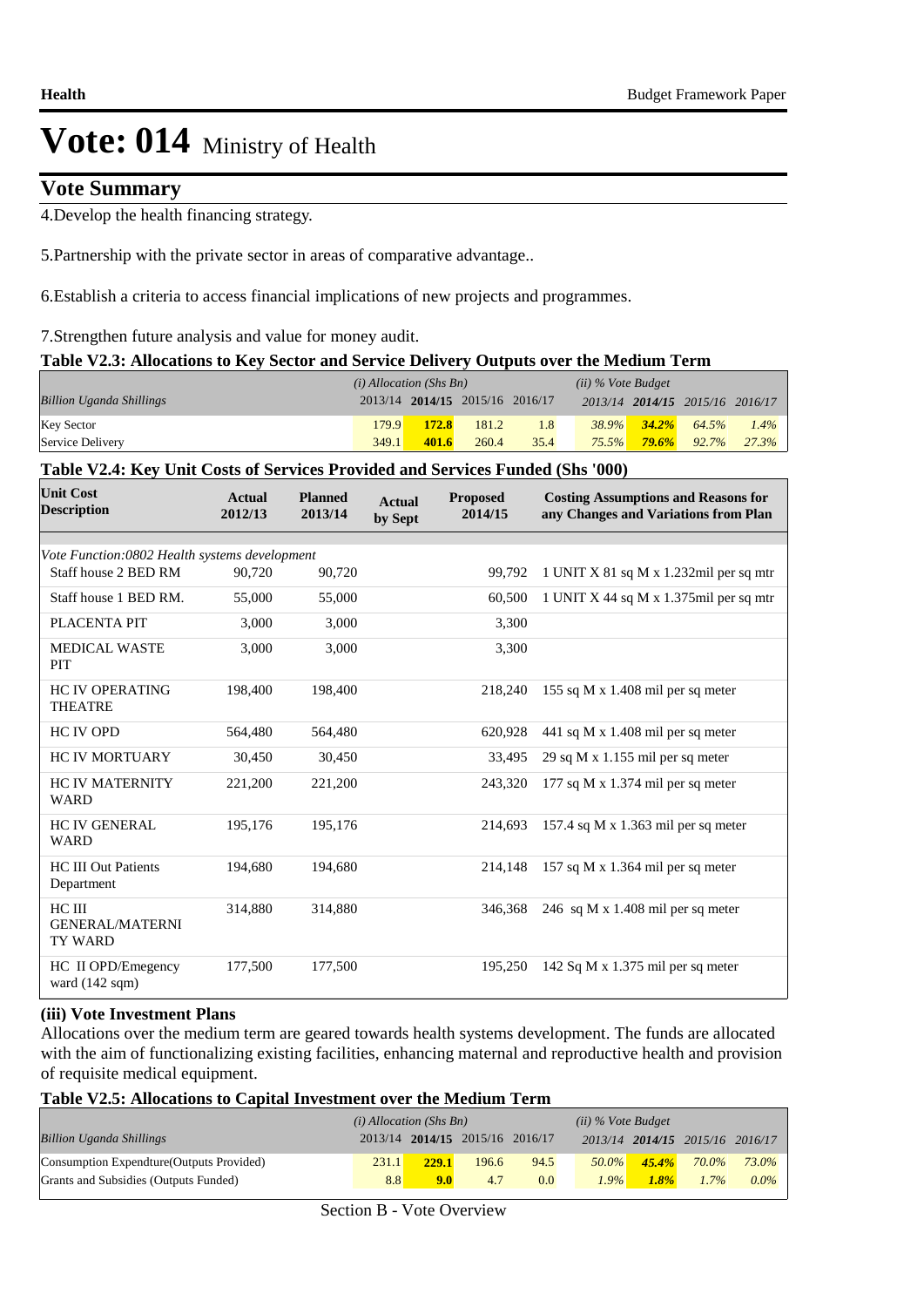### **Vote Summary**

| Investment<br>Purchases,<br>'Capital I | $\mathcal{L}$<br>---- |       | 79.6  | 350<br>99.U | $\overline{O}$<br>$1\%$<br>40.1 | .2.80  | 28.3%  | 27.0%  |
|----------------------------------------|-----------------------|-------|-------|-------------|---------------------------------|--------|--------|--------|
| Total<br>Grand                         | 462.4                 | 504.7 | 280.9 | 129.5       | $100.0\%$                       | 100.0% | 100.0% | 100.0% |

The major capital purchases for FY 2014/15 constitute rehabilitation and equipping of 9 general hospitals, construction of Kawempe , Kiruddu , Kawolo , and the modern women's (Maternal and Neonatal) hospitals. Staff housing (66) will be also constructed at HC IIIs in the Karamoja region districts of Kaabong, Abim, Kotido, Moroto,Napak, Amudat and Nakapiripirit.

### **Table V2.6: Major Capital Investments**

| <b>Project, Programme</b>                                                              | 2013/14                                                                                                                                                                                                                                                                                                                                                                                                                                                                                                            |                                                                                                                                                                                                 | 2014/15                                                                                                                                                                                                                                                                                                                                                                                                                                                                                                         |
|----------------------------------------------------------------------------------------|--------------------------------------------------------------------------------------------------------------------------------------------------------------------------------------------------------------------------------------------------------------------------------------------------------------------------------------------------------------------------------------------------------------------------------------------------------------------------------------------------------------------|-------------------------------------------------------------------------------------------------------------------------------------------------------------------------------------------------|-----------------------------------------------------------------------------------------------------------------------------------------------------------------------------------------------------------------------------------------------------------------------------------------------------------------------------------------------------------------------------------------------------------------------------------------------------------------------------------------------------------------|
| <b>Vote Function Output</b><br><b>UShs Thousand</b>                                    | <b>Approved Budget, Planned</b><br><b>Outputs (Quantity and Location)</b>                                                                                                                                                                                                                                                                                                                                                                                                                                          | <b>Actual Expenditure and</b><br><b>Outputs by September</b><br>(Quantity and Location)                                                                                                         | Proposed Budget, Planned<br><b>Outputs (Quantity and Location)</b>                                                                                                                                                                                                                                                                                                                                                                                                                                              |
| Project 1141 Gavi Vaccines and HSSP                                                    |                                                                                                                                                                                                                                                                                                                                                                                                                                                                                                                    |                                                                                                                                                                                                 |                                                                                                                                                                                                                                                                                                                                                                                                                                                                                                                 |
| 080572 Government<br><b>Buildings and</b><br>Administrative<br><b>Infrastructure</b>   | 1) Procure Consultancy<br>services for design, construction<br>and supervision of Central<br>Vaccine Store and UNEPI<br>Offices in Butabika, 8 Regional<br>vaccine hubs at regional referral<br>hospitals, 20 District medicines<br>Stores in 20 new districts and<br>26 Staff houses in 13 districts<br>with hard to reach areas<br>2) Procure and install 2<br>(50KVA) generators for the<br>CVS, 8 (25KVA) generators for<br>the regional hubs and solar<br>energy in 26 new staff houses                       | Bid evaluation initiated for<br>Cetral Vaccine Store, Regional<br>Hubs, medicine stores and staff<br>houses.                                                                                    | - Procure Consultancy services<br>for design.<br>- Construction and supervision<br>of Central Vaccine Store a nd<br><b>UNEPI</b> Offices in<br>Butabika.<br>- Medicines Stores in 20 new<br>districts and<br>- 26 Staff houses in 13 districts<br>with hard to reach areas.<br>Procure and install 2 (50KVA)<br>generators for the CVS, 8<br>(25KVA) generators for the<br>regional hubs and solar energy<br>in 26 new staff houses                                                                             |
| <b>Total</b>                                                                           | 11,930,000                                                                                                                                                                                                                                                                                                                                                                                                                                                                                                         | $\boldsymbol{\theta}$                                                                                                                                                                           | 14,703,150                                                                                                                                                                                                                                                                                                                                                                                                                                                                                                      |
| <b>GoU</b> Development                                                                 | 0                                                                                                                                                                                                                                                                                                                                                                                                                                                                                                                  | $\boldsymbol{\theta}$                                                                                                                                                                           | 0                                                                                                                                                                                                                                                                                                                                                                                                                                                                                                               |
| <b>External Financing</b>                                                              | 11,930,000                                                                                                                                                                                                                                                                                                                                                                                                                                                                                                         | $\boldsymbol{\theta}$                                                                                                                                                                           | 14,703,150                                                                                                                                                                                                                                                                                                                                                                                                                                                                                                      |
| 080575 Purchase of Motor<br><b>Vehicles and Other</b><br><b>Transport</b><br>Equipment | 1) 4 (40HP) motorised boats for<br>Namayingo, Kalangala<br>Mukono, and Buvuma districts<br>with deep water Islands<br>2) 6 (25HP) motorised boats for<br>Wakiso, Kabale, Kisoro,<br>Nakasongola, Mayuge and<br>Bugiri<br>3) 4 insulated trucks for<br>transportation of vaccine<br>supplies, 69 Pick-up motor<br>vehicles for districts and centre<br>(UNEPI, CS, ESD,CC) and 2<br>station wagon vehicles for<br>monitoring of GAVI operations<br>4) 584 Motorcycles for HC III's<br>and 3,000 bicycles for HCII's | Completed evaluation of bids<br>for boats and motorcycles and<br>received approval by MCC.<br>Evaluation report for vehicles<br>finalised. Specifications for<br>trucks and bicycles finalised. | - 4 (40HP) motorised boats for<br>Namayingo, Kalangala<br>Mukono, and Buvuma districts<br>with deep water Islands<br>- 6 (25HP) motorised boats for<br>Wakiso, Kabale, Kisoro,<br>Nakasongola, Mayuge and<br>Bugiri<br>- 4 insulated trucks for<br>transportation of vaccine<br>supplies, 69 Pick-up motor<br>vehicles for districts and centre<br>(UNEPI, CS, ESD, CC) and 2<br>station wagon vehicles for<br>monitoring of GAVI operations<br>- 584 Motorcycles for HC III's<br>and 3,000 bicycles for HCII's |
| <b>Total</b><br><b>GoU</b> Development<br><b>External Financing</b>                    | 11,121,439<br>0<br>11,121,439                                                                                                                                                                                                                                                                                                                                                                                                                                                                                      | 0<br>0<br>0                                                                                                                                                                                     | 5,793,110<br>0<br>5,793,110                                                                                                                                                                                                                                                                                                                                                                                                                                                                                     |
| 080577 Purchase of<br><b>Specialised</b><br>Machinery &<br>Equipment                   | Procurement and installation of<br>assorted cold chain equipment<br>including, 22 cold rooms, 1<br>freezer room, 270 assorted cold<br>chain equipment (refrigerators                                                                                                                                                                                                                                                                                                                                               | Procurement of spare parts and<br>tool kits initiated.<br>Reprogrammed procurement of<br>cold chain meant for regional<br>hubs due to cancellation of                                           | Procurement and installation of<br>assorted cold chain equipment<br>including, 22 cold rooms, 1<br>freezer room, 270 assorted cold<br>chain equipment (refrigerators                                                                                                                                                                                                                                                                                                                                            |

Section B - Vote Overview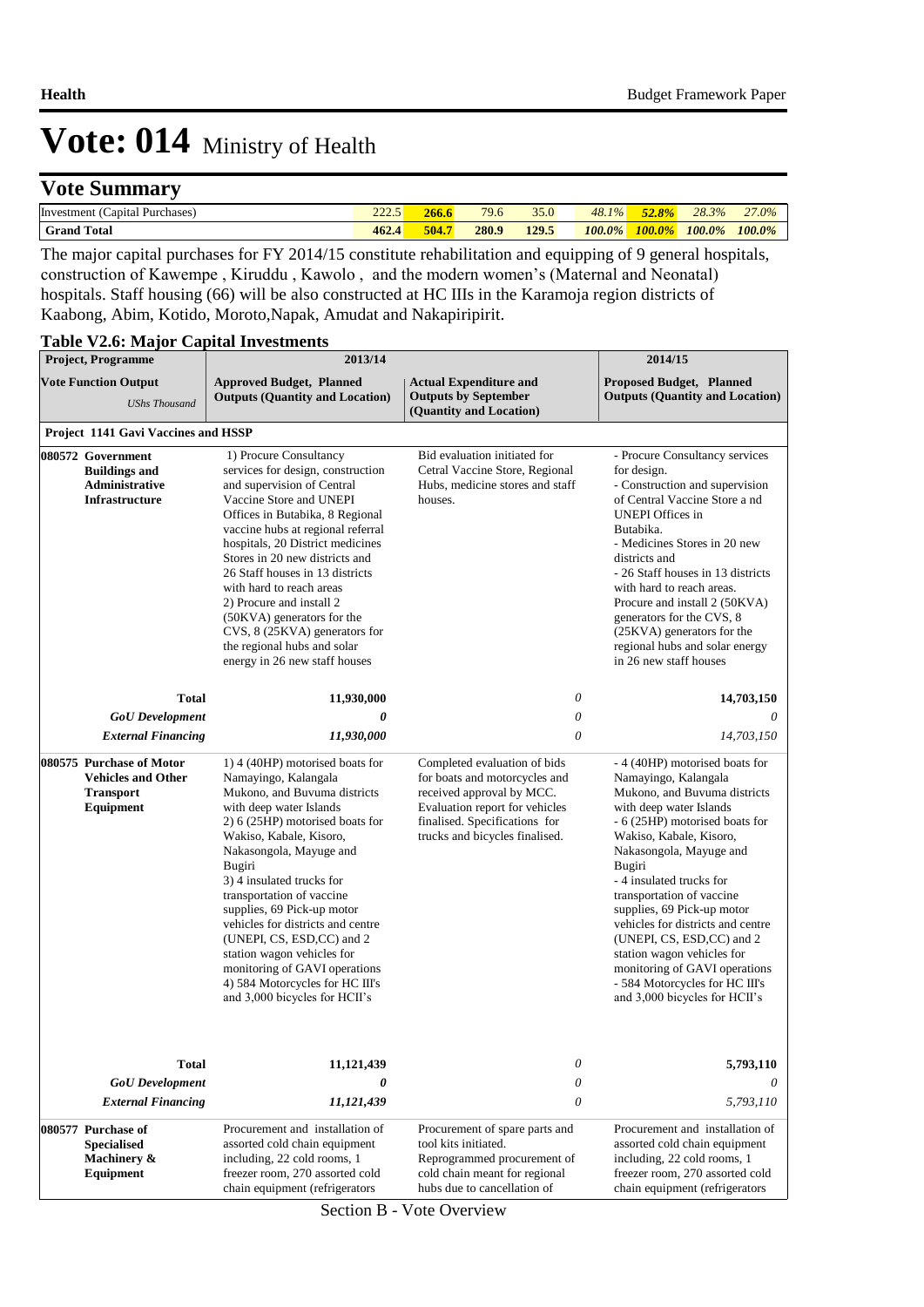|                                                                                           | <b>Vote Summary</b>                                                           |                                                                                                                                                                                           |                                                                                                                                                                                                                                                   |                                                                                                                                                  |
|-------------------------------------------------------------------------------------------|-------------------------------------------------------------------------------|-------------------------------------------------------------------------------------------------------------------------------------------------------------------------------------------|---------------------------------------------------------------------------------------------------------------------------------------------------------------------------------------------------------------------------------------------------|--------------------------------------------------------------------------------------------------------------------------------------------------|
|                                                                                           | Project, Programme                                                            | 2013/14                                                                                                                                                                                   |                                                                                                                                                                                                                                                   | 2014/15                                                                                                                                          |
| <b>Vote Function Output</b><br><b>UShs Thousand</b>                                       |                                                                               | <b>Approved Budget, Planned</b><br><b>Outputs (Quantity and Location)</b>                                                                                                                 | <b>Actual Expenditure and</b><br><b>Outputs by September</b>                                                                                                                                                                                      | <b>Proposed Budget, Planned</b><br><b>Outputs (Quantity and Location)</b>                                                                        |
|                                                                                           |                                                                               |                                                                                                                                                                                           | (Quantity and Location)                                                                                                                                                                                                                           |                                                                                                                                                  |
|                                                                                           |                                                                               | and freezers), 1000 vaccine<br>carriers, assorted tool kits and<br>spare parts for cvs, regional<br>hubs and other HFs (public and<br>private)                                            | activtiy.                                                                                                                                                                                                                                         | and freezers), 1000 vaccine<br>carriers, assorted tool kits and<br>spare parts for cvs, regional<br>hubs and other HFs (public and<br>private)   |
|                                                                                           | <b>Total</b>                                                                  | 3,763,515                                                                                                                                                                                 | 0                                                                                                                                                                                                                                                 | 4,228,400                                                                                                                                        |
|                                                                                           | <b>GoU</b> Development                                                        | 0                                                                                                                                                                                         | 0                                                                                                                                                                                                                                                 | 0                                                                                                                                                |
|                                                                                           | <b>External Financing</b>                                                     | 3,763,515                                                                                                                                                                                 | 0                                                                                                                                                                                                                                                 | 4,228,400                                                                                                                                        |
|                                                                                           |                                                                               | Project 1148 Public Health Laboratory strengthening project                                                                                                                               |                                                                                                                                                                                                                                                   |                                                                                                                                                  |
|                                                                                           | 080472 Government                                                             | Architectural plans developed,                                                                                                                                                            | The stage of drawing floor                                                                                                                                                                                                                        | Architectural plans developed,                                                                                                                   |
|                                                                                           | <b>Buildings and</b><br><b>Administrative</b><br><b>Infrastructure</b>        | 4 satellite laboratories (Arua,<br>Mbale, Mbarara, and Lacor) and<br>NTRL construction at Butabika<br>initiated                                                                           | diagram for 4 satellite<br>laboratories (Arua, Mbale,<br>Mbarara, and Lacor) for been<br>locked down to allow move on<br>to the next stage of drafting                                                                                            | 4 satellite laboratories (Arua,<br>Mbale, Mbarara, and Lacor) and<br>NTRL construction at Butabika<br>initiated                                  |
|                                                                                           |                                                                               | Consultancy services to procure<br>and install ventilation system on<br>the new NTRL procured                                                                                             | architectural designs by<br><b>AMHOLD</b><br>Bids for constructing NTRL<br>were evaluated and the Best<br>Evaluated Bidder was notified<br>after a No Objection from the<br>TTL. The Contract has been<br>submitted to the SG for his<br>opinion. | Consultancy services to procure<br>and install ventilation system on<br>the new NTRL procured                                                    |
|                                                                                           | <b>Total</b>                                                                  | 11,380,790                                                                                                                                                                                | 0                                                                                                                                                                                                                                                 | 11,380,790                                                                                                                                       |
|                                                                                           | <b>GoU</b> Development                                                        | 0                                                                                                                                                                                         | 0                                                                                                                                                                                                                                                 | 0                                                                                                                                                |
|                                                                                           | <b>External Financing</b>                                                     | 11,380,790                                                                                                                                                                                | $\theta$                                                                                                                                                                                                                                          | 11,380,790                                                                                                                                       |
|                                                                                           |                                                                               | Project 0216 District Infrastructure Support Programme                                                                                                                                    |                                                                                                                                                                                                                                                   |                                                                                                                                                  |
| 080280 Hospital<br><b>Construction/rehabili</b><br>carried out.<br>tation<br>carried out. |                                                                               | •Kisozi HCIII: Completion of<br>Construction and equipping<br>•Buyiga HCIII: Completion of<br>Construction and equipping<br>Retention for Kapchorwa and<br>Masafu Hospital retention paid | The activities of this project<br>were sheduled for the next<br>quarters                                                                                                                                                                          | - Buyiga HCIII: Completion of<br>Construction and equipping<br>carried out. Initial allocations<br>were not sufficient to complete<br>the works. |
|                                                                                           | <b>Total</b>                                                                  | 1,247,000                                                                                                                                                                                 | 0                                                                                                                                                                                                                                                 | 700,000                                                                                                                                          |
|                                                                                           | <b>GoU</b> Development                                                        | 1,247,000                                                                                                                                                                                 | $\theta$                                                                                                                                                                                                                                          | 700,000                                                                                                                                          |
|                                                                                           | <b>External Financing</b>                                                     | 0                                                                                                                                                                                         | $\theta$                                                                                                                                                                                                                                          | 0                                                                                                                                                |
|                                                                                           |                                                                               | Project 0232 Rehab. Of Health Facilities in Eastern Region                                                                                                                                |                                                                                                                                                                                                                                                   |                                                                                                                                                  |
|                                                                                           | 080280 Hospital<br><b>Construction/rehabili</b><br>tation                     |                                                                                                                                                                                           |                                                                                                                                                                                                                                                   | Construction of OPD complex<br>with casuality unit and theatres<br>in Hoima and Kabale RRHs.                                                     |
|                                                                                           | Total                                                                         | $\bf{0}$                                                                                                                                                                                  | 0                                                                                                                                                                                                                                                 | 2,640,000                                                                                                                                        |
|                                                                                           | <b>GoU</b> Development                                                        | 0                                                                                                                                                                                         | $\theta$                                                                                                                                                                                                                                          |                                                                                                                                                  |
|                                                                                           | <b>External Financing</b>                                                     | 0                                                                                                                                                                                         | 0                                                                                                                                                                                                                                                 | 2,640,000                                                                                                                                        |
|                                                                                           | Project 1027 Insitutional Support to MoH                                      |                                                                                                                                                                                           |                                                                                                                                                                                                                                                   |                                                                                                                                                  |
|                                                                                           | 080272 Government<br><b>Buildings and</b><br>Administrative<br>Infrastructure | - Renovation of Old Ministry of<br>Health Head quarters at<br>Wandegeya and wabigalo<br>Central workshop                                                                                  | The activities of this project<br>were sheduled for the next<br>quarters                                                                                                                                                                          | Undertake phase 2 of<br>renovation of Old Ministry of<br>Health Head quarters at<br>Wandegeya including retiling                                 |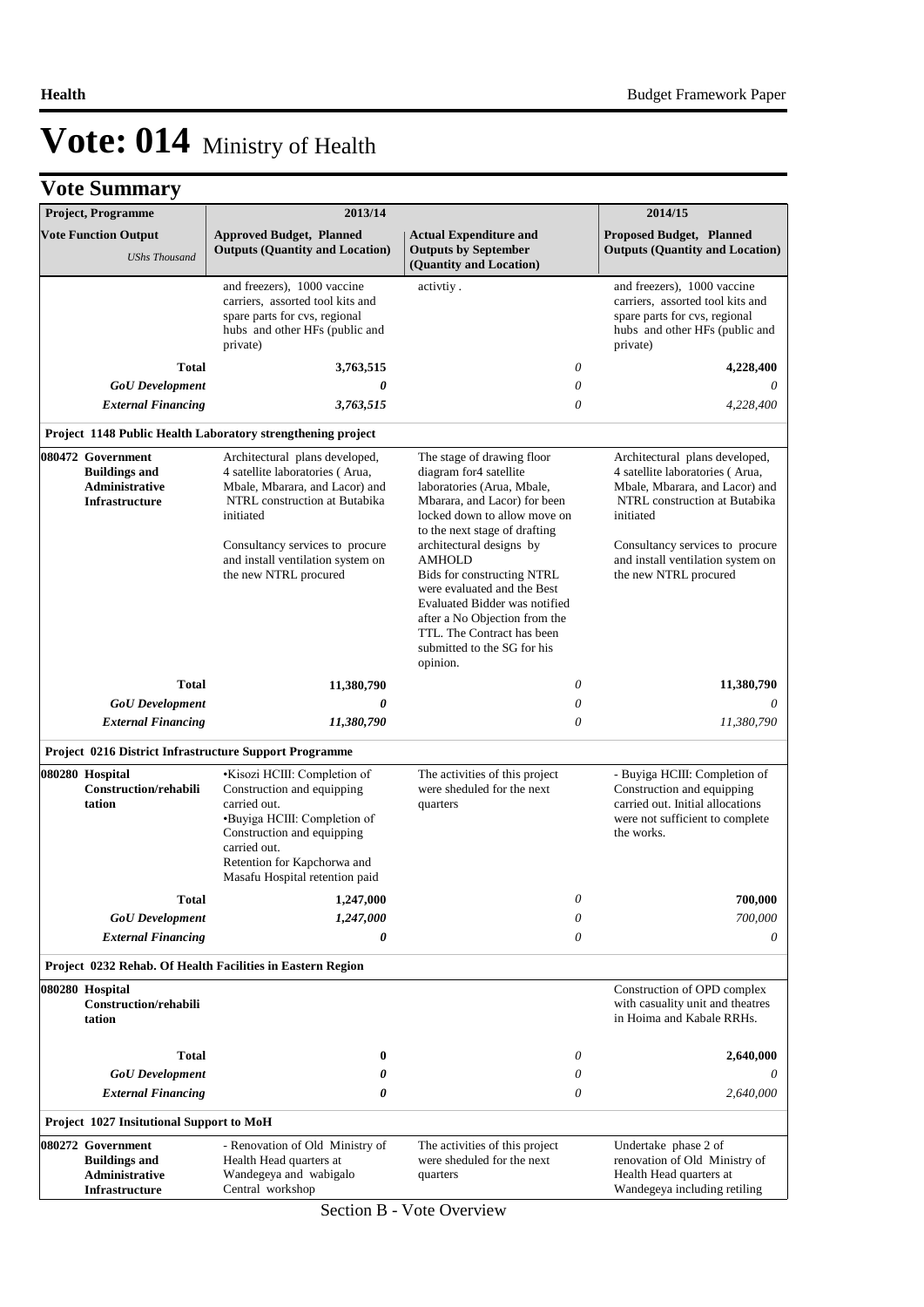| Project, Programme                                        | 2013/14                                                                                                                                                                                                                                                                         |                                                                                                                                                                                                                                                                                                                                                                                                                                                                                                                                                                                                        | 2014/15                                                                                                                                                                                                                                                                                                                                                                                                                                                                                                                                                                                                                                        |  |
|-----------------------------------------------------------|---------------------------------------------------------------------------------------------------------------------------------------------------------------------------------------------------------------------------------------------------------------------------------|--------------------------------------------------------------------------------------------------------------------------------------------------------------------------------------------------------------------------------------------------------------------------------------------------------------------------------------------------------------------------------------------------------------------------------------------------------------------------------------------------------------------------------------------------------------------------------------------------------|------------------------------------------------------------------------------------------------------------------------------------------------------------------------------------------------------------------------------------------------------------------------------------------------------------------------------------------------------------------------------------------------------------------------------------------------------------------------------------------------------------------------------------------------------------------------------------------------------------------------------------------------|--|
| <b>Vote Function Output</b><br><b>UShs Thousand</b>       | <b>Approved Budget, Planned</b><br><b>Outputs (Quantity and Location)</b>                                                                                                                                                                                                       | <b>Actual Expenditure and</b><br><b>Outputs by September</b><br>(Quantity and Location)                                                                                                                                                                                                                                                                                                                                                                                                                                                                                                                | Proposed Budget, Planned<br><b>Outputs (Quantity and Location)</b>                                                                                                                                                                                                                                                                                                                                                                                                                                                                                                                                                                             |  |
|                                                           | 250,436                                                                                                                                                                                                                                                                         | $\theta$                                                                                                                                                                                                                                                                                                                                                                                                                                                                                                                                                                                               | 700,000                                                                                                                                                                                                                                                                                                                                                                                                                                                                                                                                                                                                                                        |  |
| <b>Total</b><br><b>GoU</b> Development                    | 250,436                                                                                                                                                                                                                                                                         | 0                                                                                                                                                                                                                                                                                                                                                                                                                                                                                                                                                                                                      | 700,000                                                                                                                                                                                                                                                                                                                                                                                                                                                                                                                                                                                                                                        |  |
| <b>External Financing</b>                                 | 0                                                                                                                                                                                                                                                                               | 0                                                                                                                                                                                                                                                                                                                                                                                                                                                                                                                                                                                                      | 0                                                                                                                                                                                                                                                                                                                                                                                                                                                                                                                                                                                                                                              |  |
|                                                           |                                                                                                                                                                                                                                                                                 |                                                                                                                                                                                                                                                                                                                                                                                                                                                                                                                                                                                                        |                                                                                                                                                                                                                                                                                                                                                                                                                                                                                                                                                                                                                                                |  |
| Project 1123 Health Systems Strengthening                 |                                                                                                                                                                                                                                                                                 |                                                                                                                                                                                                                                                                                                                                                                                                                                                                                                                                                                                                        |                                                                                                                                                                                                                                                                                                                                                                                                                                                                                                                                                                                                                                                |  |
| 080280 Hospital<br><b>Construction/rehabili</b><br>tation | - Civil works in 13 general<br>Hospitals<br>Consultancy services for<br>supervision of civil works                                                                                                                                                                              | Contracts were signed with best<br>evaluated bidders for 9<br>Hospitals under Phase I<br>including: Mityana, Nakaseke,<br>Kiryandongo, Nebbi, Anaka,<br>Moyo, Moroto, Iganga and<br>Entebbe. The sites have been<br>handed over and works are<br>expected to commence in<br>December 2013. An additional<br>US\$ 65 million has been<br>requested from the World Bank<br>and will be used to renovate the<br>remaining 9 Hospitals and 27<br>HCIV <sub>s</sub> .<br>The shortlisting report for clerks<br>of works is yet to be reviewed<br>and cleared by the Delegated<br><b>Contracts Committee</b> | Construction works for 9<br>hospitals and 27 HC Ivs<br>undertaken.<br>Another 13 hospitals and 27<br>HC Ivs are scheduled for<br>rehabilitation using the<br>additional USD 90 Million from<br>the World Bank. These are<br>Pallisa, Kitgum, Apac, Bugiri,<br>Abim, Atutur, Kitagata,<br>Masindi, Buwenge, Bukwo,<br>Itojo, Mubende and Moroto<br>hospitals.<br>The HC Ivs are Kasanda,<br>Kiganda, Ngoma, Mwera,<br>KyantungoKikamulo,<br>Kabuyanda, Mwizi, Kitwe,<br>Rubare, Aboke, Aduku,<br>Bwijanga, Bullisa, Padibe,<br>Atyak, Obongi, Pakwach,<br>Buvuma, Budondo, Ntenjeru-<br>Kojja, Buyinja, Nankoma,<br>Bugono, Kiyunga, Kibuku and |  |
| <b>Total</b>                                              | 92,618,354                                                                                                                                                                                                                                                                      | 0                                                                                                                                                                                                                                                                                                                                                                                                                                                                                                                                                                                                      | Budaka.<br>138,431,700                                                                                                                                                                                                                                                                                                                                                                                                                                                                                                                                                                                                                         |  |
| <b>GoU</b> Development                                    | 0                                                                                                                                                                                                                                                                               | 0                                                                                                                                                                                                                                                                                                                                                                                                                                                                                                                                                                                                      |                                                                                                                                                                                                                                                                                                                                                                                                                                                                                                                                                                                                                                                |  |
| <b>External Financing</b>                                 | 92,618,354                                                                                                                                                                                                                                                                      | $\theta$                                                                                                                                                                                                                                                                                                                                                                                                                                                                                                                                                                                               | 138,431,700                                                                                                                                                                                                                                                                                                                                                                                                                                                                                                                                                                                                                                    |  |
| Project 1187 Support to Mulago Hospital Rehabilitation    |                                                                                                                                                                                                                                                                                 |                                                                                                                                                                                                                                                                                                                                                                                                                                                                                                                                                                                                        |                                                                                                                                                                                                                                                                                                                                                                                                                                                                                                                                                                                                                                                |  |
| 080280 Hospital<br>Construction/rehabili<br>tation        | Construction of Kawempe,<br>Kiruddu and lower mulago<br>undertaken<br>Construction of the specialised<br>Maternal and neonatal health<br>unit in mulago undertaken.<br>GoU counterpart funding for the<br>specialised Maternal and<br>neonatal health unit in mulago<br>(0.8bn) | <b>Evaluation of Consultants to</b><br>undertake civil works in<br>Kawempe and Kiruddu Hospital<br>have been completed. Contract<br>will be signed in the next<br>qurater after clearance from the<br>African Development Bank and<br>the Soliciter General.<br>Continued with the procurement<br>process for the consultant to<br>design the Maternal and<br>Neonatal Hopital. Contract will<br>be signed with the consultant<br>within the second quarter.                                                                                                                                           | Construction of Kawempe<br>Kiruddu and rehabilitation of<br>Lower Mulago Hospital under<br>taken<br>Construction of Specialised<br>Maternal and Neonatal Health<br>Unit in Mulago undertaken                                                                                                                                                                                                                                                                                                                                                                                                                                                   |  |
| <b>Total</b>                                              | 58,860,000                                                                                                                                                                                                                                                                      | 0                                                                                                                                                                                                                                                                                                                                                                                                                                                                                                                                                                                                      | 74,910,000                                                                                                                                                                                                                                                                                                                                                                                                                                                                                                                                                                                                                                     |  |
| <b>GoU</b> Development                                    | 800,000                                                                                                                                                                                                                                                                         | 0                                                                                                                                                                                                                                                                                                                                                                                                                                                                                                                                                                                                      | 350,000                                                                                                                                                                                                                                                                                                                                                                                                                                                                                                                                                                                                                                        |  |
| <b>External Financing</b>                                 | 58,060,000                                                                                                                                                                                                                                                                      | 0                                                                                                                                                                                                                                                                                                                                                                                                                                                                                                                                                                                                      | 74,560,000                                                                                                                                                                                                                                                                                                                                                                                                                                                                                                                                                                                                                                     |  |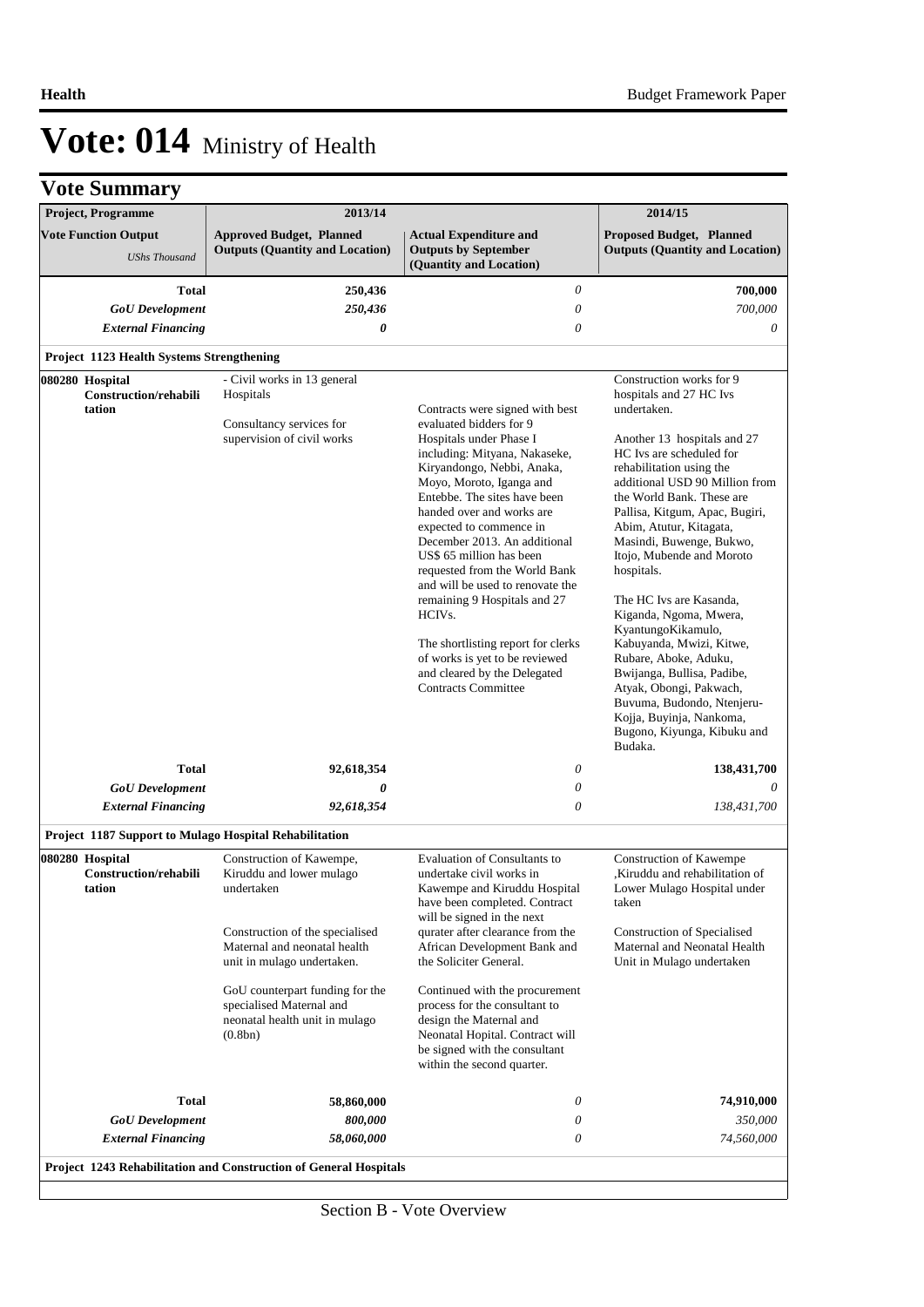### **Vote Summary**

| <b>Project, Programme</b>                           | 2013/14                                                                                                                                                                                                                                                                                                                                                      |   | 2014/15                                                                                                                                                                                              |
|-----------------------------------------------------|--------------------------------------------------------------------------------------------------------------------------------------------------------------------------------------------------------------------------------------------------------------------------------------------------------------------------------------------------------------|---|------------------------------------------------------------------------------------------------------------------------------------------------------------------------------------------------------|
| <b>Vote Function Output</b><br><b>UShs Thousand</b> | <b>Approved Budget, Planned</b><br><b>Actual Expenditure and</b><br><b>Outputs (Quantity and Location)</b><br><b>Outputs by September</b><br>(Quantity and Location)                                                                                                                                                                                         |   | <b>Proposed Budget, Planned</b><br><b>Outputs (Quantity and Location)</b>                                                                                                                            |
| 080280 Hospital<br>Construction/rehabili<br>tation  | Kawolo hospital; Expanding<br>and rehabilitation of the<br>Outpatient department,<br>expanding and renovating the<br>theatre and maternity,<br>constructing 4 units of staff<br>houses and mortuary.<br>Itojo hospital: Expanding and<br>rehabilitation of the Outpatient<br>department and the medical<br>block and rehabilitating 2 staff<br>housing units |   | Kawolo hospital; Expanding<br>and rehabilitation of the<br>Outpatient department,<br>expanding and renovating the<br>theatre and maternity,<br>constructing 4 units of staff<br>houses and mortuary. |
| <b>Total</b>                                        | 12,590,000                                                                                                                                                                                                                                                                                                                                                   | 0 | 12,590,000                                                                                                                                                                                           |
| <b>GoU</b> Development                              | 0                                                                                                                                                                                                                                                                                                                                                            | 0 | $\theta$                                                                                                                                                                                             |
| <b>External Financing</b>                           | 12,590,000                                                                                                                                                                                                                                                                                                                                                   | 0 | 12,590,000                                                                                                                                                                                           |

#### **(iv) Vote Actions to improve Priority Sector Outomes**

To address insufficient availability of qualified health staff at task, the sector shall, continue Implementing the motivation and retention strategy for health workers, roll out Human Resources for Health Management Information System (HRHMIS) to additional all districts in the country and implementation of the hard to reach incentive scheme to all districts involved, Establish a Department t of Human Resources for Health in the Ministry of Health to coordinate HRH development and management, fill and build capacity for management functions (positions and structures) for hospitals (regional and general and HC IV).

To address low functionality of VHTs, the sector will extend the establishment of VHTS to more additional districts; undertake Sensitization and capacity improvement of VHTs through seminars and training exercises.

In order to address inadequate health infrastructure and equipment, capital investment plans will continue to be geared towards consolidating existing infrastructure

Increased infant immunisation is extensively described in the Child Survival Strategy. The critical inputs to improved performance are the availability of adequate quantities and a reliable supply and storage cold chain system for the vaccines and immunisation supplies. Equally important is the availability of a motivated health workers and community sensitization through village health teams (VHTs). Accordingly the Sector undertakes to fully implement the Child Survival Strategy.

To counter stock outages and supply side deficiencies, the Sector will continue to adopt a Last Mile delivery mechanism to be implemented by the National Medical Stores, to ensure that medicines are delivered by NMs to the final consumer, the health unit, rather than to the stores at the District Headquarters. In addition, the Sector will develop regional storage capacity for medicines to improve the availability of stock within the regions, and to reduce regional disparities.

### **Table V2.7: Priority Vote Actions to Improve Sector Performance**

| 2013/14 Planned Actions:                                    | 2013/14 Actions by Sept:                                     | 2014/15 Planned Actions: | <b>MT Strategy:</b> |  |  |  |  |
|-------------------------------------------------------------|--------------------------------------------------------------|--------------------------|---------------------|--|--|--|--|
| Sector Outcome 1: Increased deliveries in health facilities |                                                              |                          |                     |  |  |  |  |
|                                                             | Vote Function: 08 01 Sector Monitoring and Quality Assurance |                          |                     |  |  |  |  |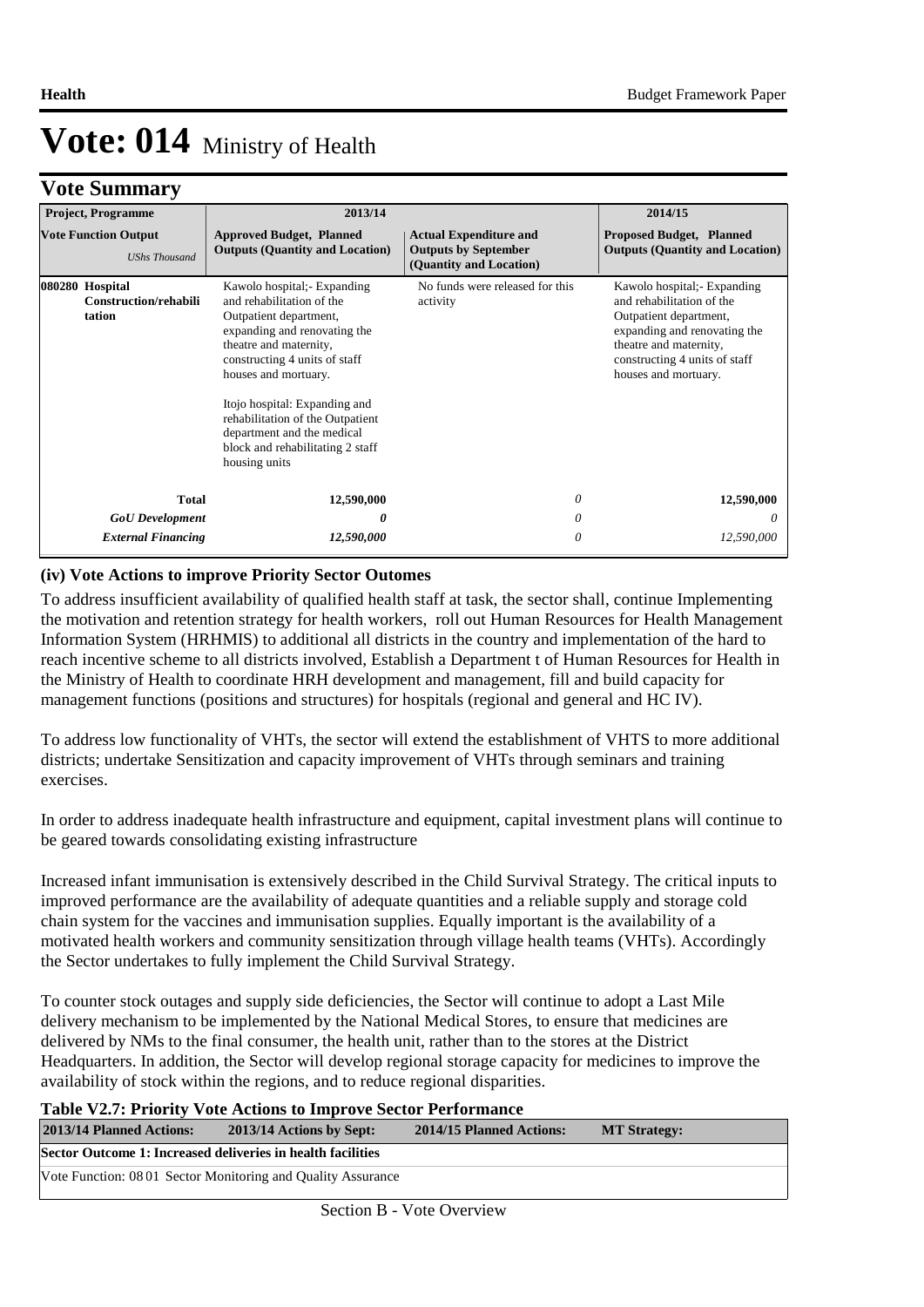### **Vote Summary**

| 2013/14 Planned Actions:                                                                                                                                                 | 2013/14 Actions by Sept:                                                                                                         | 2014/15 Planned Actions:                                                                                                                                                                                           | <b>MT Strategy:</b>                                                                                                                                                                                             |
|--------------------------------------------------------------------------------------------------------------------------------------------------------------------------|----------------------------------------------------------------------------------------------------------------------------------|--------------------------------------------------------------------------------------------------------------------------------------------------------------------------------------------------------------------|-----------------------------------------------------------------------------------------------------------------------------------------------------------------------------------------------------------------|
| VF Performance Issue:                                                                                                                                                    | Uncoordinated development and poor operationalisation of standards at service delivery points                                    |                                                                                                                                                                                                                    |                                                                                                                                                                                                                 |
| Implement the Client Charter                                                                                                                                             | Implemented the Client Charter Client Charter disseminated to                                                                    | all districts. Client satisfaction<br>survey disseminated                                                                                                                                                          | Coordinated development and<br>dissemination of standards                                                                                                                                                       |
| Vote Function: 08 49 Policy, Planning and Support Services                                                                                                               |                                                                                                                                  |                                                                                                                                                                                                                    |                                                                                                                                                                                                                 |
| VF Performance Issue:                                                                                                                                                    | -Right staff numbers and skills                                                                                                  |                                                                                                                                                                                                                    |                                                                                                                                                                                                                 |
| Compulsory deployment to<br>rural areas for Medical<br>Doctors before they are<br>considered for registration.<br>Bonding Health workers after<br>Post Graduate training | Discussion for a second round<br>of mass recruitment on going                                                                    | The sector shall, continue<br>Implementing the motivation<br>and retention strategy for<br>health workers, the hard to<br>reach incentive scheme to all<br>districts involved and build<br>capacity for management | <b>Further continue</b><br>Implementing the motivation<br>and retention strategy for<br>health workers, the hard to<br>reach incentive scheme to all<br>districts involved and build<br>capacity for management |
| Stipend for privately                                                                                                                                                    |                                                                                                                                  | functions for health facilities                                                                                                                                                                                    | functions for health facilities                                                                                                                                                                                 |
| sponsored health workers on<br>Post Graduate Training.                                                                                                                   |                                                                                                                                  |                                                                                                                                                                                                                    |                                                                                                                                                                                                                 |
|                                                                                                                                                                          | Sector Outcome 2: Children under one year old protected against life threatening diseases                                        |                                                                                                                                                                                                                    |                                                                                                                                                                                                                 |
| Vote Function: 08 03 Health Research                                                                                                                                     |                                                                                                                                  |                                                                                                                                                                                                                    |                                                                                                                                                                                                                 |
| VF Performance Issue:                                                                                                                                                    | Poor health research coordination                                                                                                |                                                                                                                                                                                                                    |                                                                                                                                                                                                                 |
| Implement research health<br>policy and the strategic plan                                                                                                               | Implemented the research<br>health policy and the strategic<br>plan                                                              | Implement research health<br>policy and the strategic plan                                                                                                                                                         | Implement research health<br>policy and the strategic plan                                                                                                                                                      |
| Vote Function: 08 04 Clinical and public health                                                                                                                          |                                                                                                                                  |                                                                                                                                                                                                                    |                                                                                                                                                                                                                 |
| VF Performance Issue:                                                                                                                                                    | Inadequate coverage of Village Health Teams.                                                                                     |                                                                                                                                                                                                                    |                                                                                                                                                                                                                 |
| Establish national coverage of VHTs trained.<br><b>VHTs</b>                                                                                                              |                                                                                                                                  | <b>Operationalise the VHT</b><br>strategy in 36 poorly<br>performing districts                                                                                                                                     | Establish national coverage of<br><b>VHTs</b>                                                                                                                                                                   |
| VF Performance Issue:                                                                                                                                                    | Irregular and ineffective support supervision                                                                                    |                                                                                                                                                                                                                    |                                                                                                                                                                                                                 |
| Implement the M&E strategy.                                                                                                                                              | M&E strategy implemented                                                                                                         | Implement the M&E strategy.                                                                                                                                                                                        | Implement the M&E strategy.                                                                                                                                                                                     |
| Vote Function: 08 49 Policy, Planning and Support Services                                                                                                               |                                                                                                                                  |                                                                                                                                                                                                                    |                                                                                                                                                                                                                 |
| VF Performance Issue:                                                                                                                                                    | Availability of information and compliance with the laws and regulations.                                                        |                                                                                                                                                                                                                    |                                                                                                                                                                                                                 |
| National Health Information<br>Strategy (NHIS) implemented all districts                                                                                                 | The DHIS2 being rolled out to                                                                                                    | <b>National Health Information</b><br><b>Strategy (NHIS)</b> implemented                                                                                                                                           | <b>National Health Information</b><br>Strategy (NHIS) implemented                                                                                                                                               |
|                                                                                                                                                                          | Sector Outcome 3: Health facilities receive adequate stocks of essential medicines and health supplies (EMHS)                    |                                                                                                                                                                                                                    |                                                                                                                                                                                                                 |
| Vote Function: 08 05 Pharmaceutical and other Supplies                                                                                                                   |                                                                                                                                  |                                                                                                                                                                                                                    |                                                                                                                                                                                                                 |
| VF Performance Issue:                                                                                                                                                    | Uncoordinated and defficient supply chain management (procurement planning and distribution of<br>medicines and health supplies) |                                                                                                                                                                                                                    |                                                                                                                                                                                                                 |
| Continue implementing the<br>Government Policy on<br>procurement of medicines<br>and medical supplies                                                                    | Policy on procurement of<br>medicines and medical<br>supplies implemented                                                        | <b>Further continue</b><br>implementing the Government<br>Policy on procurement of<br>medicines and medical                                                                                                        | Tailoring the basic kit to<br>regional needs and reviewing<br>it every six months                                                                                                                               |

### *V3 Proposed Budget Allocations for 2014/15 and the Medium Term*

*This section sets out the proposed vote budget allocations for 2014/15 and the medium term, including major areas of expenditures and any notable changes in allocations.* 

### **Table V3.1: Past Outturns and Medium Term Projections by Vote Function\***

|                              |                           | 2013/14 |                                           | <b>MTEF Budget Projections</b> |         |         |
|------------------------------|---------------------------|---------|-------------------------------------------|--------------------------------|---------|---------|
|                              | 2012/13<br><b>Outturn</b> | Appr.   | <b>Spent by</b><br><b>Budget</b> End Sept | 2014/15                        | 2015/16 | 2016/17 |
| Vote: 014 Ministry of Health |                           |         |                                           |                                |         |         |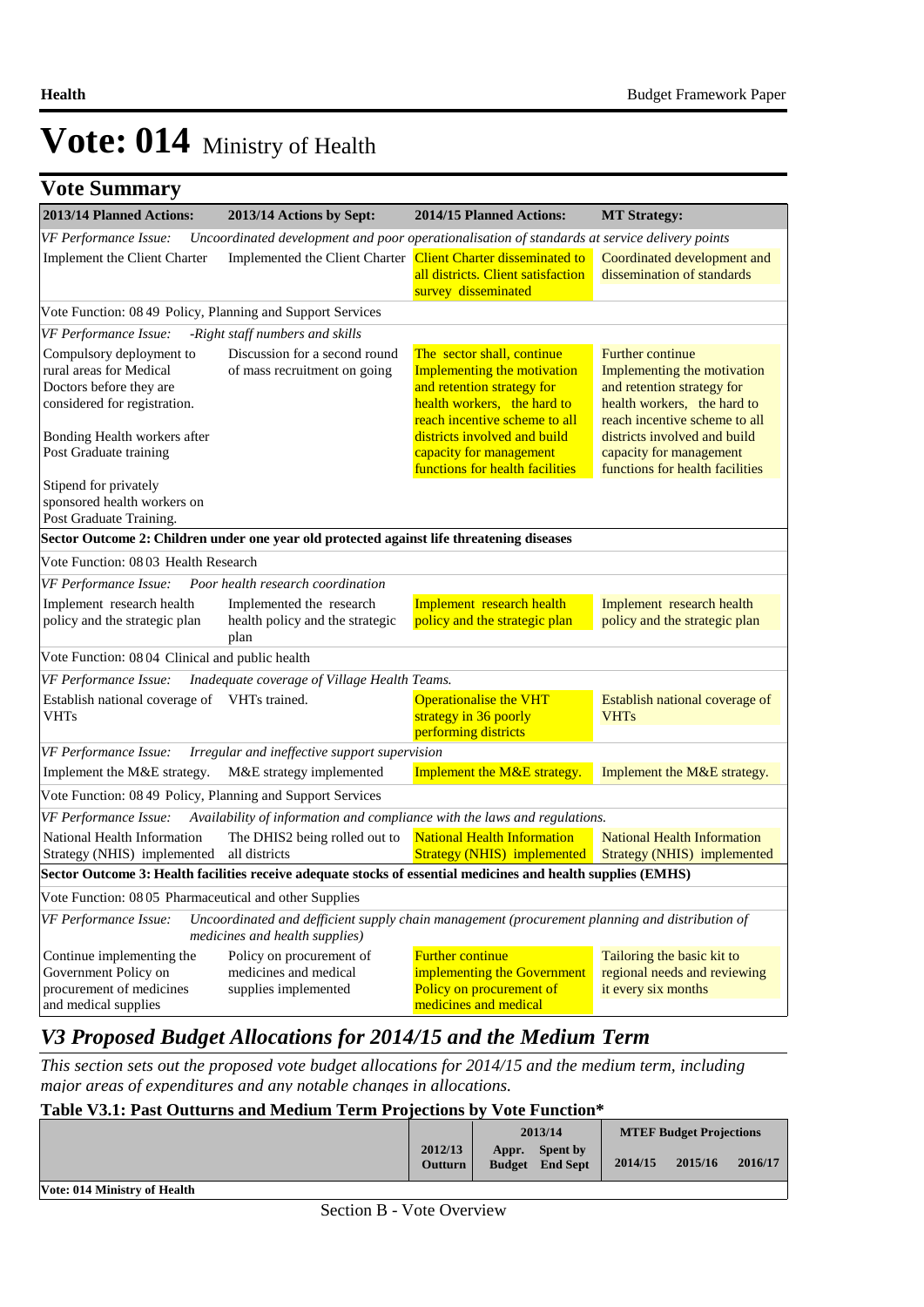### **Vote Summary**

|                                              |                    | 2013/14                |                             | <b>MTEF Budget Projections</b> |         |         |  |
|----------------------------------------------|--------------------|------------------------|-----------------------------|--------------------------------|---------|---------|--|
|                                              | 2012/13<br>Outturn | Appr.<br><b>Budget</b> | Spent by<br><b>End Sept</b> | 2014/15                        | 2015/16 | 2016/17 |  |
| 0801 Sector Monitoring and Quality Assurance | 0.639              | 0.805                  | 0.027                       | 0.805                          | 1.601   | 2.200   |  |
| 0802 Health systems development              | 5.635              | 190.267                | 0.057                       | 247.219                        | 79.612  | 35.000  |  |
| 0803 Health Research                         | 1.746              | 2.413                  | 0.185                       | 2.413                          | 2.952   | 3.000   |  |
| 0804 Clinical and public health              | 22.535             | 35.216                 | 1.060                       | 34.016                         | 21.501  | 25,000  |  |
| 0805 Pharmaceutical and other Supplies       | 8.150              | 210.327                | 23.562                      | 210.327                        | 164.984 | 0.000   |  |
| 0849 Policy, Planning and Support Services   | 12.541             | 23.363                 | 1.007                       | 9.954                          | 10.213  | 64.277  |  |
| <b>Total for Vote:</b>                       | 51.244             | 462.391                | 25.899                      | 504.734                        | 280.862 | 129.477 |  |

#### **(i) The Total Budget over the Medium Term**

### **(ii) The major expenditure allocations in the Vote for 2014/15**

The major services provided by the vote which take up major shares of the vote expenditure are; procurement of vaccines, infrastructural development nationwide and Malaria control interventions like IRS.

#### **(iii) The major planned changes in resource allocations within the Vote for 2014/15**

The major planned changes in resource allocation are described in the table below.

#### **Table V3.2: Key Changes in Vote Resource Allocation**

|                 | Changes in Budget Allocations and Outputs from 2013/14 Planned Levels:<br>2014/15 |                   | 2015/16 |                   | 2016/17 | <b>Justification for proposed Changes in</b><br><b>Expenditure and Outputs</b>                                                                                                  |
|-----------------|-----------------------------------------------------------------------------------|-------------------|---------|-------------------|---------|---------------------------------------------------------------------------------------------------------------------------------------------------------------------------------|
|                 | Vote Function:0801 Health systems development                                     |                   |         |                   |         |                                                                                                                                                                                 |
| Output:         | 0802 01 Monitoring, Supervision and Evaluation of Health Systems                  |                   |         |                   |         |                                                                                                                                                                                 |
| <b>UShs Bn:</b> |                                                                                   | 10.598 UShs Bn:   |         | $-6.500$ UShs Bn: |         | <b>-6.500</b> The increment is in line with the UHHSP<br>work plan for the period. The funds are                                                                                |
|                 |                                                                                   |                   |         |                   |         | meant for scholarships, reproductive<br>health commodities and leadership and<br>management strengthening                                                                       |
| Output:         | 0802 75 Purchase of Motor Vehicles and Other Transport Equipment                  |                   |         |                   |         |                                                                                                                                                                                 |
| <b>UShs Bn:</b> |                                                                                   | $-1.001$ UShs Bn: |         | $-1.150$ UShs Bn: |         | -1.150 The decline is in line with the work plan<br>for the period under the Health Systems                                                                                     |
|                 |                                                                                   |                   |         |                   |         | Strengthening project. Some of the<br>activities undertaken in FY 2013/14 such<br>as procurement of vehicles will not be<br>repeated on the same magnitude hence<br>the decline |
| Output:         | 0802 76 Purchase of Office and ICT Equipment, including Software                  |                   |         |                   |         |                                                                                                                                                                                 |
| <b>UShs Bn:</b> |                                                                                   | $-1.250$ UShs Bn: |         | $-1.250$ UShs Bn: |         | $-1.250$ The decline is in line with the work plan<br>for the period under the Health Systems                                                                                   |
|                 |                                                                                   |                   |         |                   |         | Strengthening project. Some of the<br>activities undertaken in FY 2013/14 such<br>as procurement of equipment were                                                              |
|                 |                                                                                   |                   |         |                   |         | concluded and will not be repeated in<br>FY 2014/15 hence the reduction.                                                                                                        |
| Output:         | 0802 77 Purchase of Specialised Machinery & Equipment                             |                   |         |                   |         |                                                                                                                                                                                 |
| <b>UShs Bn:</b> |                                                                                   | $-8.541$ UShs Bn: |         | $-8.541$ UShs Bn: |         | -8.541 The decline is in line with the UHHSP<br>work plan for the period. Procurement                                                                                           |
|                 |                                                                                   |                   |         |                   |         | of specialized equipment will be<br>undertaken in FY 2013/14 and scaled<br>down in $FY$ 2014/15 hence the reduction                                                             |
| Output:         | 0802 78 Purchase of Office and Residential Furniture and Fittings                 |                   |         |                   |         |                                                                                                                                                                                 |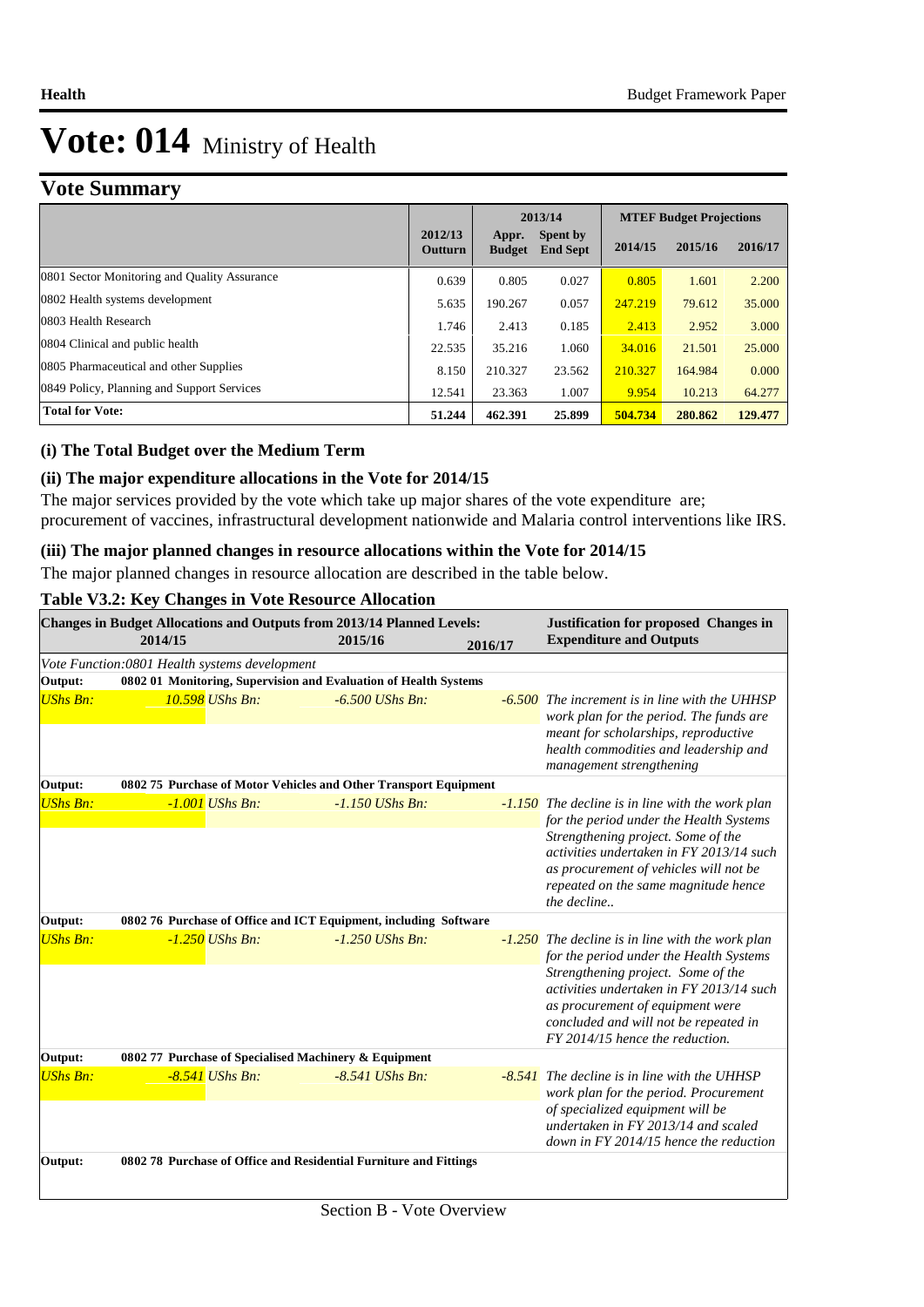|                            | Changes in Budget Allocations and Outputs from 2013/14 Planned Levels:<br>2014/15                                     | 2015/16           | 2016/17  | Justification for proposed Changes in<br><b>Expenditure and Outputs</b>                                                                                                                                                                                                                                                                                                                                                                                                                                                                                                                        |
|----------------------------|-----------------------------------------------------------------------------------------------------------------------|-------------------|----------|------------------------------------------------------------------------------------------------------------------------------------------------------------------------------------------------------------------------------------------------------------------------------------------------------------------------------------------------------------------------------------------------------------------------------------------------------------------------------------------------------------------------------------------------------------------------------------------------|
| <b>UShs Bn:</b>            | $-2.500$ UShs Bn:                                                                                                     | $-2.500$ UShs Bn: |          | $-2.500$ The decline is in line with the work plan<br>for the period under the Health Systems<br>Strengthening project Some of the<br>activities undertaken in FY 2013/14 such<br>as procurement of furniture are not<br>scheduled for FY 2014/15 hence the<br>reduction.                                                                                                                                                                                                                                                                                                                      |
| Output:                    | 0802 80 Hospital Construction/rehabilitation                                                                          |                   |          |                                                                                                                                                                                                                                                                                                                                                                                                                                                                                                                                                                                                |
| <b>UShs Bn:</b>            | 63.956 UShs Bn:                                                                                                       | -85.704 UShs Bn:  |          | -130.315 This is additional funds in line with<br>existing financing agreement and<br>disbursement schedule for the Uganda<br>Health Systems Strengthening Project<br>(UHSSP). Contracts have been signed<br>for the rehabilitation of 9 hospitals<br>under the UHSSP. Two new hospitals<br>(kawempe and Kirrudu) are scheduled<br>for construction in 2014.                                                                                                                                                                                                                                   |
| Output:                    | 0802 82 Staff houses construction and rehabilitation                                                                  |                   |          |                                                                                                                                                                                                                                                                                                                                                                                                                                                                                                                                                                                                |
| <b>UShs Bn:</b>            | -4.760 UShs Bn:                                                                                                       | -4.760 UShs Bn:   | $-4.760$ |                                                                                                                                                                                                                                                                                                                                                                                                                                                                                                                                                                                                |
|                            | Vote Function:0806 Clinical and public health                                                                         |                   |          |                                                                                                                                                                                                                                                                                                                                                                                                                                                                                                                                                                                                |
| Output:<br><b>UShs Bn:</b> | 0804 06 Coordination of Clinical and Public Health including the Response to the Nodding Disease<br>$-1.700$ UShs Bn: | $-5.249$ UShs Bn: |          | -5.249 Some activities undertaken in the first                                                                                                                                                                                                                                                                                                                                                                                                                                                                                                                                                 |
|                            | Vote Function:0801 Pharmaceutical and other Supplies                                                                  |                   |          | years under the response to Nodding<br>Syndrome such as research, case<br>management, community sensitization<br>and mobilization have been scaled<br>down. Surplus funds were moved to<br>other critical areas such as Indoor<br>Residue Spraying, clinical services,<br>specialist outreaches and development<br>of the 4th sector strategic plan after<br>review of the current sector plan.<br>Specialist consultants will be supported<br>to support lower level facilities to offer<br>specialized medical services. These<br>interventions may be carried out through<br>surgical camps |
| Output:                    | 0805 01 Preventive and curative Medical Supplies (including immuninisation)                                           |                   |          |                                                                                                                                                                                                                                                                                                                                                                                                                                                                                                                                                                                                |
| <b>UShs Bn:</b>            | $-7.418$ UShs Bn:                                                                                                     | $-4.868$ UShs Bn: |          | <b>-169.851</b> The reduction is in line with the<br>projected donor disbursements for<br>medicines and medical supplies under<br>GAVI and Global Fund during that<br>period                                                                                                                                                                                                                                                                                                                                                                                                                   |
| Output:                    | 0805 02 Strengthening Capacity of Health Facility Managers                                                            |                   |          |                                                                                                                                                                                                                                                                                                                                                                                                                                                                                                                                                                                                |
| <b>UShs Bn:</b>            | 5.838 UShs Bn:                                                                                                        | $-3.860$ UShs Bn: |          | -3.860 Scheduled activities under the GAVI<br>work plan include leadership and<br>management training for health workers<br>hence the provision. Other activities<br>include Ministry of Health headquarters<br>and districts supported to carry out<br>monitoring and support supervision of<br>GAVI supported activities, data<br>validation undertaken and                                                                                                                                                                                                                                  |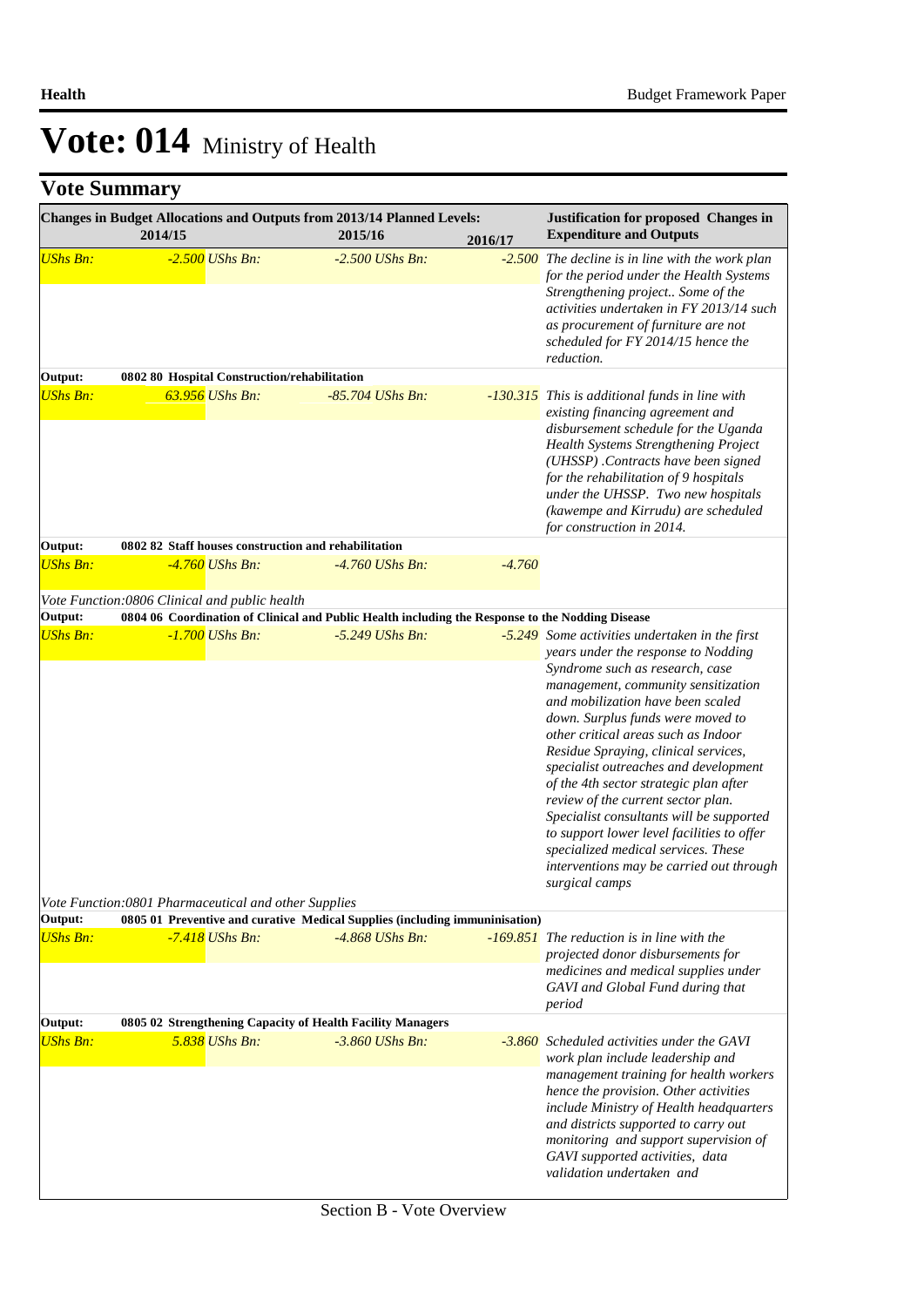### **Vote Summary**

|                 | <b>Changes in Budget Allocations and Outputs from 2013/14 Planned Levels:</b><br>2014/15 |                    | 2015/16 |                    | 2016/17 | <b>Justification for proposed Changes in</b><br><b>Expenditure and Outputs</b>             |
|-----------------|------------------------------------------------------------------------------------------|--------------------|---------|--------------------|---------|--------------------------------------------------------------------------------------------|
|                 |                                                                                          |                    |         |                    |         | operationalise static and outreach<br>immunization including child health<br>days.         |
| Output:         | 0805 03 Monitoring and Evaluation Capacity Improvement                                   |                    |         |                    |         |                                                                                            |
| <b>UShs Bn:</b> |                                                                                          | $3.842$ UShs Bn:   |         | $-9.260$ UShs Bn:  |         | <b>-9.260</b> The funds are for procurement of<br>medical suppliesunder the Global Fund    |
|                 |                                                                                          |                    |         |                    |         | Project                                                                                    |
| Output:         | 0805 72 Government Buildings and Administrative Infrastructure                           |                    |         |                    |         |                                                                                            |
| <b>UShs Bn:</b> |                                                                                          | $2.773$ UShs Bn:   |         | $-11.930$ UShs Bn: |         | -11.930 The increment is on account of<br>consultancy services for design,                 |
|                 |                                                                                          |                    |         |                    |         | construction and supervision of Central<br>Vaccine Store and UNEPI Offices in<br>Butabika. |
| Output:         | 0805 75 Purchase of Motor Vehicles and Other Transport Equipment                         |                    |         |                    |         |                                                                                            |
| <b>UShs Bn:</b> |                                                                                          | $-5.328$ UShs Bn:  |         | $-11.121$ UShs Bn: |         | -11.121 The procurement of vehicles under the<br>GAVI project is scheduled to be           |
|                 |                                                                                          |                    |         |                    |         | undertaken in FY 2013/14 and will be<br>scaled down in $FY$ 2014/15.                       |
|                 | Vote Function:0801 Policy, Planning and Support Services                                 |                    |         |                    |         |                                                                                            |
| Output:         | 0849 01 Policy, consultation, planning and monitoring services                           |                    |         |                    |         |                                                                                            |
| <b>UShs Bn:</b> |                                                                                          | $-13.909$ UShs Bn: |         | $-7.767$ UShs Bn:  | 6.297   |                                                                                            |

### *V4: Vote Challenges for 2014/15 and the Medium Term*

*This section sets out the major challenges the vote faces in 2014/15 and the medium term which the vote has been unable to address in its spending plans.*

The sector faces the following major challenges:

1. No funds have been provided for wage enhancement of the other health workers except Medical officers at Health Centre IIIs and IVs. This has negative impact on attraction, motivation and retention of health workers. Low salaries also lead to increased absenteeism and productivity as workers are forced to consider alternate sources of income.

2. Rehabilitation of general hospitals. Many of the general hospitals some of which were constructed in the 1930s and 1960s are in dire shape. Pictures of these hospitals portraying their sorry state have frequently appeared in the press causing an embarrassment to Government. According to a recent report, the total requirement for civil works, medical equipment, furniture and transport for 25 general hospitals excluding those being covered under the ongoing projects is USD 312 million.

3. Only Ushs 41.185bn has been allocated as recurrent budget to run Health service delivery in 137 LGs with 56 General Hospitals, 61 PNFP Hospitals and 4,205 Lower Level Health Units. Analysis of the UBOS price indices shows that prices of goods and services in general have increased by 44% between 2008/09 and 2012/13 while those of utilities alone (rent, fuel, water and electricity) increased by 20.4%. This has not been matched by commensurate increases in the budgets of the health institutions. This is further compounded by the fact that some health facilities have a budget of Ushs 120,000 per month (excluding medicines) to deliver all the required services.

The recent massive recruitment in Local Governments if not supported by additional investment in the recurrent budget may compromise intended results. The Non Wage recurrent budget therefore needs to be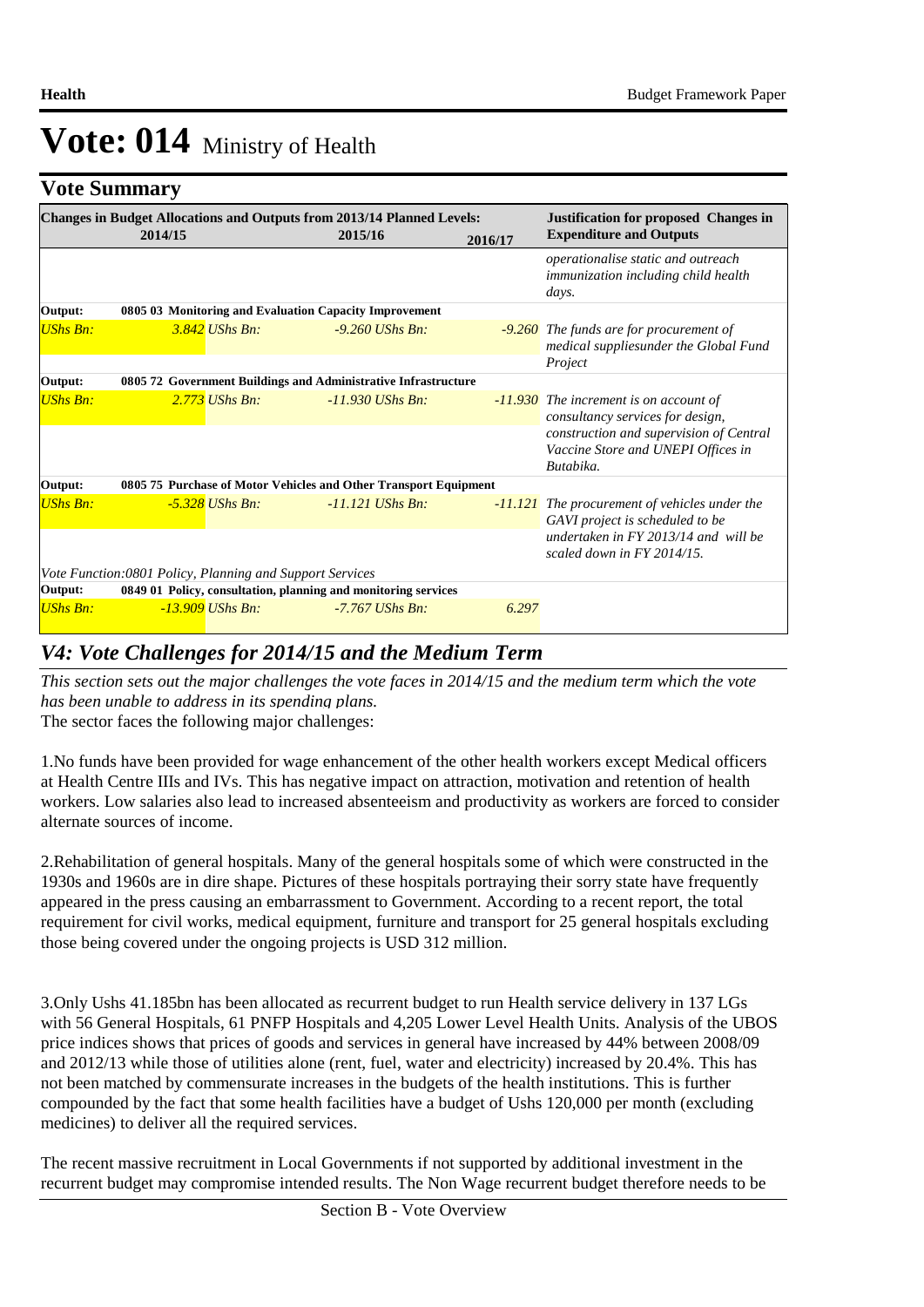### **Vote Summary**

revised to enhance health service delivery in the Local Governments. Ushs 21.78bn is required (15.84 bn for traditional PHC NWR for Government facilities while Ushs 5.94bn is for general hospitals).

4. Furthermore, investment in capital development (over Ushs 50bn annually) has not been followed by commensurate increments in maintenance budgets. The bulk of medical equipment and other health infrastructure procured over the years remain unmaintained and un/underutilized. For instance it is common to find new ambulances grounded just for lack of tyres.

Furthermore the maintenance contract under the imaging equipment (X-ray machines and ultra sound scanners) for 18 Hospitals and 30 HC IVs expired in August 2011. To renew the maintenance contracts Shs.2.5 billion per year is required.

5. Huge disease burden owing mainly to HIV/AIDS, Malaria, Tuberculosis, pneumonia and diarrhea particularly in children. Although cost-effective interventions exist for the majority of diseases affecting the population, the health sector is under-resourced to adopt and implement these interventions to scale. The MOH needs significant funding to scale up considerable implementation of these programmes to achieve the health MDG targets.

6. Emergencies and Epidemics: The budget provision for handling emergencies and epidemics is inadequate hence constraining the ability of the health sector to respond promptly and adequately to emergencies.

7. Operationalisation of the cancer ward (one off ) Ushs 20bn. This is part of Governments actions to reduce the referrals abroad by creating centres of excellence in the country.

8. Counterpart funding requirements i.Global Fund VAT-Ushs 3bn ii.GAVI- for counterpart funding obligations for Pentavalent, PCV and HPV vaccines-Ushs 9.7bn

9. Construction of 2 regional blood banks in Moroto and Arua each at Ushs 2.5bn each and UBTS Central stores at Ushs 2.16bn

| <b>Additional Requirements for Funding and</b><br><b>Outputs in 2014/15:</b>       | <b>Justification of Requirement for</b><br><b>Additional Outputs and Funding</b>                                                                                                                                                                                                                                                                                                                                                                                                                                                                                       |
|------------------------------------------------------------------------------------|------------------------------------------------------------------------------------------------------------------------------------------------------------------------------------------------------------------------------------------------------------------------------------------------------------------------------------------------------------------------------------------------------------------------------------------------------------------------------------------------------------------------------------------------------------------------|
| Vote Function:0875 Health systems development                                      |                                                                                                                                                                                                                                                                                                                                                                                                                                                                                                                                                                        |
| 0802 75 Purchase of Motor Vehicles and Other Transport Equipment<br>Output:        |                                                                                                                                                                                                                                                                                                                                                                                                                                                                                                                                                                        |
| UShs Bn:<br>40,000                                                                 | Support to the introduction of the Uganda ambulance service.                                                                                                                                                                                                                                                                                                                                                                                                                                                                                                           |
| <b>Setting up the Uganda Ambulance System</b>                                      | This is meant to improve management of emergencies and                                                                                                                                                                                                                                                                                                                                                                                                                                                                                                                 |
|                                                                                    | referrals in the country. This will begin with the Kampala<br>metropolitan area and will gradually expand country wide. A<br>budget of Ushs 40bn and 270bn is required for the first year and<br>for five years respectively.                                                                                                                                                                                                                                                                                                                                          |
| Vote Function:0852 Health Research                                                 |                                                                                                                                                                                                                                                                                                                                                                                                                                                                                                                                                                        |
| 0803 52 Support to Uganda National Health Research Organisation (UNHRO)<br>Output: |                                                                                                                                                                                                                                                                                                                                                                                                                                                                                                                                                                        |
| <b>UShs Bn:</b><br>3.000                                                           | Investing in research is key to evidence based health policy<br>formulation and should be strongly supported. This contributes to<br>NDP objective 4: create a culture in which health research guides<br>policy formulation. The current NWR budget for the Financial<br>Year 2013/14 is Ushs 1.219 bn Uganda shillings, an amount<br>insufficient for UNHRO and its constituent institutions to<br>implement their new mandates. In order for the Act to be<br>implemented, a proposed additional start up expenditure of<br>Uganda shillings 3 billion is required. |

### **Table V4.1: Additional Output Funding Requests**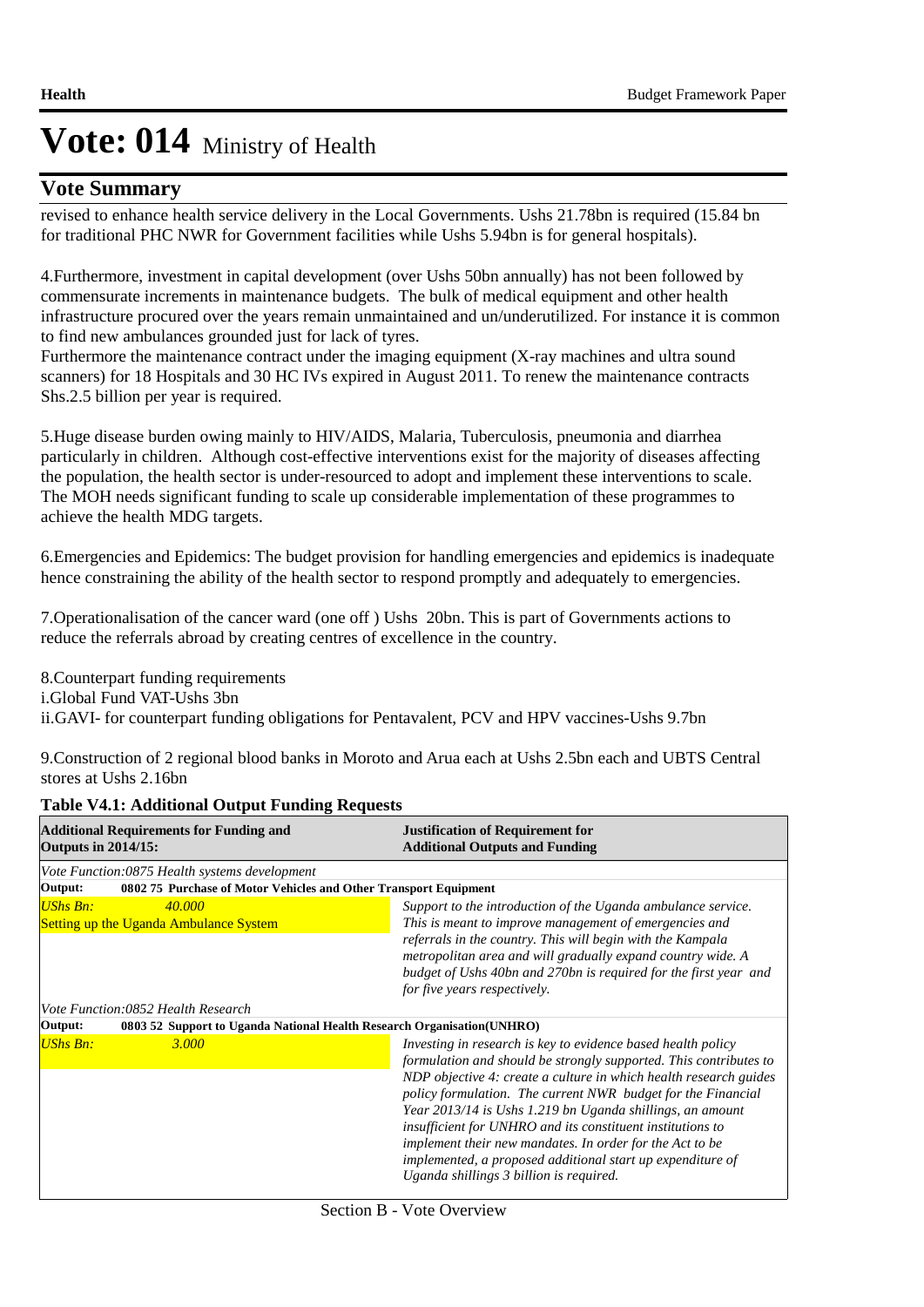| <b>Additional Requirements for Funding and</b><br><b>Outputs in 2014/15:</b>                                                                |                                                                                                                                                                                                                                                                                                                                                                                                                                                                                                                                                                                                                                                                           | <b>Justification of Requirement for</b><br><b>Additional Outputs and Funding</b>                                                                                                                                                                                                                                                                                                                                                                                                                                                                           |
|---------------------------------------------------------------------------------------------------------------------------------------------|---------------------------------------------------------------------------------------------------------------------------------------------------------------------------------------------------------------------------------------------------------------------------------------------------------------------------------------------------------------------------------------------------------------------------------------------------------------------------------------------------------------------------------------------------------------------------------------------------------------------------------------------------------------------------|------------------------------------------------------------------------------------------------------------------------------------------------------------------------------------------------------------------------------------------------------------------------------------------------------------------------------------------------------------------------------------------------------------------------------------------------------------------------------------------------------------------------------------------------------------|
| Output:<br><b>UShs Bn:</b>                                                                                                                  | Vote Function:0801 Clinical and public health<br><b>206.000</b>                                                                                                                                                                                                                                                                                                                                                                                                                                                                                                                                                                                                           | 0804 01 Community health services provided (control of communicable and non communicable diseases)<br>The funds are required for the Implementation of roadmap for<br>acceleration of reduction of maternal, new born morbidity and<br>mortality (Emergency Obstetric care (EMoC), child birth service<br>standards, capacity building of PNFPs, maternal peadiatric<br>mortality audits)                                                                                                                                                                  |
|                                                                                                                                             |                                                                                                                                                                                                                                                                                                                                                                                                                                                                                                                                                                                                                                                                           | Indoor residue spraying is a proven intervention against malaria<br>which is the highest killer disease in the country.<br>The above interventions are all key to disease prevention and                                                                                                                                                                                                                                                                                                                                                                   |
|                                                                                                                                             |                                                                                                                                                                                                                                                                                                                                                                                                                                                                                                                                                                                                                                                                           | reduction in maternal and child mortality. These mainly<br>contribute to strategic objectives $1 \& 2$ of the NDP.                                                                                                                                                                                                                                                                                                                                                                                                                                         |
| Output:                                                                                                                                     | 0804 05 Immunisation services provided                                                                                                                                                                                                                                                                                                                                                                                                                                                                                                                                                                                                                                    |                                                                                                                                                                                                                                                                                                                                                                                                                                                                                                                                                            |
| <b>UShs Bn:</b><br>and HPV vaccines                                                                                                         | 6.500<br>GAVI- counterpart funding obligations for Pentavalent, PCV                                                                                                                                                                                                                                                                                                                                                                                                                                                                                                                                                                                                       | GAVI- counterpart funding obligations for Pentavalent, PCV and<br>HPV vaccines-Government of Uganda contribution is estimated at<br>Ushs 9.7 bn of which shs 3.2bn has been provided in the sector<br>budget for financial year 2014/15. Shs 6.5 bn additional funds is<br>required to co-finance the GAVI programme.                                                                                                                                                                                                                                      |
| Output:                                                                                                                                     | 0804 07 Provision of standards, Leadership, guidance and support to nursing services                                                                                                                                                                                                                                                                                                                                                                                                                                                                                                                                                                                      |                                                                                                                                                                                                                                                                                                                                                                                                                                                                                                                                                            |
| <b>UShs Bn:</b>                                                                                                                             |                                                                                                                                                                                                                                                                                                                                                                                                                                                                                                                                                                                                                                                                           |                                                                                                                                                                                                                                                                                                                                                                                                                                                                                                                                                            |
|                                                                                                                                             | Vote Function:0803 Pharmaceutical and other Supplies                                                                                                                                                                                                                                                                                                                                                                                                                                                                                                                                                                                                                      |                                                                                                                                                                                                                                                                                                                                                                                                                                                                                                                                                            |
| Output:<br><b>UShs Bn:</b>                                                                                                                  | 0805 03 Monitoring and Evaluation Capacity Improvement<br>0.000                                                                                                                                                                                                                                                                                                                                                                                                                                                                                                                                                                                                           | The funds are meant to fund recurrent activities under the Global<br>Fund for AIDS, TB and Malaria project following the<br>implementation of the commoditization policy.                                                                                                                                                                                                                                                                                                                                                                                  |
|                                                                                                                                             | Vote Function:0801 Policy, Planning and Support Services                                                                                                                                                                                                                                                                                                                                                                                                                                                                                                                                                                                                                  |                                                                                                                                                                                                                                                                                                                                                                                                                                                                                                                                                            |
| Output:<br><b>UShs Bn:</b>                                                                                                                  | 0849 01 Policy, consultation, planning and monitoring services<br>3.000                                                                                                                                                                                                                                                                                                                                                                                                                                                                                                                                                                                                   | The funds are required for development of the fourth health sector<br>strategic plan, enhancement of the monitoring and supervision of<br>sector programmes in line with the sector priorities and<br>implementation of district and regional planning meetings                                                                                                                                                                                                                                                                                            |
| Output:                                                                                                                                     | 0849 02 Ministry Support Services                                                                                                                                                                                                                                                                                                                                                                                                                                                                                                                                                                                                                                         |                                                                                                                                                                                                                                                                                                                                                                                                                                                                                                                                                            |
| 135,200<br><b>UShs Bn:</b><br>A motivated and appropriately skilled workforce with<br>adequate numbers for enhanced health service delivery | Attraction and retention of health workers: The sector faces a<br>challenge of attracting key human resources for health. This has<br>caused a persistent service delivery gap in health facilities. No<br>funds have been provided for wage enhancement for the other<br>health workers except Medical officers at Health Centre IIIs and<br>Ivs. Low salaries also lead to increased absenteeism and reduced<br>productivity as workers are forced to consider supplementary<br>sources of income. Ushs. 129bn is required for this.<br>Wage provision for bonded health workers: In an attempt to solve<br>the Human Resource challenge the Ministry of Health working |                                                                                                                                                                                                                                                                                                                                                                                                                                                                                                                                                            |
|                                                                                                                                             |                                                                                                                                                                                                                                                                                                                                                                                                                                                                                                                                                                                                                                                                           | with development partners offers scholarships to persons<br>pursuing courses in selected medical fields. Some of these trainees<br>are bonded and are expected to serve in the sector at the end of<br>their training. Many of the bonded personnel have now completed<br>their training and are waiting to be absorbed into the service. The<br>challenge however is that there is no wage provision made for<br>recruitment of these persons. Failure to absorb the health workers<br>may lead to further loss as a result of brain drain. Ushs 2.4bn is |